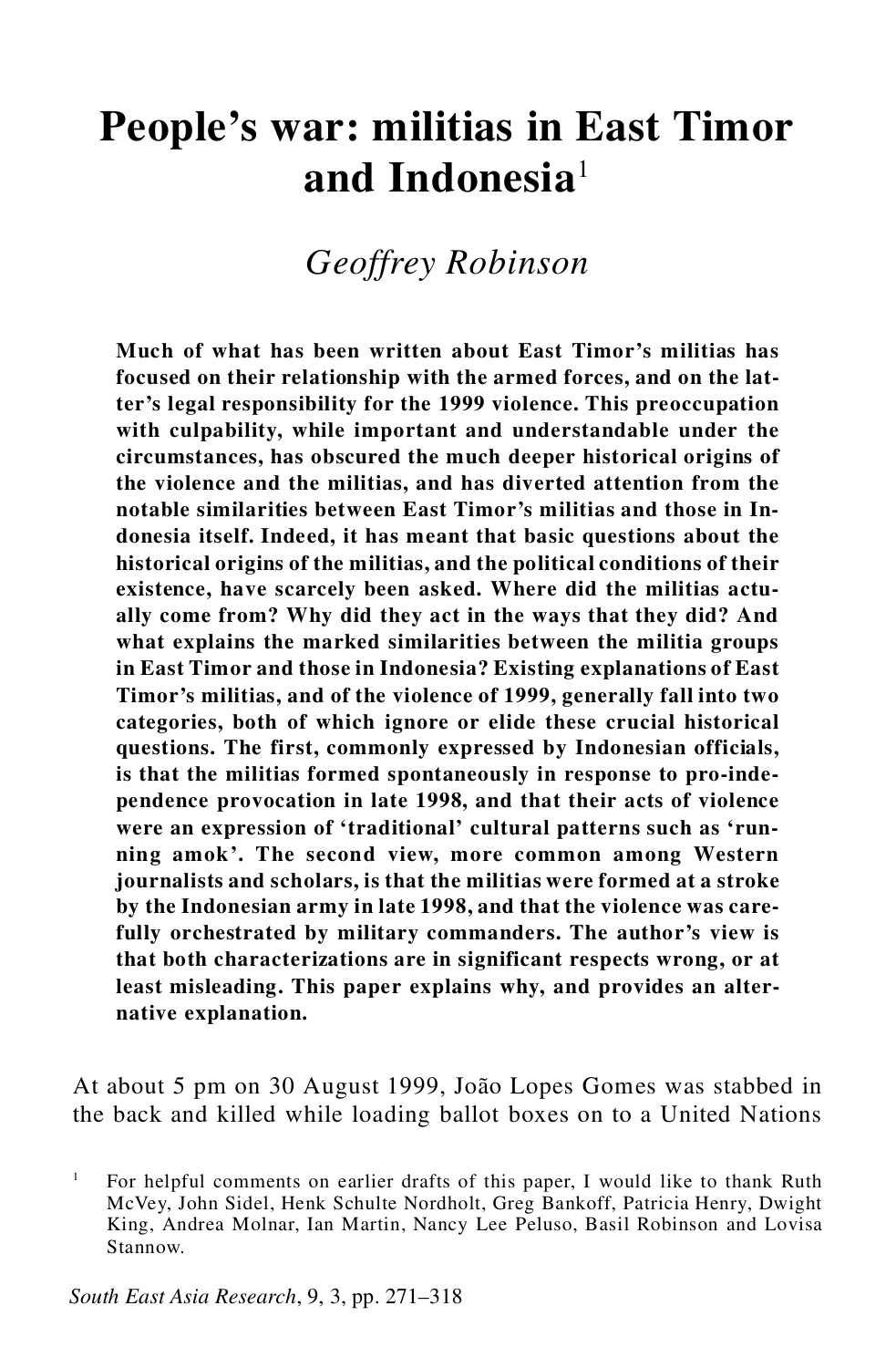vehicle in the village of Atsabe. Mr Gomes was a local staff member of the UN Mission in East Timor (UNAMET), the body that oversaw the referendum in which the population voted overwhelmingly for independence after 24 years of contested Indonesian rule. His assailants were local men, sporting red and white bandanas, and armed with swords, home-made guns, and knives. At the time of the attack they were accompanied by armed Indonesian soldiers, including the subdistrict military commander.

The murder of João Lopes Gomes was not an isolated occurrence. He was one of more than 1,000 people killed before and immediately after the 30 August ballot,<sup>2</sup> and his assailants belonged to one of the many so-called 'militia' groups responsible for killings and other acts of violence that reached a terrible climax in September.<sup>3</sup> Nor were the militias of 1999 historically unique. Similar groups had existed in East Timor throughout the Indonesian occupation, and during the long period of Portuguese colonial rule that preceded it. Militia groups also have a very long history in Indonesia itself. Indeed, the militias of East Timor bore remarkable similarities to paramilitary groups that emerged in the final decade of President Suharto's New Order, especially in politically troubled areas like Aceh and West Papua.

Much of what has been written about East Timor's militias has focused on their relationship with the armed forces, and on the latter's legal responsibility for the 1999 violence. This preoccupation with culpability, while important and understandable under the circumstances, has obscured the much deeper historical origins of the violence and the militias, and has diverted attention from the notable similarities between East Timor's militias and those in Indonesia itself. Indeed, it has meant that basic questions about the historical origins of the militias, and the political conditions of their existence, have scarcely been asked. Where did the militias actually come from? Why did they act in the ways that they did? And what explains the marked similarities between the militia groups in East Timor and those in Indonesia?

<sup>&</sup>lt;sup>2</sup> As of November 1999, UNTAET (UN Transitional Authority in East Timor) and Interfet (International Force for East Timor) estimated that 1,093 people had been killed, while local non-governmental organizations put the figure closer to 1,500. See United Nations, 'Situation of human rights in East Timor', A/54/660, 10 December 1999, p. 8.

 $3$  By the time an international military force arrived in East Timor in late September, some 70 per cent of all the buildings in the territory had been burned or destroyed, and an estimated 400,000 people had been forced to flee their homes. Two years later the remnants of those groups continued to threaten trouble from the Indonesian side of the border.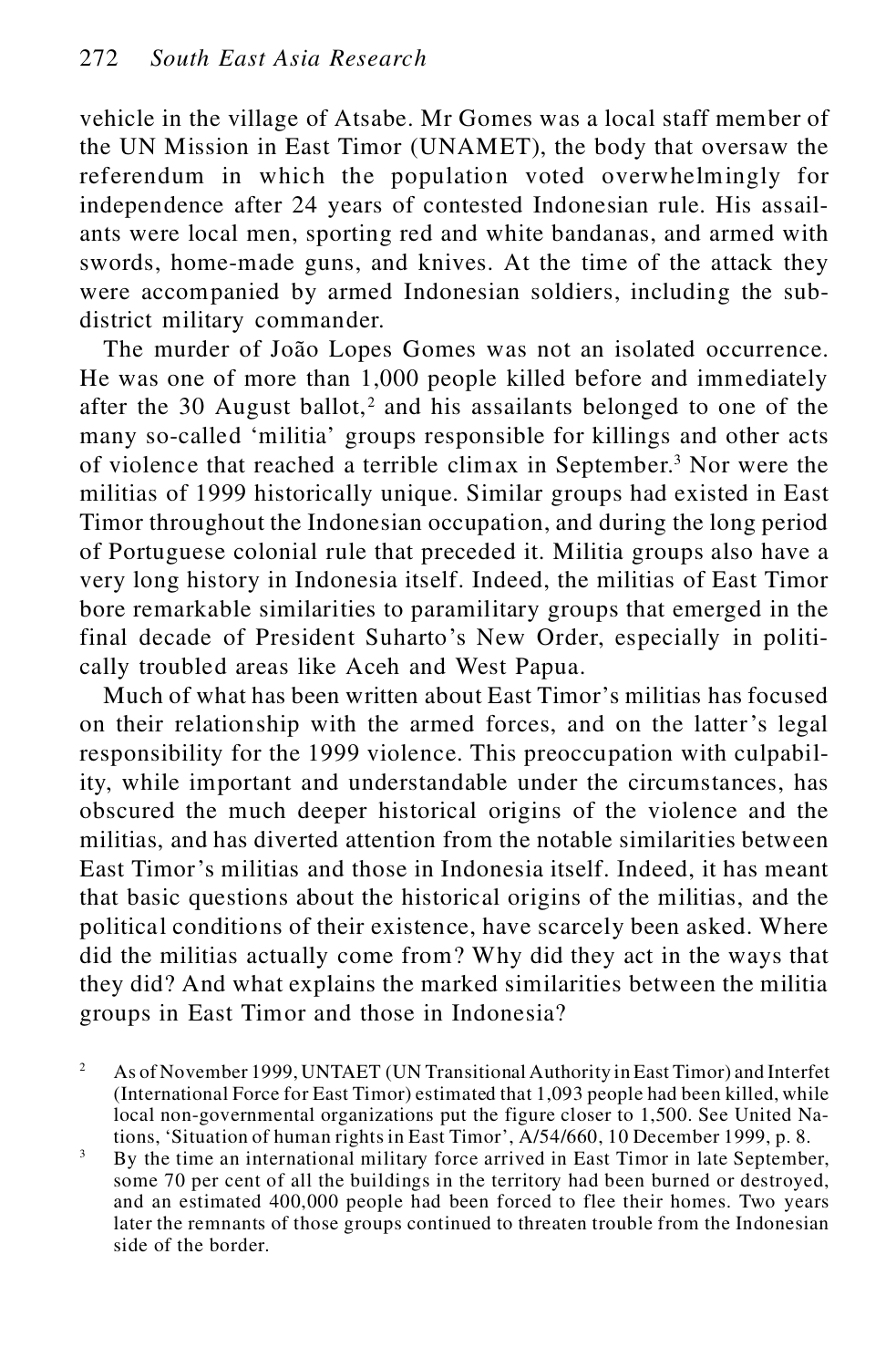Existing explanations of East Timor's militias, and of the violence of 1999, generally fall into two categories, both of which ignore or elide these crucial historical questions. The first, commonly expressed by Indonesian officials, is that the militias formed spontaneously in response to pro-independence provocation in late 1998, and that their acts of violence were an expression of 'traditional' cultural patterns such as 'running amok'. The second view, more common among Western journalists and scholars, is that the militias were formed at a stroke by the Indonesian army in late 1998, and that the violence was carefully orchestrated by military commanders.

My own view is that both characterizations are in significant respects wrong, or at least misleading. This paper explains why I think so, and provides what I believe is a more satisfactory explanation. The focus here is less on the immediate process through which militia groups were mobilized in 1999, a subject dealt with in some detail by others, and more on the historical and political context that facilitated their emergence and shaped their behaviour.<sup>4</sup> It is a political history of East Timor's militias told against the background of similar groups in Indonesia. My hope is that, by constructing a rough genealogy of militias that links East Timor's experience with Indonesia's, it will be possible to discern significant historical continuities, and to identify the most influential origins of the contemporary form. I also hope that the evidence from East Timor and Indonesia might suggest some more general propositions about the historical and political conditions under which militias are likely to emerge, and to take the forms that they do.

Before turning to these questions, however, it may be helpful to offer a brief glimpse of the militias as they appeared in 1999. The description that follows pays special attention to certain defining characteristics of the militias – their relationship with state authorities, their weapons and 'repertoires of violence,' the composition of their membership, and certain variations in their behaviour – because I believe these provide a useful basis for tracing their historical origins.

<sup>4</sup> On the process of militia mobilization in 1999, see Peter Bartu, 'The militia, the military, and the people of Bobonaro', and Helene van Klinken, 'Taking the risk, paying the price: East Timorese vote in Ermera', in Richard Tanter, Mark Selden, and Stephen Shalom, (ed.), *Bitter Flowers, Sweet Flowers: East Timor, Indonesia, and the World Community*. New York: Rowman & Littlefield, 2001, pp. 73–90 and 91–108. Also see Mark Harris, 'Heroes of Integration', MA dissertation, SOAS, 2001.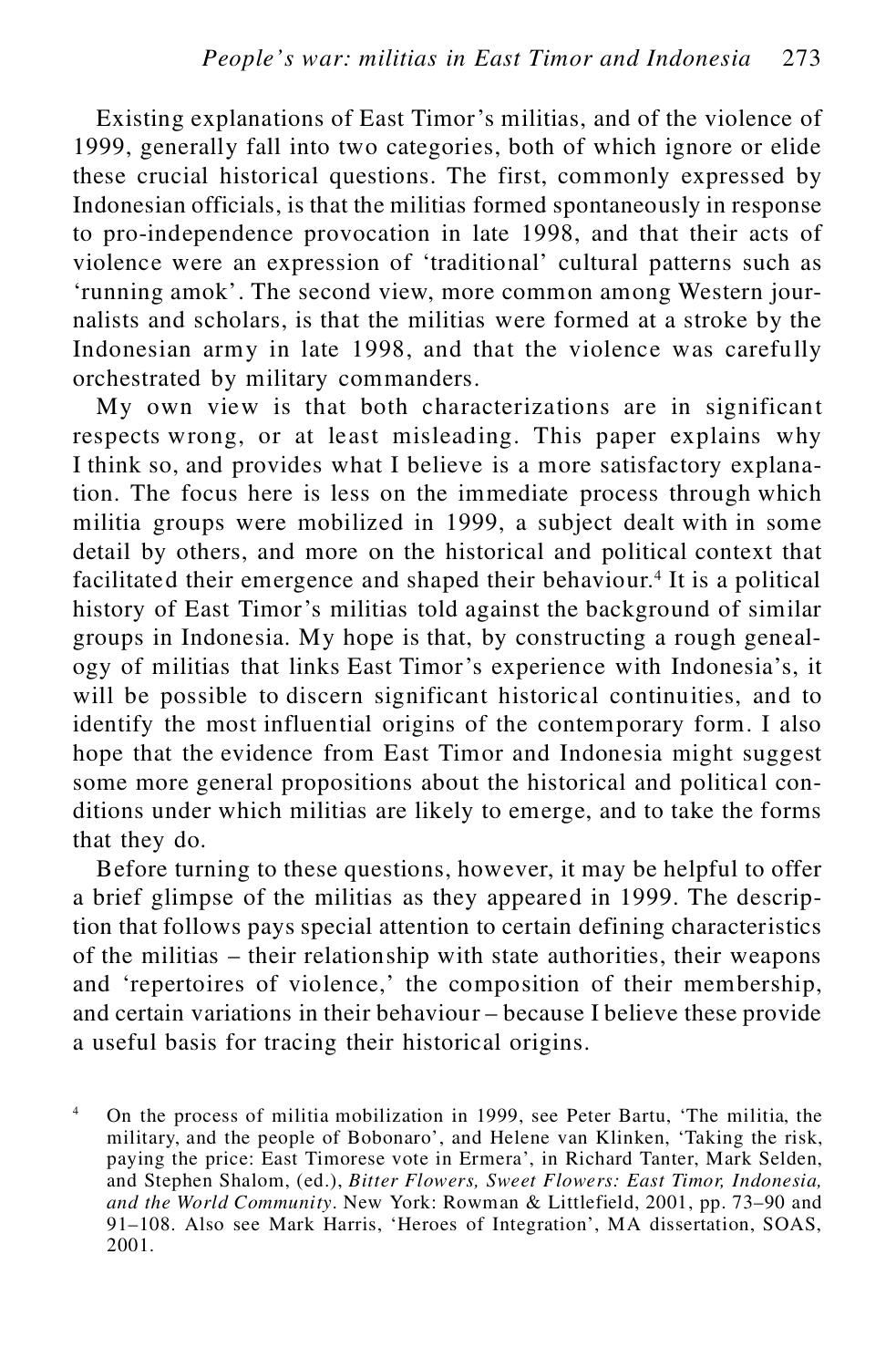#### **East Timor's militias in 1999**

The summer months of 1998 were extraordinary ones in East Timor. In Dili and in other towns, thousands of people took to the streets to demonstrate in favour of independence, and against the proposal for 'special autonomy' under Indonesian rule that was then being discussed in the context of UN-sponsored negotiations in New York. President Suharto's surprise resignation in May 1998, and the demand for reform that swept through Indonesia in the following months, had given supporters of independence for East Timor renewed hope and the courage to express their views openly for the first time in years.

In October 1998, as details of the 'special autonomy' proposal were being finalized, reports began to trickle out about the mobilization of militia groups dedicated to maintaining the tie with Indonesia. When President Habibie announced, in late January 1999, that the East Timorese would be given a chance to vote for or against 'special autonomy,' the trickle became a flood. More than a dozen militia groups – including *Aitarak* (Thorn), *Besi Merah Putih* (Red and White Iron), *Mahidi* (Live or Die for Integration) and many others – appeared in a matter of months.<sup>5</sup> Though inflected with local meaning, the names of most groups alluded to continued 'integration' with Indonesia or to the red and white colours of the Indonesian flag.

It was soon evident that these groups were involved in a major campaign of terror and intimidation against supporters of independence. In February and March 1999, dozens of people were reported killed, some in a very gruesome way, and tens of thousands were forced to flee, after which their homes were burned to the ground. Many of those who fled their homes sought refuge in nearby churches or in the residences of prominent citizens. It was against these people, and in these places of refuge, that some of the most egregious acts of militia violence were committed in April 1999.<sup>6</sup> And although the violence slowed somewhat with the arrival of UNAMET and other observers in May, it continued in some form throughout the summer.<sup>7</sup>

<sup>5</sup> For an outline of the growth of the militias, and their activities, in late 1998 and early 1999, see Amnesty International, 'Paramilitary attacks jeopardize East Timor's future', London, 16 April 1999; and East Timor International Support Center (ETISC), *Indonesia's Death Squads: Getting Away With Murder*. Darwin, Occasional paper 2, May 1999.

<sup>&</sup>lt;sup>6</sup> These included mass killings at the church in Liquica, and at the home of Manuel Carrascalão in Dili, both in April. For more detailed accounts of these incidents, and an excellent overview of the political and human rights situation at the start of the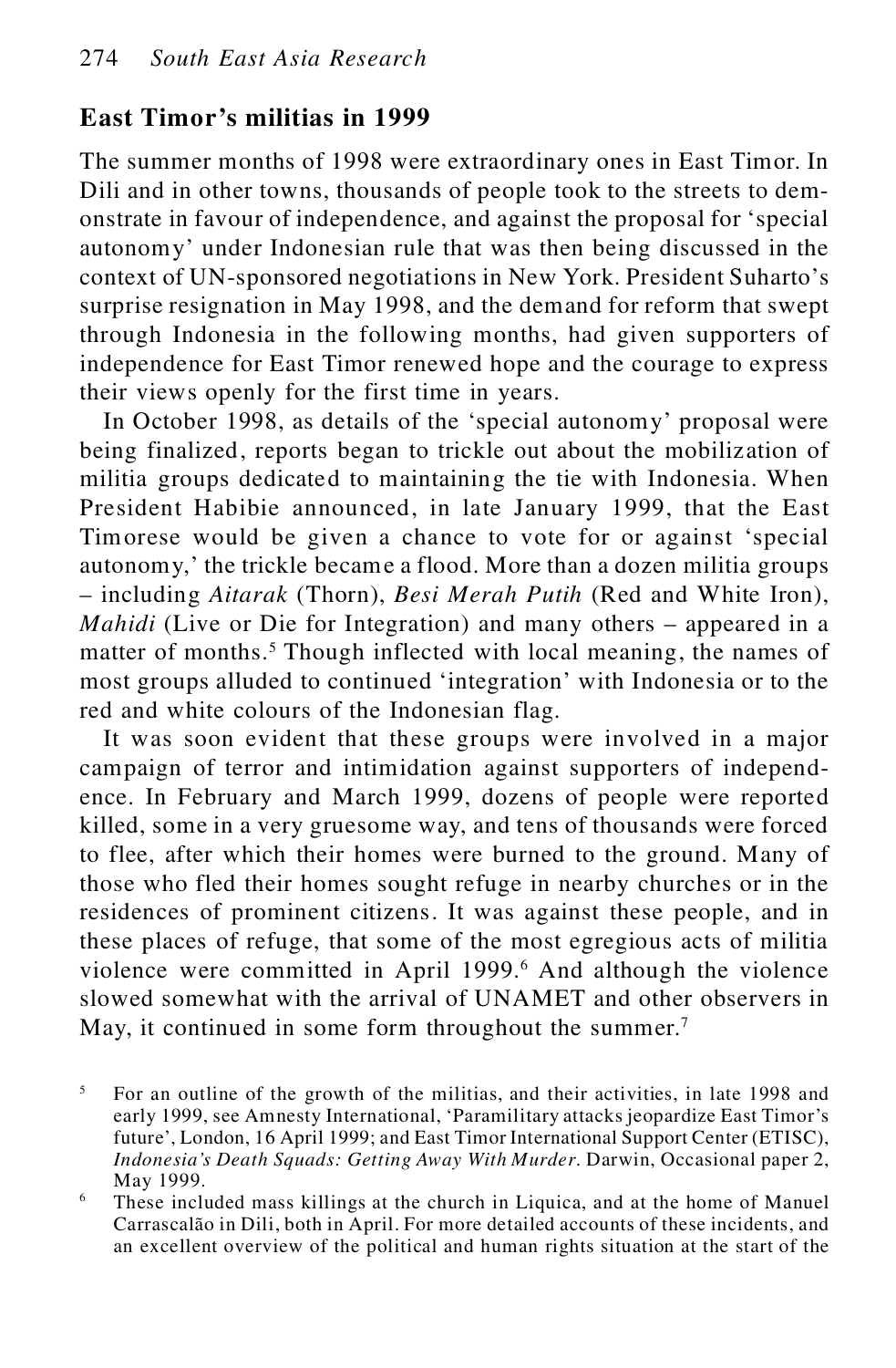Indonesian authorities claimed at the time, and still do, that the militias had formed spontaneously in response to provocation by pro-independence activists, that the conflict was among East Timorese, and that the Indonesian security forces were doing their utmost to contain it.<sup>8</sup> They also argued that the violence was the regrettable result of timeless cultural patterns common among Indonesian peoples. In early 2000, for example, the former security adviser to the Indonesian Task Force in East Timor,<sup>9</sup> Major General Zacky Anwar Makarim, told journalists that the violence had been part of an Indonesian cultural pattern of 'running amok'.<sup>10</sup>

By contrast, most outside observers concluded that the militias were created and controlled by the Indonesian army, and that the violence they committed was part of a well-orchestrated plan. As I have argued in detail elsewhere, this latter characterization is much closer to the truth.<sup>11</sup> Indeed, virtually all of the evidence demonstrates that the militias were mobilized, trained, supplied, and backed by Indonesian authorities – not just military, but also police and civilian – and that the militia violence was coordinated, or at least condoned, at a very high level. The militias, it seems likely, received such support because they provided a perfect cover for official efforts to disrupt, or affect the outcome of, the vote while simultaneously perpetuating the illusion that the fighting was among East Timorese. In the context of the unprecedented levels of international scrutiny that characterized the referendum process, these were invaluable political advantages.

referendum process, see Amnesty International, 'East Timor: seize the moment', London, 21 June 1999.

- <sup>7</sup> From June to 14 September 1999, I served as a Political Affairs Officer at UNAMET headquarters in Dili. I returned to Dili in November 1999 to assist UNTAET in briefing international and domestic human rights investigations. This paper is based in part on information gathered in the course of that work.
- <sup>8</sup> This case has been forcefully expressed by the military commander for East Timor until mid-August 1999, Brig. Gen. Tono Suratman, *Merah Putih: Pengabdian & Tanggung Jawab di Timor Timur*. Jakarta: Lembaga Pengkajian Kebudayaan Nusantara, 2000.
- <sup>9</sup> The full name of the Task Force was the 'Indonesian Task Force for the Implementation of the Popular Consultation in East Timor'.
- <sup>10</sup> Shortly after testifying to the Indonesian Human Rights Commission, General Zacky told journalists: 'What happened there was part of the culture of people who ran amok, so that was an emotional outburst'. *The Jakarta Post,* 5 January 2000*.* General Zacky was also quoted as saying: 'There were murders and arson by militias and soldiers as individuals. It's part of the *amok* culture of Indonesian society. But it was not something done systematically'. *South China Morning Post*, 5 January 2000.
- <sup>11</sup> See Geoffrey Robinson, 'The fruitless search for a smoking gun: tracing the origins of violence in East Timor', in Freek Colombijn and Thomas Lindblad, (ed.), *Roots of Violence in Indonesia*. Leiden: KITLV Press, forthcoming.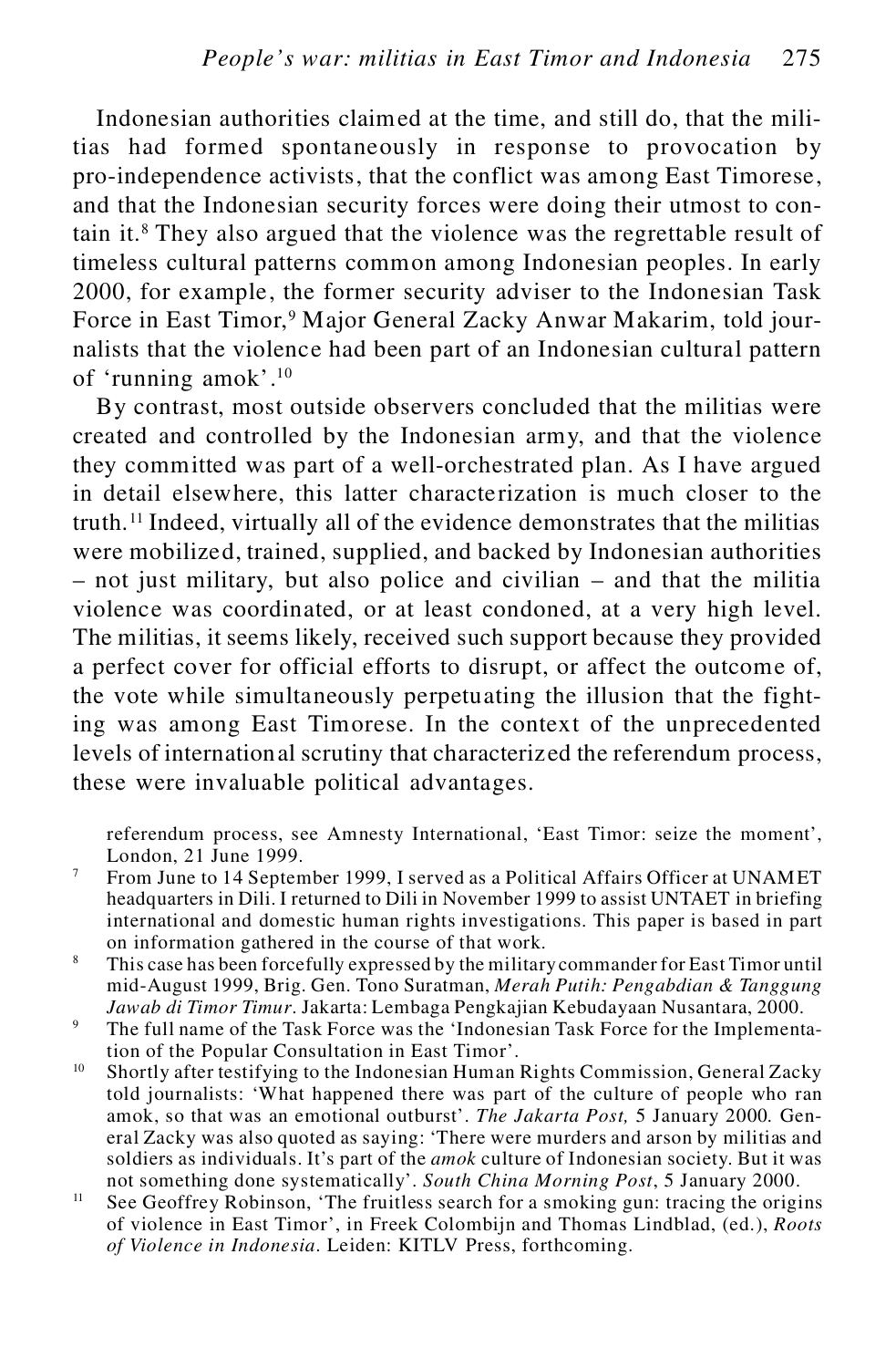At the same time, the claim that the militias were 'army-backed' arguably overstates the extent to which they, and the violence, were masterminded by high-ranking military officers. Because whatever else it may demonstrate, the evidence does not point unequivocally to any individual or group above the district level in planning or committing such acts. Moreover, while the link with the military may help to explain the timing of the militia mobilization, it does not tell us anything about the historically contingent availability of militia groups, or about the form that they assumed. Thus, the claim that the militias were 'armybacked' tends to obscure rather than elucidate important aspects of their origins, composition, and behaviour. Especially noteworthy in this regard were the militias' weaponry, their 'repertoires of violence', their memberships, and certain geographical variations in their activities. Each of these is discussed briefly below.

There were certain unmistakable similarities in the technology used by all militias. A few militiamen had access to advanced weapons of the sort used by the TNI and the police<sup>12</sup> but on the whole they carried an assortment of machetes, knives, spears, swords, rocks, and so-called 'home made' firearms (*senjata rakitan*). The latter, fashioned from two or more tubes of steel attached to a wooden grip, were fired by holding a match or cigarette lighter to a fuse on top of the weapon at the base of the steel tubes. To the untrained eye, they resembled  $17<sup>th</sup>$  or  $18<sup>th</sup>$  century flint-lock firearms, and by all accounts they were just as unreliable. Nevertheless, they could inflict serious wounds and they had a terrifying effect. The same was true of the other 'traditional' weapons used by the militia groups.

Like their weaponry, the militias' style and repertoire of action was virtually the same everywhere in the territory. When not on patrol, most engaged in military-style drilling and marching in formation with real or mock weapons. A small handful wore Indonesian military uniforms, or parts of one, but most wore 'civilian' clothing – red and white bandanas around their neck or head, and often a T-shirt bearing the name of their unit and a pro-integration slogan of some sort. The most common elements of their repertoire included house-burning, public beatings and death threats, the brandishing and firing of weapons and, towards women, the threat and reality of rape.<sup>13</sup> Targeted killing and

<sup>&</sup>lt;sup>12</sup> A small number were seen with M-16s, SKSs, S-1s, and hand grenades, while a somewhat larger number carried Portuguese-era Mauser and G-3 rifles.

 $13$  TNI soldiers were also directly implicated in rape and sexual slavery. For further details see United Nations, 'Situation of human rights in East Timor', 10 December 1999, pp. 9–11.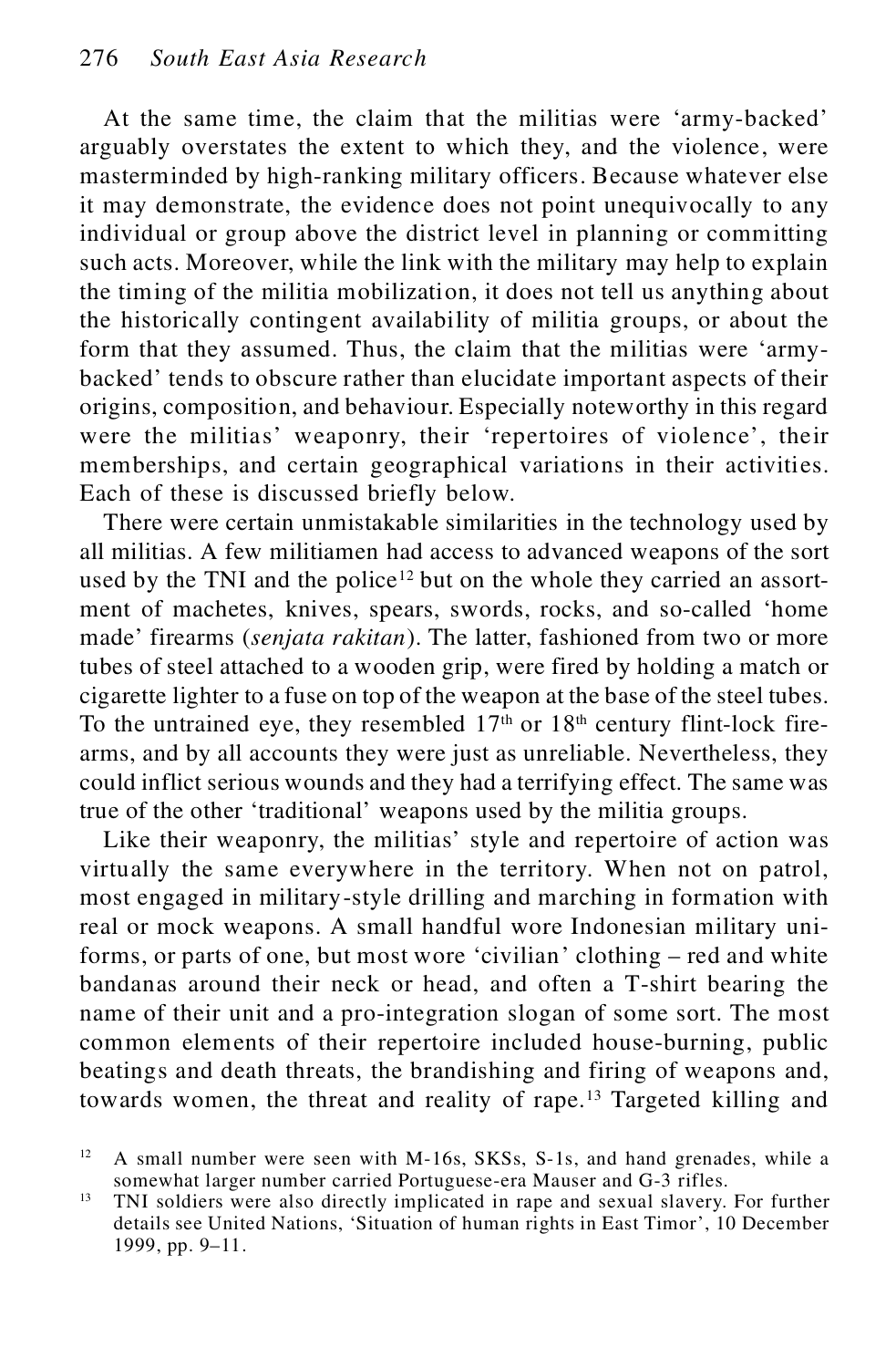corpse display were also part of the repertoire. The bodies of victims were often mutilated in some way – decapitated or disembowelled – and then left in full public view. When militias staged an attack, they did not act with the cool precision of professional hit-men. Rather, they created the impression of men in a state of frenzy, shouting and slashing the air with their weapons. In other words, they behaved as one imagines a man 'running amok'.

These patterns raise intriguing questions. Were the use of 'traditional' weapons and the distinctive repertoire of violence parts of a clever Indonesian army plan to prove that the militias had formed spontaneously, and that they were rooted in Timorese custom? Or were there deeper historical processes at work?

Similar questions arise in relation to the men who joined the militias. Although they tended to be treated in the media as little more than Indonesian puppets – or unfortunate victims of Indonesian coercion – militia leaders and members were a varied group, and became involved for many different reasons. A considerable number, of course, joined under duress. Many who refused to join reported that their homes were burned and their families threatened or killed. Others were not East Timorese at all but Indonesian army soldiers, many of them from West Timor and neighbouring islands, dressed up as local militias.

But in addition to those who were coerced or who were masquerading, a fair number of Timorese joined a militia group more or less willingly. They seem to have included men who had fought on the Indonesian side at some stage since 1975, who had relatives who had been killed by the pro-independence party, Fretilin, or who had done well under Indonesian rule. They also included young men from villages or neighbourhoods in which local power brokers were pro-Indonesian. Others were induced to join by promises of food and money, or by the possibility of wielding a gun and exercising raw power over others. Finally, militia members seem to have been recruited directly from criminal gangs involved in gambling rings, protection rackets, and so on. Clearly, then, militias were not mere puppets of the TNI but people acting and choosing their own course on the basis of historical experience, political context, and personal desire.

Finally, there were variations in the geographical distribution of militia violence, at least before the ballot. The worst areas were unquestionably the western border districts of Bobonaro, Liquica, Covalima, with the central districts of Dili, Ermera, and Ainaro occasionally reaching similar levels of insecurity. By contrast the eastern-most districts of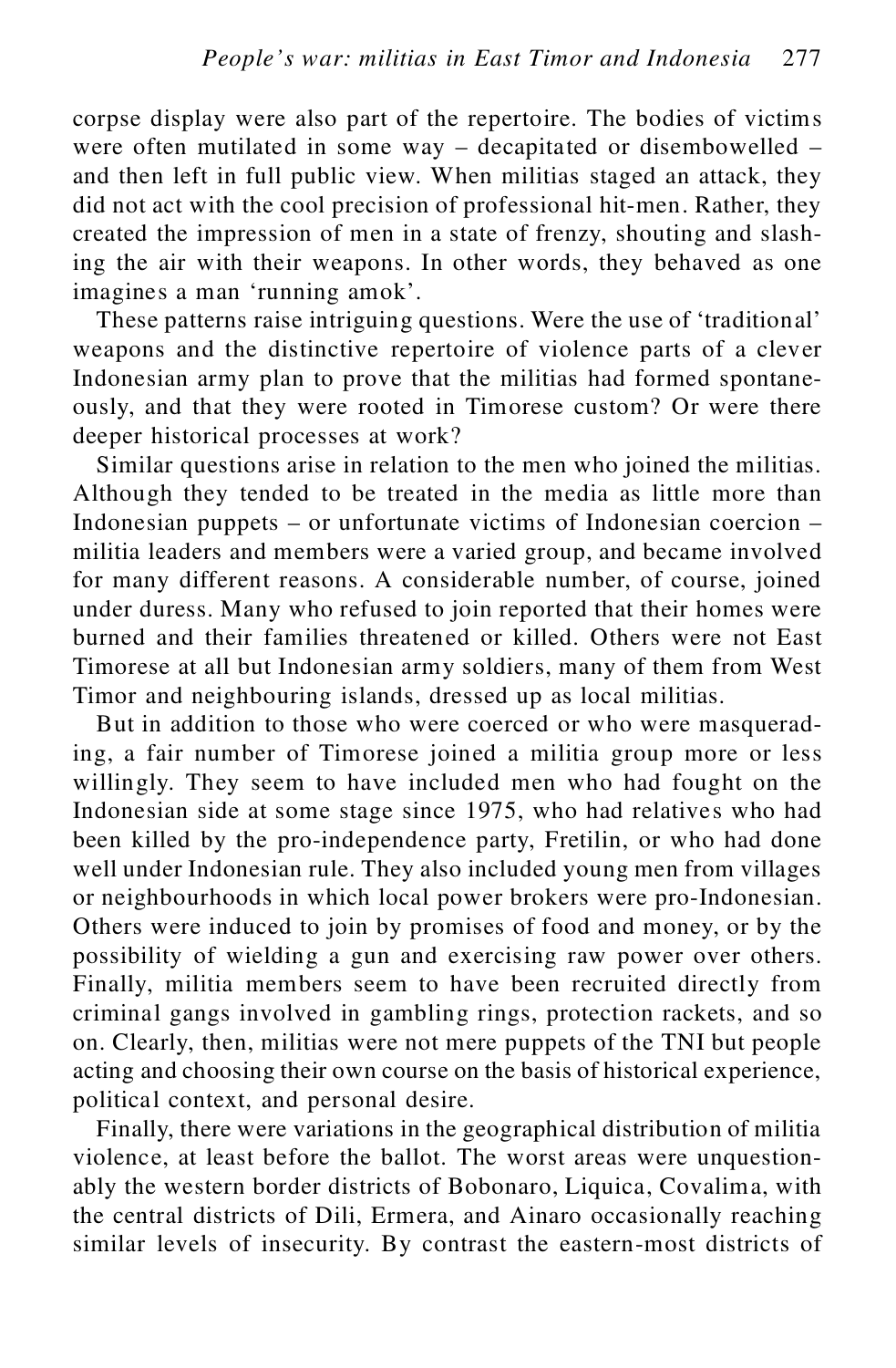Manatuto, Baucau, Lospalos, Viqueque, and Manufahi, together with the enclave of Oecusse, were relatively calm, and the militias far less active. The reasons for this pattern were a source of considerable speculation by UNAMET and other observers, but most analyses – even by those who saw the pattern as part of a TNI master plan – ultimately returned to the conclusion that there were 'historical factors' that resulted in stronger support for Indonesia in the western districts. Exactly what those historical factors were, however, remained somewhat vague, and so deserve attention here.

This, then, is how the militias look on the basis of the contemporary evidence. There are strong indications of official support for the militias, and the political logic of that support seems clear enough. At the same time, there are aspects of the militias' repertoire, membership, and patterns of behaviour that are not fully explained by the contemporary political logic, and which beg questions about their deeper origins.

It seems possible, as I have argued elsewhere, that these features of the militias were not simply the product of a TNI master plan but also the result of a process of historical learning, and rekindled memory, through which a range of technologies and techniques of violence spread, with or without any official oversight or co-ordination.<sup>14</sup> In this view, a certain script or historical memory – encompassing a shared repertoire of violence – might already have been in the minds of many East Timorese, ready to be enacted when the occasion arose, or when the signal was given. As East Timor's supreme militia commander, João Tavares, insisted in late 1999, the militias hardly needed army training in violence. After 24 years of war and counter-insurgency, he noted, virtually everyone in the territory already knew how to handle a gun.<sup>15</sup> Yet, if the militias, their styles and their repertoires, were the product of such a shared historical memory, we still need to ask to what did that memory refer, how was it rekindled, and with what effect. It is to these tasks that we can now turn.

<sup>&</sup>lt;sup>14</sup> See Robinson, 'The fruitless search for a smoking gun: tracing the origins of violence in East Timor'. Freek Colombijn offers a similar sort of explanation for the public lynching of petty criminals in Indonesia. 'Lynching,' he writes, 'is spontane ous and not organised, but once it has started, people know what to do, even if they have never participated in mob justice before.' Personal communication, 11 January 2001.

<sup>15</sup> '*Seluruh orang TimTim itu tahu memegang senjata kok. . .*', *Kompas*, 29 December 1999.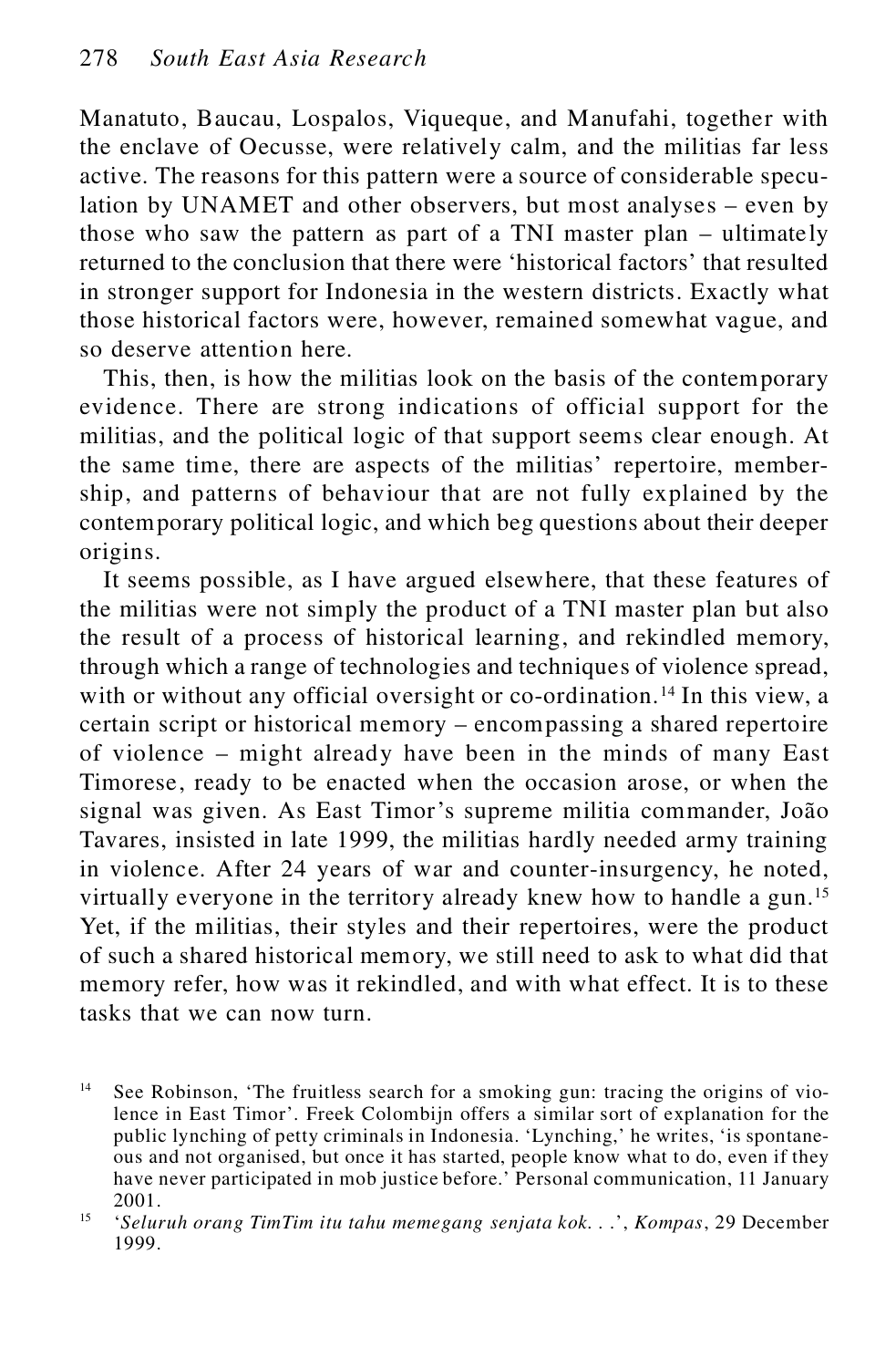#### **Historical antecedents and cultural models in East Timor**

Credit for creating East Timor's militias is commonly attributed to General Prabowo Subianto, the high-flying Indonesian army officer and presidential son-in-law who served several tours of duty in East Timor, starting in the late 1970s.<sup>16</sup> While it is undoubtedly true that Prabowo encouraged the growth of paramilitary forces in East Timor, the idea that they were the brainchild of a single military officer oversimplifies a complicated story. It also distracts attention from the deeper political and historical logic behind the mobilization of militia forces in East Timor and elsewhere. Indeed, as I shall attempt to show, a plausible case can be made that the origins of the modern militias lie, at least in part, in East Timor's pre-colonial and colonial past.

Modern militias in East Timor are in some ways reminiscent of the irregular troops raised by local rulers throughout South East Asia both before and during the colonial period. Recruited through a relationship of personal obligation to a lord, these troops were not full-time professional armies but, like the modern militias, ordinary citizens called up temporarily, and for a specific purpose. In Timor such forces were typically formed on the basis of loyalty to a lord, or *liurai*.<sup>17</sup> Large forces could be formed through the alliance of a number of *liurai*, each of whom would mobilize his own followers.<sup>18</sup> In the early  $18<sup>th</sup>$  century, it was estimated that the *liurai* of the eastern half of Timor alone could muster as many as  $40,000$  troops in this way,<sup>19</sup> and the practice continued at least until the late  $19<sup>th</sup>$  century.<sup>20</sup>

- <sup>16</sup> The editors of the *Tapol* bulletin wrote, for example, that during his repeated tours of duty in East Timor, Prabowo 'created his own infrastructure of Timorese, mostly former Apodeti members, for the purpose of using Timorese to fight Timorese', *Tapol,* 134, April 1996, p. 11.
- <sup>17</sup> In the late 19th century there were 49 such *liurai* in Portuguese Timor. Service as a warrior formed part of a subject's tribute to a lord. As Katharine Davidson writes: 'Apart from paying tribute the duties of subjects also included providing labour for the *liurai*'s fields and plantations, providing guards for his person, and warriors to fight wars.' Katharine Davidson, 'The Portuguese colonisation of Timor: the final stage, 1850–1912', PhD thesis, University of New South Wales, 1994, p. 123.
- <sup>18</sup> When forming such alliances, *liurai* usually took part in a blood-drinking ceremony. One such blood oath was sworn in 1719 by several *liurai* who resolved to fight the Portuguese. See Jill Jolliffe, *East Timor*, *Nationalism and Colonialism*. St Lucia: University of Queensland Press, 1978, p. 35. The English naturalist, H. O. Forbes, provided a detailed description of such a blood-oath in the late 19th century. H. O. Forbes, 'On some tribes of the Island of Timor', *Journal of the Anthropological Institute of Great Britain and Ireland*, 13, 1884, p. 426.
- <sup>19</sup> Charles A. Boxer, cited in Jolliffe, *East Timor*, p. 29.
- In 1884, Forbes wrote: 'On the eve of war . . . messengers are sent to every corner of the kingdom and country to summon . . . every man who owes allegiance to their rajah'. Forbes, 'On some tribes of the Island of Timor', p. 413.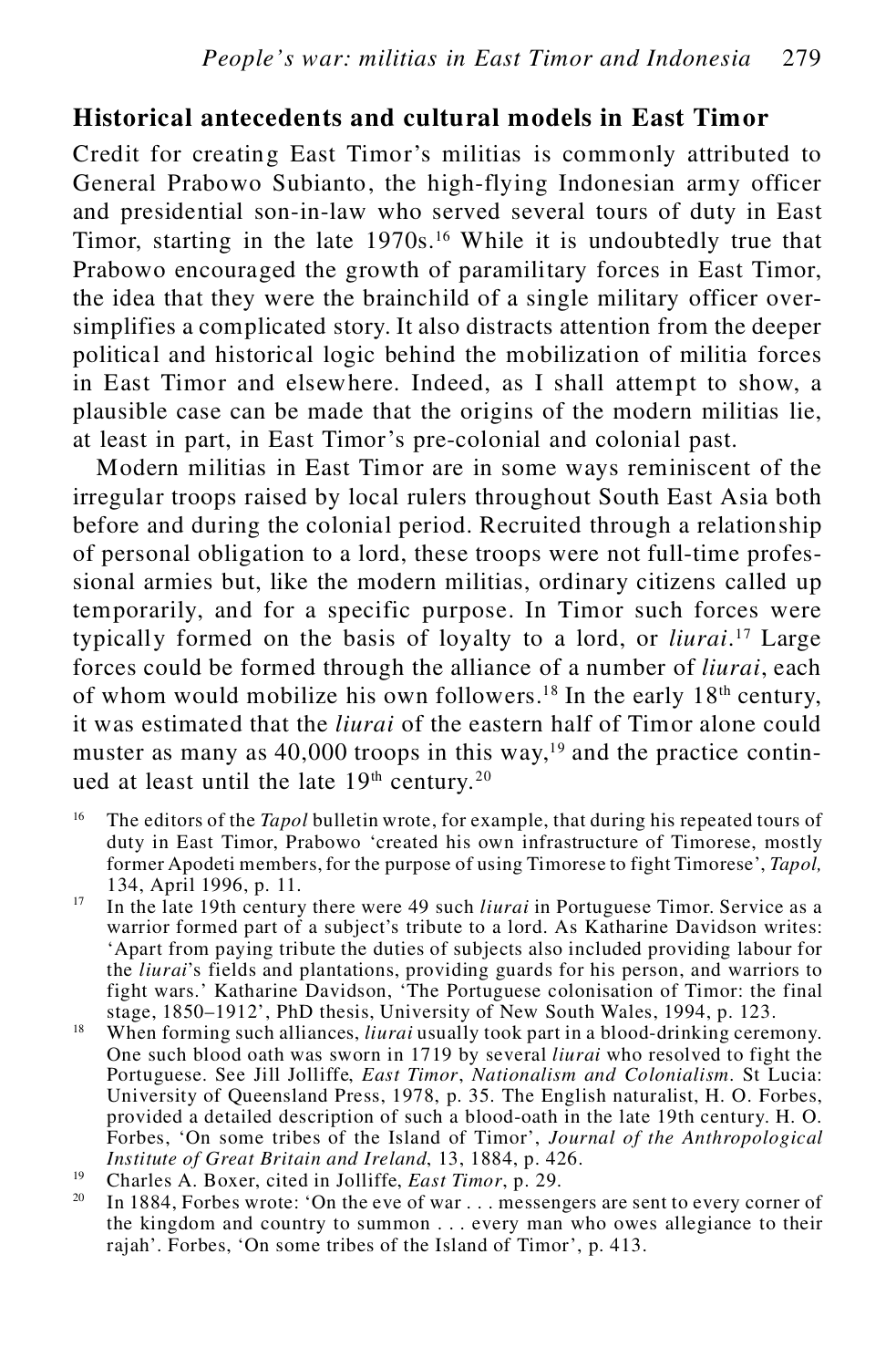The weapons used by Timorese warriors, and their methods in battle, also appear to foreshadow those used by the modern militia. In battle, Timorese men typically carried swords (*catana*), spears (*assegai*), rocks and flint-lock guns, almost exactly the same array of weapons used in 1999.<sup>21</sup> The use of swords and spears in this earlier period is perhaps unremarkable, but in view of the modern militia's use of 'home-made guns' that looked like  $17<sup>th</sup>$  or  $18<sup>th</sup>$  century flint-lock weapons, the historical use of precisely these kinds of firearms is noteworthy. It is also notable that by the late  $19<sup>th</sup>$  century, old guns had been fully integrated into the ritual life of  $T_{\text{imor}}^{22}$  Is it possible that in their choice of weaponry, modern Timorese militias were continuing a centuries-old tradition?

The same question may be asked with respect to the practice of head-taking and display, a common feature of battle and of custom ary law as early as the  $18<sup>th</sup>$  century that reappeared as a militia tactic in modern times. A Dutch account of a battle in 1749 describes, for example, how the Timorese allies of the Dutch 'carried off in triumph approximately a thousand heads and at least as many again in the course of the next two days'.<sup>23</sup> Head-taking was also a common feature of warfare in the late  $19<sup>th</sup>$  and early  $20<sup>th</sup>$  century. In 1896 Timorese rebels reportedly cut off the heads of several Portuguese government soldiers, and placed them in a tree in the centre of the rebel village; $24$ and in 1912 a government report on a military campaign in Maubisse noted that, after the battle 'the warriors were all adorned with captured heads'.<sup>25</sup> Severed heads were evidently also displayed on poles or stakes as a warning to thieves and other criminals. Forbes wrote in 1884, for example, that 'if the theft consisted of a living animal the head of the animal was struck off and affixed near that of the robber's, on a stake'.<sup>26</sup> Stories of decapitation continued to circulate in

- <sup>21</sup> Timorese warriors are reported carrying muskets as early as  $1656$ , at the time of a Dutch military expedition. Jolliffe, *East Timor*, p. 35. Even when not preparing for battle, Forbes wrote, a Timorese man 'has always a knife or short sword of some description, and is rarely without a gun, flintlock or percussion'. Forbes, 'On some tribes', p. 409.
- <sup>22</sup> On the ritual importance of guns, Forbes wrote: 'A spot is always railed off for the *lulik* spear and gun, before which the head of the house makes a propitiary offering to speed his particular undertakings'. Forbes, 'On some tribes', p. 410.
- <sup>23</sup> Cited in Jolliffe, *East Timor*, p. 30.
- <sup>24</sup> Katharine Davidson, 'The Portuguese colonisation of Timor', p.197.<br><sup>25</sup> Cited in Davidson, p. 255, Reporting on the anti-colonial uprising
- <sup>25</sup> Cited in Davidson, p. 255. Reporting on the anti-colonial uprising of 1912, the *Melbourne Argus* claimed that Timorese warriors had killed two Portuguese officers and several soldiers and stuck their heads on poles. Jolliffe, *East Timor*, p. 38.
- <sup>26</sup> Forbes, 'On some tribes', p.422.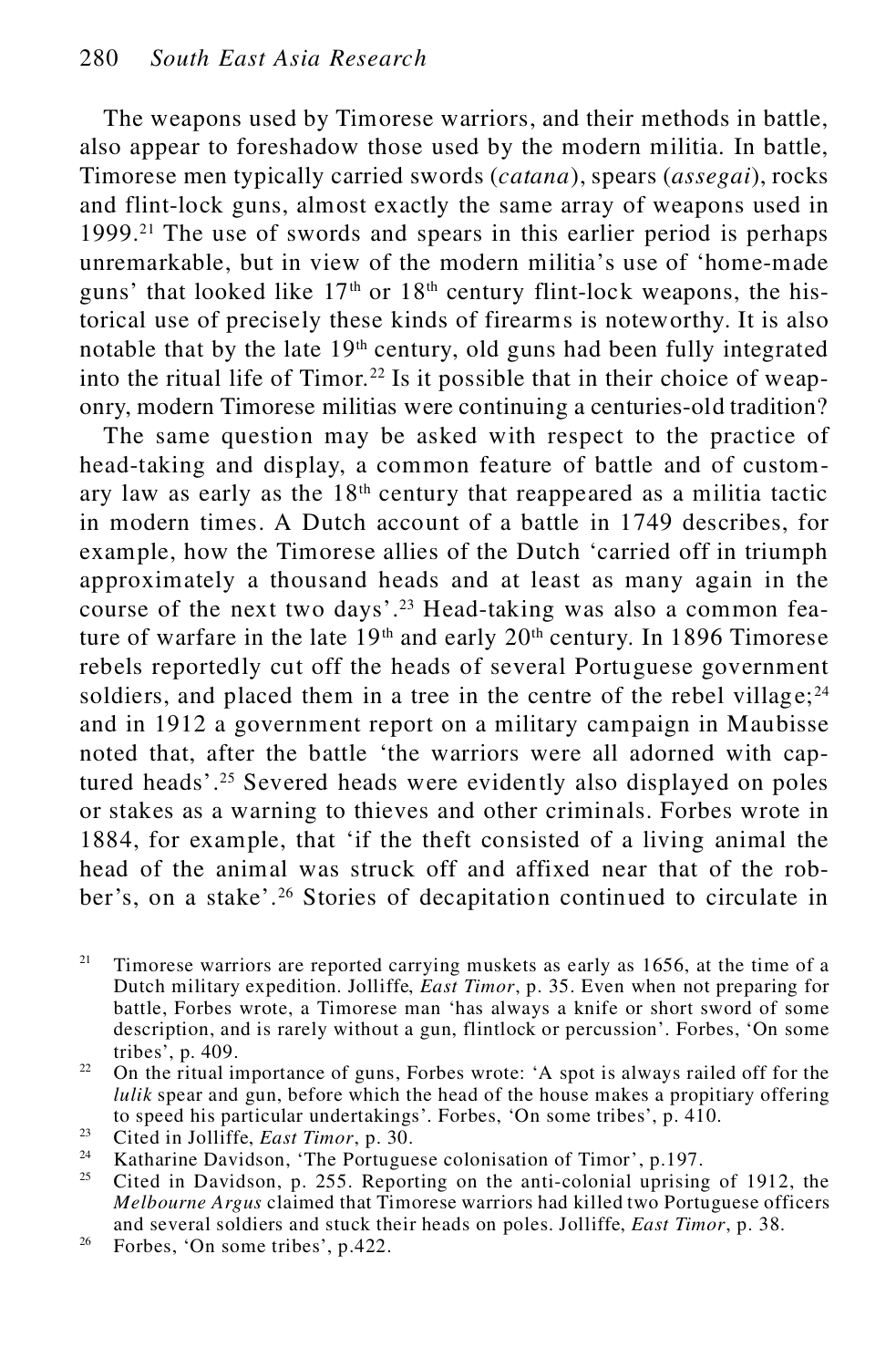East Timor through the 1960s and 1970s, and there is eyewitness and photographic evidence of head-taking from the early years of the Indonesian occupation.<sup>27</sup>

Notwithstanding the evident importance of the gun, and of headtaking and display, Timorese historically also used other tactics commonly employed by the militias in 1999, such as bombarding enemies with a hail of rocks, and burning down their houses.<sup>28</sup> Accounts from the  $17<sup>th</sup>$  through to the late  $19<sup>th</sup>$  century also indicate that Timorese preferred the frenzied, 'amok' style of attack employed with such frightening effect by East Timor's modern militias in 1999 (and used in the attack on Mr Gomes described at the start of this paper). The commander of a Dutch contingent defeated by a Timorese (Topass) force in 1653 provided the following account:

After sending down a shower of *assegais* [spears] on us [the enemy] assaulted us like lightning, stabbing some of us in the back. . . . The enemy, seeing that some of our men were incapable of properly handling a rifle, were goaded into unheard audacity, furiously flinging themselves at them with no more fear than if the rifles had been mere hemp-poles.<sup>29</sup>

Similarly, reporting on a battle in 1896, a Portuguese army captain described how Timorese forces under his command 'pillaged, burned and killed all they encountered'. And in a passage that might have been a description of the events of September 1999, he wrote: 'it was a vision of hell with cries of anguish mixed with the shouts of the victors against the backdrop of burning bamboo. . . . In the morning the central square

 $27$  Cardoso, for example, relates a story from his youth in the final years of Portuguese rule, of a woman who decapitated her husband to repay an ancient debt. Luis Cardoso, *The Crossing. A Story of East Timor.* London: Granta Books, 2000, p. 48. Photographs of severed heads, and testimonies of head-taking, dating from the post-1975 period, have been reproduced in a number of publications about the Indonesian invasion and occupation. See, for example, Michele Turner *Telling East Timor: Personal Testimonies 1942–1992*. Kensington, NSW: New South Wales University Press, 1992.

<sup>28</sup> Forbes wrote: 'They often carry besides a buffalo-hide shield to ward off stones, which are employed as missiles against each other'. Forbes, 'On some tribes', p. 409. Davidson provides several accounts of battles in the late 19th and early 20th century, all of which mention the burning of houses. See Davidson, 'The Portuguese colonisation of Timor', pp. 171, 195, 196, 201, and 267.

<sup>29</sup> Arnold de Vlaming van Oudshoorn, cited in Jolliffe, *East Timor*, p. 27. Forbes's late 19th century description leaves a similar impression: 'It is carried on mostly by the offensive army pillaging and ravaging all they can lay their hands on, robbing every undefended dwelling, ruthlessly decapitating helpless men, women, and children, and even infants'. Forbes, 'On some tribes', p. 423.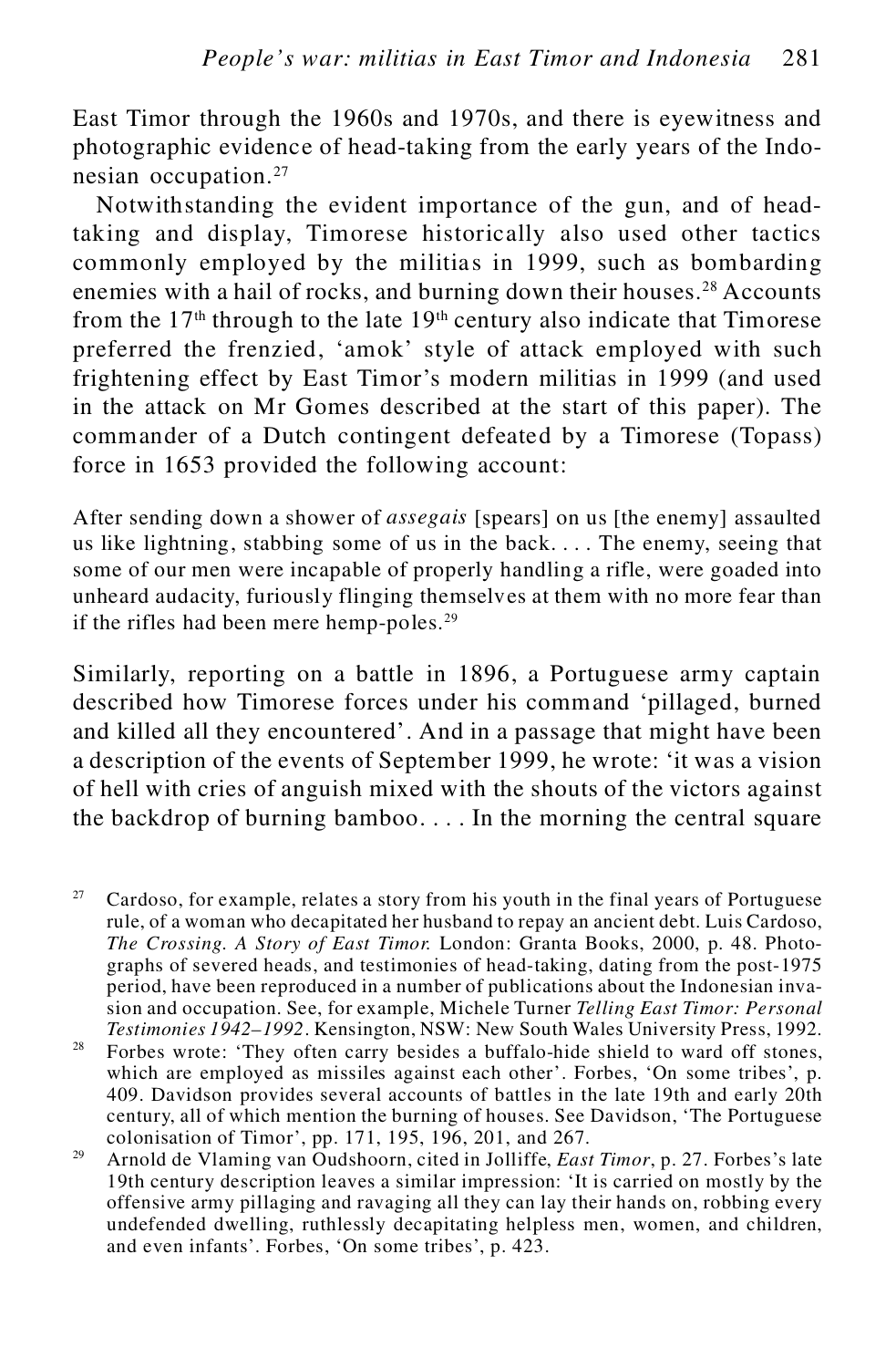was strewn with more than one hundred bodies, stripped, decapitated and horribly mutilated.'<sup>30</sup>

A quick look at the historical evidence, then, suggests what appear to be important historical antecedents, even models, for the organization, weaponry, and repertoire of East Timor's modern militias. We cannot know for sure, but the existence of such antecedents and models – or the rekindled memory of them – may well have influenced the character and the behaviour of the militias of 1999. At the same time, a closer look reveals that the similarities between the old and new forms do not reflect a simple, uninterrupted continuation of an immutable Timorese 'tradition'. Even in the historical period, it is clear that the very existence of the militias, as well as their weaponry and behaviour, were shaped by the presence, and indeed the sponsorship, of Portuguese, Dutch, and other outside powers.

The fact is that the 'indigenous militias' of Timor – known in Portuguese as *moradores* and *arraias* – were deliberately mobilized by Portuguese authorities to provide security for the colonial community, and to suppress opposition.<sup>31</sup> In 1912, for example, the Portuguese successfully crushed the most serious rebellion of the colonial period – led by the *liurai* of Manufahi – by enlisting the forces of several *liurai* who had sworn vassalage to the government.<sup>32</sup> This was only the best known instance of a more general pattern in which *liurai* were induced or compelled to support the Portuguese, or on occasion the Dutch, and were then employed to raise troops to fight against others less loyal.<sup>33</sup> The Portuguese authorities were still employing this strategy at the outbreak of the Second World War. Australian soldiers who were there in 1942, gave the following description of the Portuguese response to an uprising:

- <sup>31</sup> Both groups, the *moradores* and the *arraias,* were indigenous militias raised through loyal *liurai* to fight on behalf of the Portuguese. However, the *moradores* were a somewhat more permanent formation. Though officially designated as 'second line troops', in fact they formed 'the strongest first line of defence for the colonial com munity and its outlying *postos.*' Davidson, 'The Portuguese colonisation of Timor', p. 136.
- $32$  As Davidson writes: 'The actual defeat of Manufahi's warriors was effected not just by Portuguese use of superior military technology but also by the enormous force of indigenous auxiliaries who had swelled the government ranks.' Davidson, 'The Portuguese colonisation of Timor', p. 20. For a detailed account of the 1911–12 rebellion, see Davidson, chapter 8.
- <sup>33</sup> Davidson recounts dozens of instances of this pattern from the late 19th and early 20th century. See Davidson, pp. 60, 143, 145, 147, 155, 156, 165, 171, 182, 184– 185, 195, 200, 205, 256, 259. Dutch accounts of an 18th century battle in the area refer to 'our Timorese'. See, Jolliffe, *East Timor*, p. 30.

<sup>&</sup>lt;sup>30</sup> Cited in Davidson, 'The Portuguese colonisation of Timor', p. 196.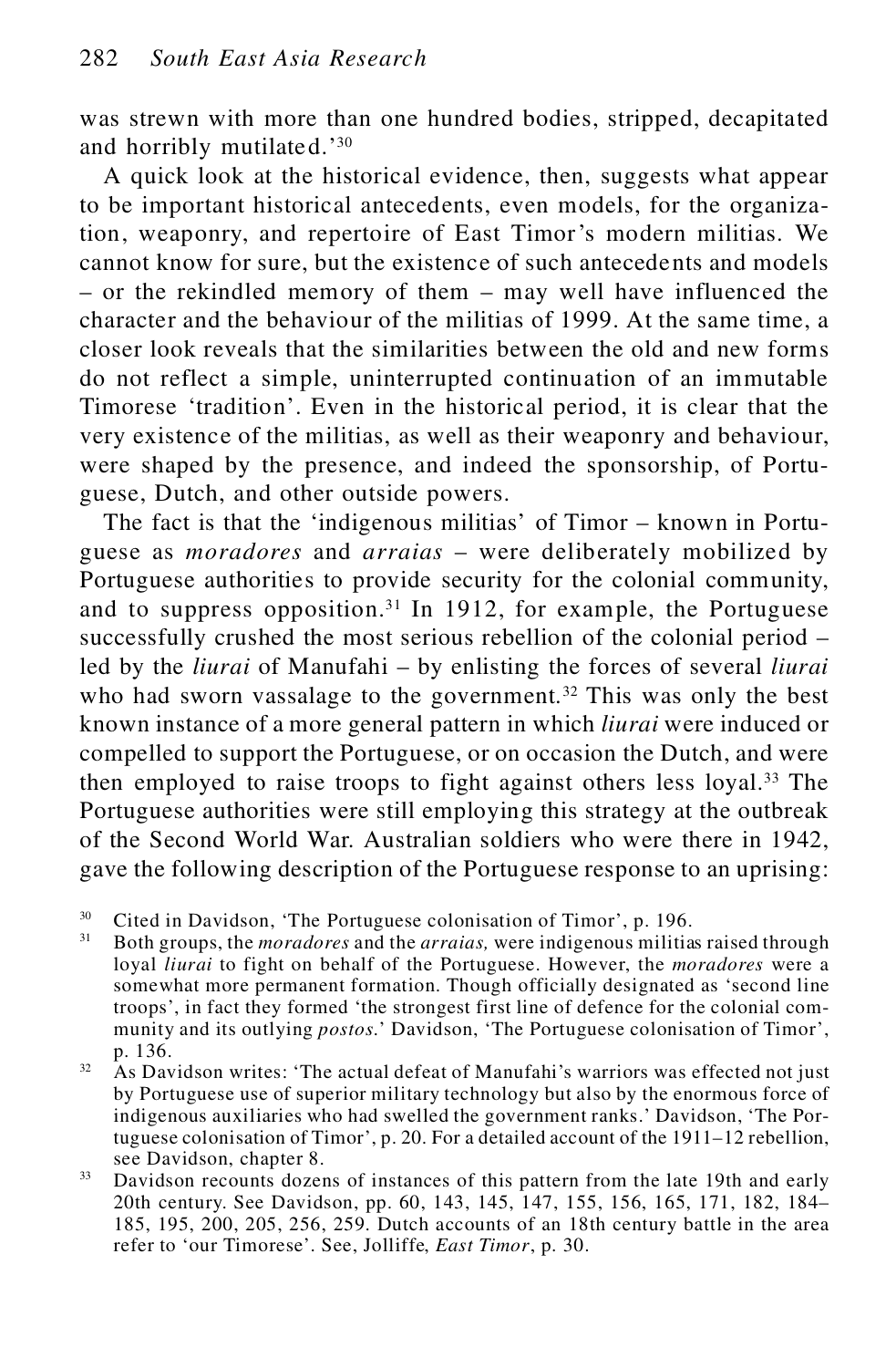Their army was collected; it consisted of two companies. . . . The troops were Timorese, and the non-commissioned officers and officers were Portuguese. . . . At the same time the natives in the surrounding areas were ordered to arm themselves and prepare for war.<sup>34</sup>

The end of the war did not bring an end to the Portuguese practice of mobilizing militias. Despite important changes in colonial policy in the 1950s and 1960s, the authorities were careful to maintain native forces under the command of loyal *liurai*. Dunn claims, for example, that the people of Uatolari were mobilized to quell the 1959 uprising in the eastern part of the territory.<sup>35</sup> In addition to such *ad hoc* mobilization, until the final years of Portuguese rule, all Timorese men were required to do 30 days of military service. As late as 1975, moreover, some *liurai* still had control of 'private armies'.<sup>36</sup>

The political and military logic behind the Portuguese reliance on indigenous troops is perhaps worth spelling out briefly. First, as Davidson has shown, the norms that shaped colonial policy in Timor were basically those of military officers that prevailed throughout Portugal's colonial domains; and these called, as a matter of course, for the use of native forces in maintaining security and order.<sup>37</sup> Second, like most non-settler colonial powers, Portugal simply did not have the financial or human resources to field a full army of European (or African) troops. Indeed, in the late  $19<sup>th</sup>$  century the government could seldom afford to deploy more than 200 regular soldiers in Timor, and even these were often of a very poor quality.<sup>38</sup> In 1910, even as Portugal conducted 'pacification' campaigns in its various colonies, there were only some 13,000

<sup>34</sup> Cited in Jolliffe, *East Timor*, p. 45.

<sup>35</sup> James Dunn, *Timor: A People Betrayed*, Sydney: ABC Books, 1996, p. 29.

<sup>36</sup> Jolliffe, *East Timor*, pp. 41 and 135. The final decades of Portuguese rule were also marked by the presence of the 'Portuguese Youth Movement', a quasi-military or ganization not altogether different from the youth groups of the Indonesian period. Cardoso also mentions the existence at this time of a 'rural Catholic militia' in the village of Atsabe – a major centre of militia activity in 1999, and the site of the murder of UNAMET staff member mentioned at the start of this paper. See Cardoso, *The Crossing*, pp. 71 and 59.

 $37$  See Davidson, 'The Portuguese colonisation of Timor', pp. 22, 31–32, 51.<br> $38$  A government directive of 1870 refers avaliably to the accommis matter.

<sup>38</sup> A government directive of 1870 refers explicitly to the economic motive for using native auxiliaries: 'It would, therefore, be better to supply the loyal kings [*liurai*] with powder and shot and let them pursue the war freely in their own manner.... Organisation of expeditions from Portugal or other colonies would involve expenses the Public Treasury cannot afford.' Cited in Davidson, p. 150.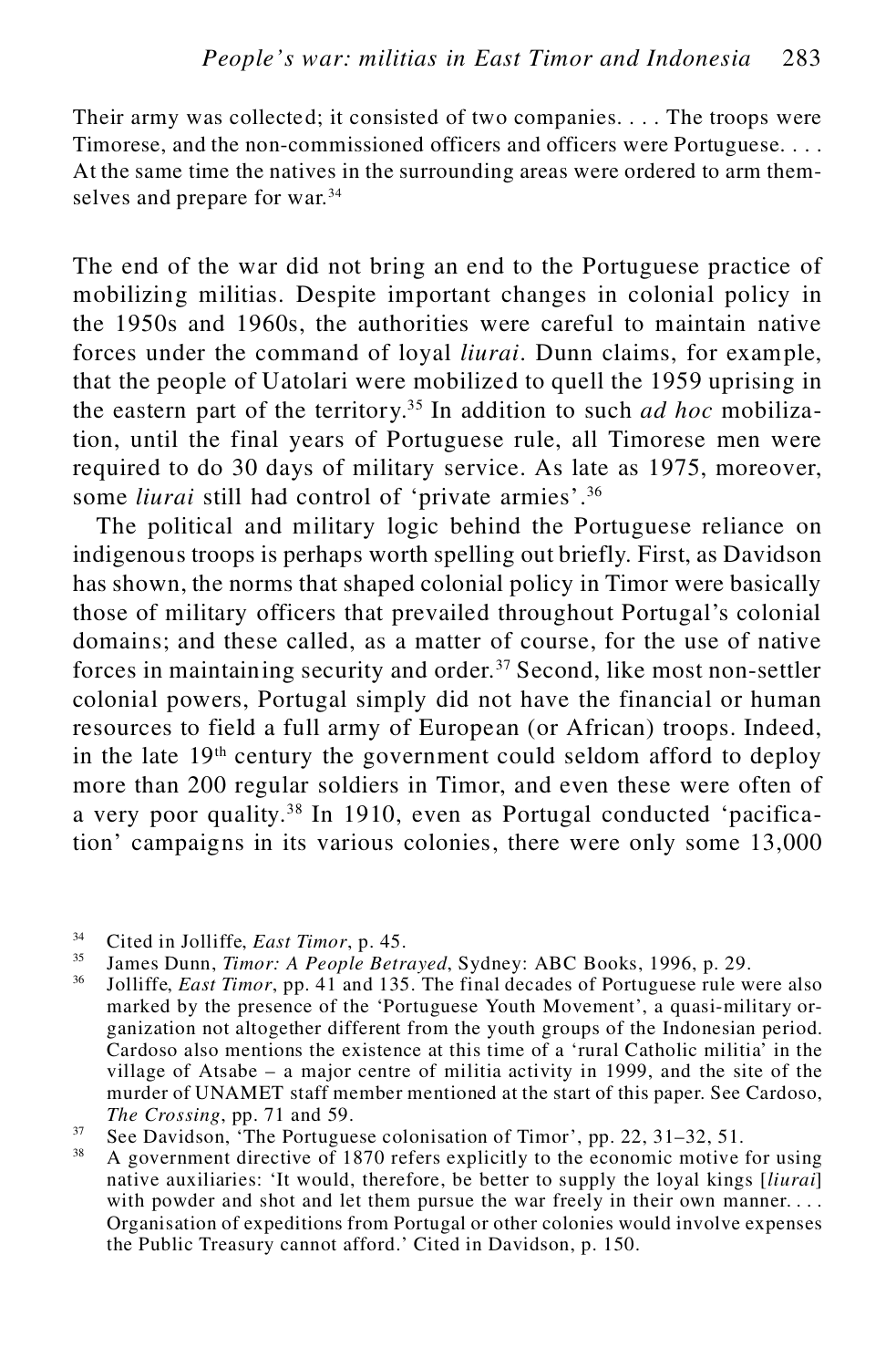soldiers in the entire colonial army, and of these fewer than 4,000 were Europeans.<sup>39</sup> Third, local troops invariably knew the terrain, and tolerated the climate, food, and diseases better than any foreign troops could.<sup>40</sup> And finally, the policy of mobilizing some Timorese against others served a useful – if not always intended – political purpose of minimizing the likelihood of concerted anti-Portuguese action.<sup>41</sup>

The many advantages of the local troops were summarized in a report by the Governor of Macau and Timor in 1870:

In war they have always been our most powerful auxiliarie s . . . in peace they do garrison service without any payment . . . because most of the European soldiers are always in hospital. . . . They have been helping us in all branches of the service and save for the State hundreds of men and a good sum of florins, and believe me Your Excellency, if it were not for this corps, we could not manage without at least five hundred regular soldiers in Dili.<sup>42</sup>

For similar reasons – resource considerations and the need for local knowledge – the Japanese forces that occupied the territory from 1942 to 1945 also relied on local auxiliaries, using the followers of 'loyal' *liurai* against those of disloyal ones. So too did the Australian commandos who fought the Japanese in Timor during the war, although historians and war veterans have tended to portray the practice as heroic comradeship rather than the use of native militias. <sup>43</sup> It may be relevant that the mobilization of native forces by Japanese and Australian forces took place in the context of war, where military authorities and norms prevailed, just as they had done through centuries of Portuguese colonial rule, and as they would after the Indonesian invasion of 1975.

- <sup>41</sup> The strategy was not without its dangers, as the Portuguese discovered in 1897 when a group of *moradores* from Motael, angered by a perceived insult to their *liurai*, killed the Governor. See Davidson, pp. 166–69.
- <sup>42</sup> Report by Captain Antonio Joaquim Garcia, Governor of the Province of Macao and Timor, 1870. Cited in Davidson, p. 137.
- <sup>43</sup> The reality that East Timorese were mobilized by both sides during the war is captured in a photograph of a young Timorese *criado* or 'guide' taken in December 1945 and published in Dunn's *Timor*, p. 128. The boy is dressed in Australian kit and is carrying a rifle. The caption notes, however, that the boy 'had earlier been speared by pro-Japanese Timorese'.

 $39$  Davidson, p. 207.

The advantages of local troops were summarized by the Governor of Timor in 1897, at the end of a three-year pacification campaign in which they had been extensively used: 'Here war is different, we don't form squares . . . we advance on foot, under fire in single file along trails impossible to describe . . . we climb mountain escarpments, sometimes crawling, sometimes dragging ourselves up by shrub and bushes under enemy fire.... Yet with irregular forces armed only with breech loaders we have conquered the land.' Report of Governor Celestino da Silva, 21 October 1897, cited in Davidson, p. 208.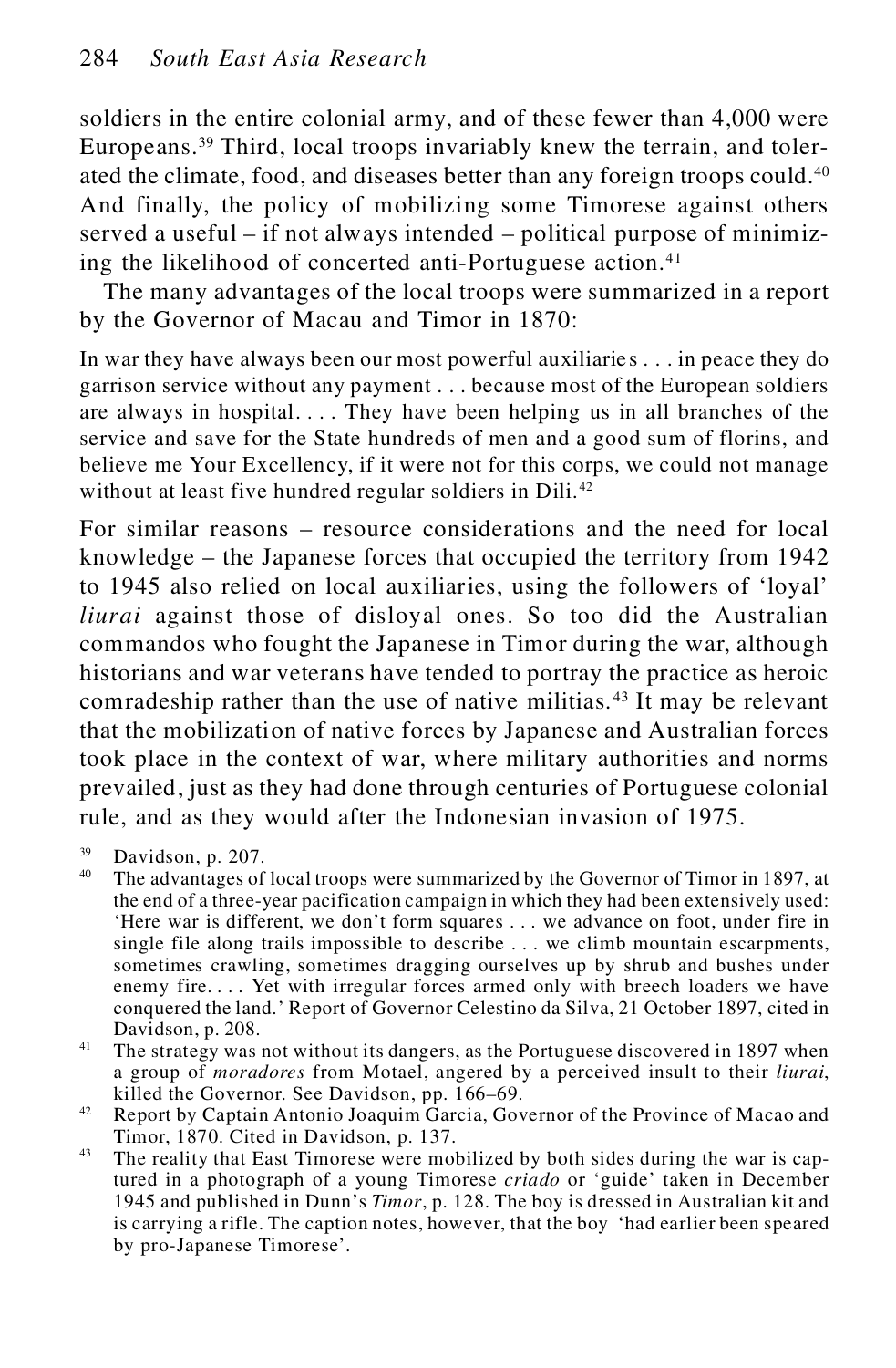To sum up, there would appear to be some basis for the claim that the militias that emerged in East Timor in 1999 reflected, or were drawing upon, uniquely Timorese historical models and traditions. At the same time, the evidence that Timor's militias were consciously cultivated and used by a succession of state powers – especially the Portuguese but also the Japanese and the Australian – suggests that the parallels constituted something more than a simple transmission of an unchanging 'tradition'. Without the encouragement of a succession of state authorities – which were in turn rooted in a common political logic of scarce resources, a need for local knowledge, and the dominance of military norms – it seems doubtful that the militias would have existed, or would have adopted and maintained the traditions that they did.

Some of the regional variations in militia activity observed in 1999 – especially the concentration of violence in the western districts – may also have had deeper historical roots. In the latter half of the 19<sup>th</sup> century, for example, the Portuguese regarded the kingdoms in the border region as unruly, disobedient, and lawless, and made them the focus of repeated pacification campaigns.<sup>44</sup> In popular memory, moreover, the western regions have historically been populated by criminals and other marginal characters, including migrants and martial arts adepts. In a memoir that recalls the final decades of the colonial period, Cardoso writes of the frontier region as 'that land of cattle rustlers who would take refuge on either side of the border, depending on the monsoons and who was after them at the time'.<sup>45</sup> The people of Bobonaro – one of the main centres of militia violence in 1999 – had an especially poor reputation, he notes: its residents were known by the pejorative term 'horse eaters', reflecting the area's reputation as a haven for horse thieves. It seems possible that the rebellious and frontier-like quality of life in these regions – or at least the memory of it – had a lasting influence.

If outside powers helped to forge the tradition or culture on which East Timor's modern militias were, in part, founded – and if that experience also helps to explain regional political variations – it stands to reason that the Indonesian occupation after 1975 also played a part. In order to understand the role that the occupation played, however, we need first to know something about the historical roots of militias in Indonesia itself.

<sup>&</sup>lt;sup>44</sup> On the West's reputation for lawlessness, see Davidson, pp. 74, 101, 170, and 181.

<sup>45</sup> Cardoso, *The Crossing*, p. 8.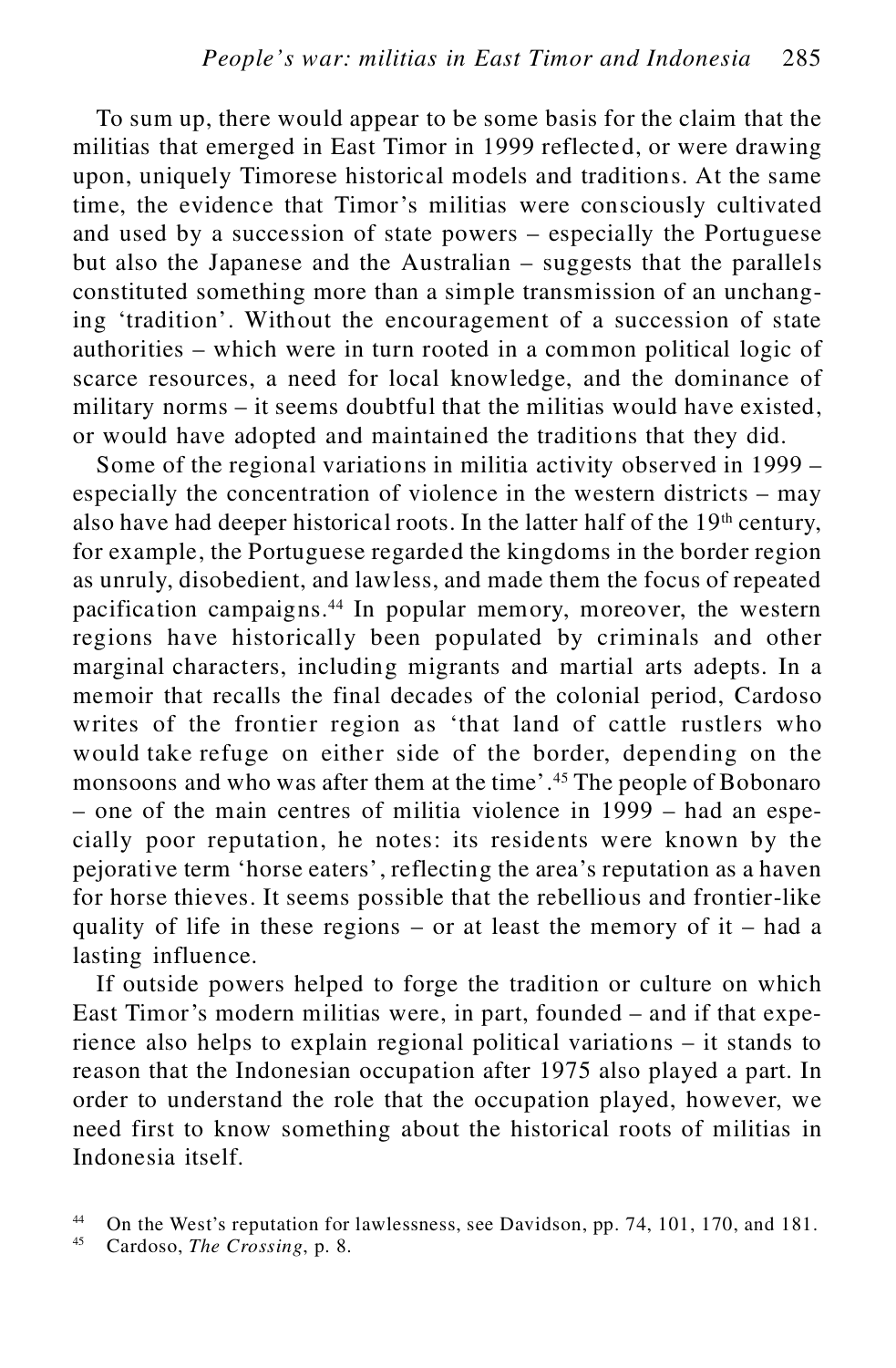#### **Indonesian militia models to 1965**

The militia phenomenon in Indonesia, as in East Timor, appears to echo historical models and cultural practices dating back to colonial times, and even earlier. The political logic of the mobilization of militias, and their relationships with state authorities, also seem to be similar in both places.

One probable source of the modern Indonesian militia is the *jago*, the 'notorious rural criminal' of late colonial Java.<sup>46</sup> Possessing, or at least claiming, extraordinary physical and spiritual prowess, the *jago* exuded political, spiritual, and sexual potency.<sup>47</sup> Modern-day militia members do not always attain such heights of potency, but the aspiration is generally there. An equally important similarity lies in the relationship of the *jago* to those in authority. As Schulte Nordholt and van Till have shown, the late 19<sup>th</sup> century *jago* of Java occupied an odd marginal space in the shadow of a modernizing colonial bureaucracy. Neither a Robin Hood or simply a tool of the state, the *jago* was both a criminal and an essential bulwark to the colonial system of law and order.<sup>48</sup> It was perhaps not a coincidence that, like the criminals and marginal figures in East Timor's border regions, the *jago* were especially known for cattle rustling.

Also ancestors of the modern Indonesian militia are the *lasykar*, the home-grown bands of freedom fighters that emerged, more or less spontaneously, at the time of Indonesia's struggle for independence from the Dutch (1945–49). Like the *jago*, the *lasykar* drew upon traditions of invulnerability and spiritual prowess, and evoked a sense of sexual potency. Just as importantly, as Cribb has demonstrated, *lasykar* thrived in the environment of political uncertainty that characterized the Indonesian National Revolution, and they occupied a position at the margins

<sup>46</sup> The description is from Henk Schulte Nordholt and Margaret van Till, 'Colonial criminals in Java, 1870–1910', in V. Rafael (ed.), *Figures in Criminality in Indonesia, the Philippines, and Colonial Vietnam*. Ithaca, NY: Cornell Southeast Asia Program, 1999, p. 49.

<sup>&</sup>lt;sup>47</sup> Schulte Nordholt and van Till have argued that power in ancient Java should be understood in such terms, and that this idea is also useful in understanding the *jago*. Schulte Nordholt and van Till, 'Colonial criminals in Java', p. 48.

<sup>48</sup> 'Although officially the *jago* was perceived as playing only a marginal role in colonial society, in actual practice he was vital to the perpetuation of colonial rule in rural Java. . . . Colonial state formation and criminality mutually constituted and reinforced each other, and once criminality emerged the colonial state could not, and often did not want to, control its own creation.' Schulte Nordholt and van Till, 'Colonial criminals in Java', p. 68.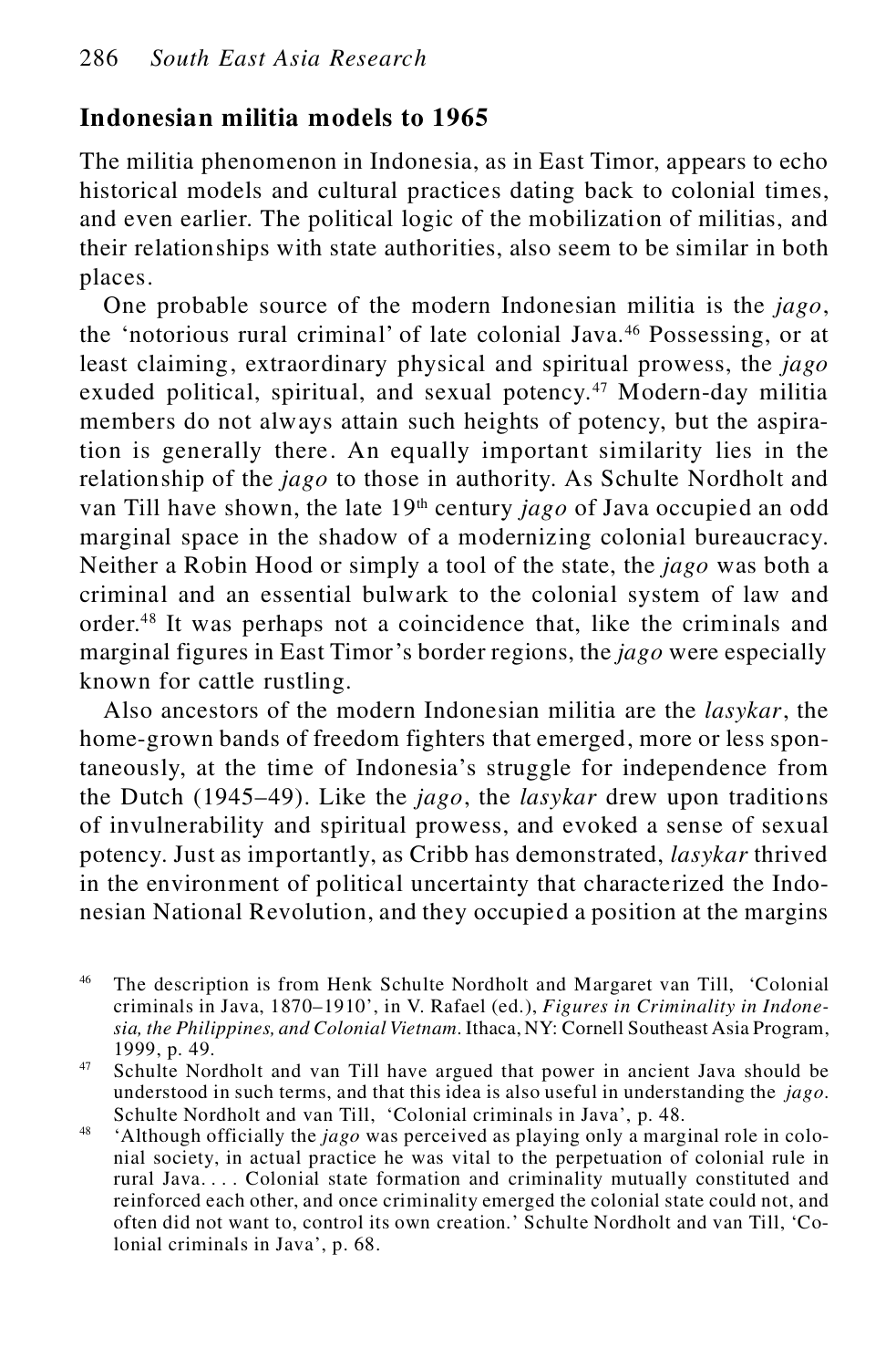of political power and criminality.<sup>49</sup> The fact was that *lasykar* could as easily be criminal gangsters as righteous revolutionaries. Indeed, they could be both – a hybrid Cribb has called 'gangster revolutionaries'.<sup>50</sup> The *lasykar* shared with the *jago* a distinctive *modus operandi* of terror that seems to foreshadow the behaviour of East Timor's modern militias. As Cribb writes:

The pirates and bandit princes of pre-colonial times, the rural brigands [*jago*] of the colonial era, and the politicized gangsters of the revolutionary-era *lasykar* all sought to inspire a paralyzing terror among their enemies. Terror, rather than cold, calculated murder, was the prime modus operandi of Indonesia's men of violence.<sup>51</sup>

Poised somewhere between the *jago* and the *lasykar* – and like them a source of modern militia style and tradition – are the *preman*.<sup>52</sup> In colonial times, *preman* served as local enforcers, making them potentially both upholders of law and perpetrators of criminal activity. Likewise, in the post-colonial period the term *preman* gradually came to be used to describe the gangs of youth recruited by political, and especially military, authorities and economic élites to serve both criminal and political purposes.<sup>53</sup> Despite, or perhaps because of, their often noted involve ment in criminal activities – including gambling, protection rackets, and prostitution – in the late New Order these gangs became an increasingly important political resource. As Ryter has shown for the *preman* organization *Pemuda Pancasila*, such groups were commonly deployed by military and political authorities to harass and intimidate political opponents, to provoke violence and chaos in the course of political demonstrations, and on occasion to commit murder.

- <sup>51</sup> Cribb, 'From Petrus to Ninja', p. 187.<br><sup>52</sup> The historical roots and contemporary.
- <sup>52</sup> The historical roots and contemporary manifestations of the *preman* have been carefully studied by Loren Ryter and Joshua Barker among others. See Loren Ryter, 'Pemuda Pancasila; the last loyalists of Suharto's New Order?', and Joshua Barker, 'State of fear: controlling the criminal contagion in Suharto's New Order', in *Indonesia*, 66, October 1998, pp. 45–74 and pp. 7–42.
- <sup>53</sup> Despite its historical roots, in modern times the term *preman* entered common usage only in the 1990s. In the 1980s, the more common term was *gali*. Ryter, 'Pemuda Pancasila', p. 49.

<sup>49</sup> See Robert Cribb, *Gangsters and Revolutionaries: The Jakarta People's Militia and the Indonesian Revolution 1945–1949*. Honolulu: University of Hawaii Press, 1991.

<sup>50</sup> As Cribb notes: 'Many of the revolutionary-era *lasykar* had criminal roots despite their strong political orientation'. Robert Cribb, 'From Petrus to Ninja: death squads in Indonesia', in Bruce B. Campbell and Arthur D. Brenner, (ed.), *Death Squads in Global Perspective: Murder With Deniability*. New York: St Martin's Press, 2000, p. 185.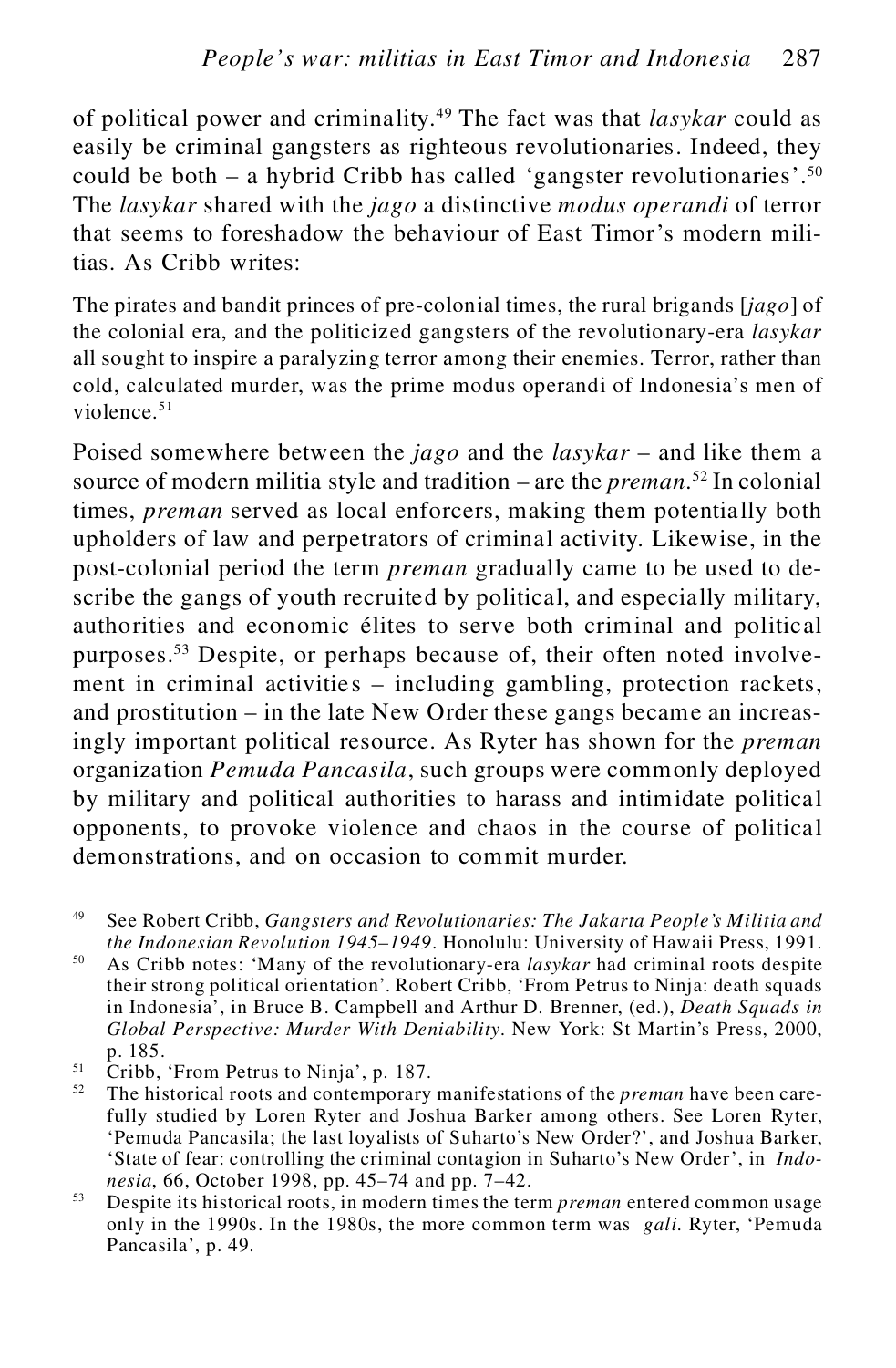The parallels between these antecedents and Indonesia's modern militias are intriguing, and deserve to be explored more fully. The idea that the *jago*, *lasykar*, and *preman* have historically been marginal figures, with one foot in the criminal world and another in the world of law and order, is particularly suggestive. So too is the evidence that these forms, like mafias elsewhere, have tended to emerge where state power is contested or has stagnated.<sup>54</sup> These parallels seem to lend weight to the idea that militia groups emerge where the state is weak or has collapsed. But they also highlight the extent to which the *jago*, the *lasykar*, the *preman*, and arguably the modern militias, are a product of, and inseparable from, state power.

It is worth recalling that, as in East Timor, in Indonesia successive states have sought to harness the power of such local formations – and indeed, may even be said to have helped create them. Dutch authorities, like most colonial powers, relied heavily on troops mobilized with the assistance of local power-holders to assist them in fighting colonial wars. Even the supposedly marginal and criminal figures, such as the *jago*, were to some extent the products of Dutch state power. As Schulte Nordholt and van Till have argued,  $19<sup>th</sup>$  century colonial administrators, as well as district and village heads, recognizing the dangers of supplanting the *jago*, effectively acquiesced in them, thereby solidifying their position at least for a time.<sup>55</sup> Under colonial rule, they write, 'there was ample space for brokers in violence, even if their room for maneuver was redefined'.<sup>56</sup>

A similar pattern is evident in the period of Japanese rule, and in the revolutionary years (1945–49). In just over three years, the Japanese managed to recruit and mobilize tens of thousands of young men and women into paramilitary organizations. These efforts left important organizational and ideological legacies, including the rudiments of Indonesia's future internal intelligence apparatus, and associated methods of political repression, including torture.<sup>57</sup> In August 1945, returning

<sup>54</sup> Drawing on Anton Blok, Schulte Nordholt and van Till make this case for the *jago*, arguing that 'a process of "unfinished" or stagnating state formation enabled new groups of violent entrepreneurs to dominate the local order in alliance with, or under the patronage of, rural elites'. Schulte Nordholt and van Till, 'Colonial criminals in Java', p. 68.

<sup>&</sup>lt;sup>55</sup> On the position of district and village heads, see Schulte Nordholt and van Till, 'Colonial Criminals in Java', pp. 52–55.

<sup>&</sup>lt;sup>56</sup> Schulte Nordholt and van Till, p. 50.

<sup>57</sup> On the impact of Japanese mobilization and ideas on Indonesian, especially Javanese, youth in the revolutionary period, see Benedict Anderson, *Java in a Time of Revolution*. Ithaca, NY: Cornell University Press, 1972.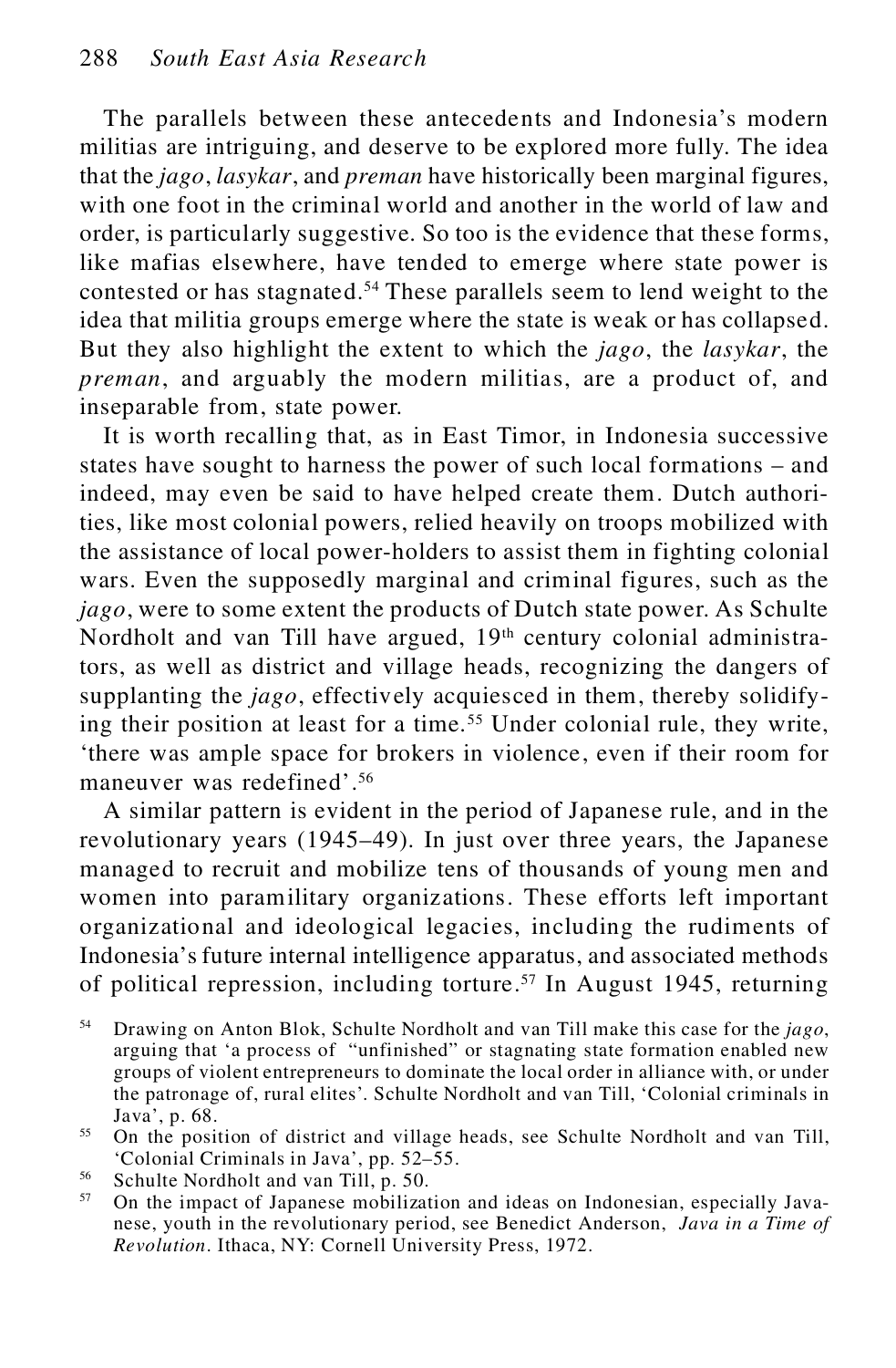Dutch colonial authorities followed the Japanese example, encouraging the mobilization of militia forces at the local level to fight against the Indonesian Republic.<sup>58</sup> Likewise, the authorities of the fledgling Republic sought to harness the power of local militia groups, the *lasykar*, making them part of its doctrine of 'total people's defense', which called for the close cooperation of regular military forces and the civilian population.<sup>59</sup> With the possible exception of the Japanese, however, during the colonial and revolutionary eras, none of these state authorities was able fully to control the militia groups. $60$ 

The same was true in the first decade and a half after independence, as Indonesian authorities tried in vain to control the vast array of irregular forces that had sprung up during the war. Unable to get rid of these forces, the armed forces began to co-opt them and deploy them against perceived enemies.<sup>61</sup> Guided by General Abdul Haris Nasution, who was in turn inspired by Mao's idea of 'People's War', local militia units were mobilized to crush the *Darul Islam* rebellion that challenged the new Republic from 1948 to the early 1960s.<sup>62</sup> However, army control of local militias was always incomplete, and many became involved

- <sup>58</sup> In Bali, for example, several rajas with Dutch backing became patrons of anti-Republican youth gangs. In the eyes of Dutch strategists this approach was essential to undermine the civilian base of support for Republican guerrilla forces. In the short term, the strategy worked rather well. By dividing the local population, the Dutch weakened the social base of the resistance and ensured that most of the actual fighting was carried out by the Balinese themselves, with minimal loss of Dutch lives. In the longer term, the consequence of this strategy was the exacerbation of bitter conflict among Balinese, which set the stage for further political conflict and violence later on. In the post-independence period, the Indonesian state employed similar methods, with similarly damaging effects. See Geoffrey Robinson, *The Dark Side of Paradise: Political Violence in Bali*. Ithaca, NY: Cornell University Press, 1995, chapters 5, 6, and 7.
- <sup>59</sup> For the history and political implications of this doctrine, see Geoffrey Robinson, 'Indonesia: on a new course?', in Muthiah Alagappa (ed.), *The Declining Role of the Military in Asia*. Stanford University Press, 2001. Also see Abdul Haris Nasution, *Fundamentals of Guerrilla Warfare*. New York: Praeger, 1965.
- <sup>60</sup> As Cribb writes on the revolutionary period: 'To control the *lasykar*, the military adopted a strategy of both repression and cooptation, but even by the time the Dutch conceded Indonesian independence in late 1949 not all *lasykar* groups had been tamed.' Cribb, 'From Petrus to Ninjas', pp. 183–84.
- $61$  The military, indeed different branches of the armed forces, also sponsored militiatype youth groups affiliated with one or another of the political parties. See Robinson, *The Dark Side of Paradise*, chapter 9.
- <sup>62</sup> This was the origin of the militia formations known as *Hansip* (*Pertahanan Sipil* or Civil Defence) which eventually became an integral element in Indonesia's system of internal security, discussed below.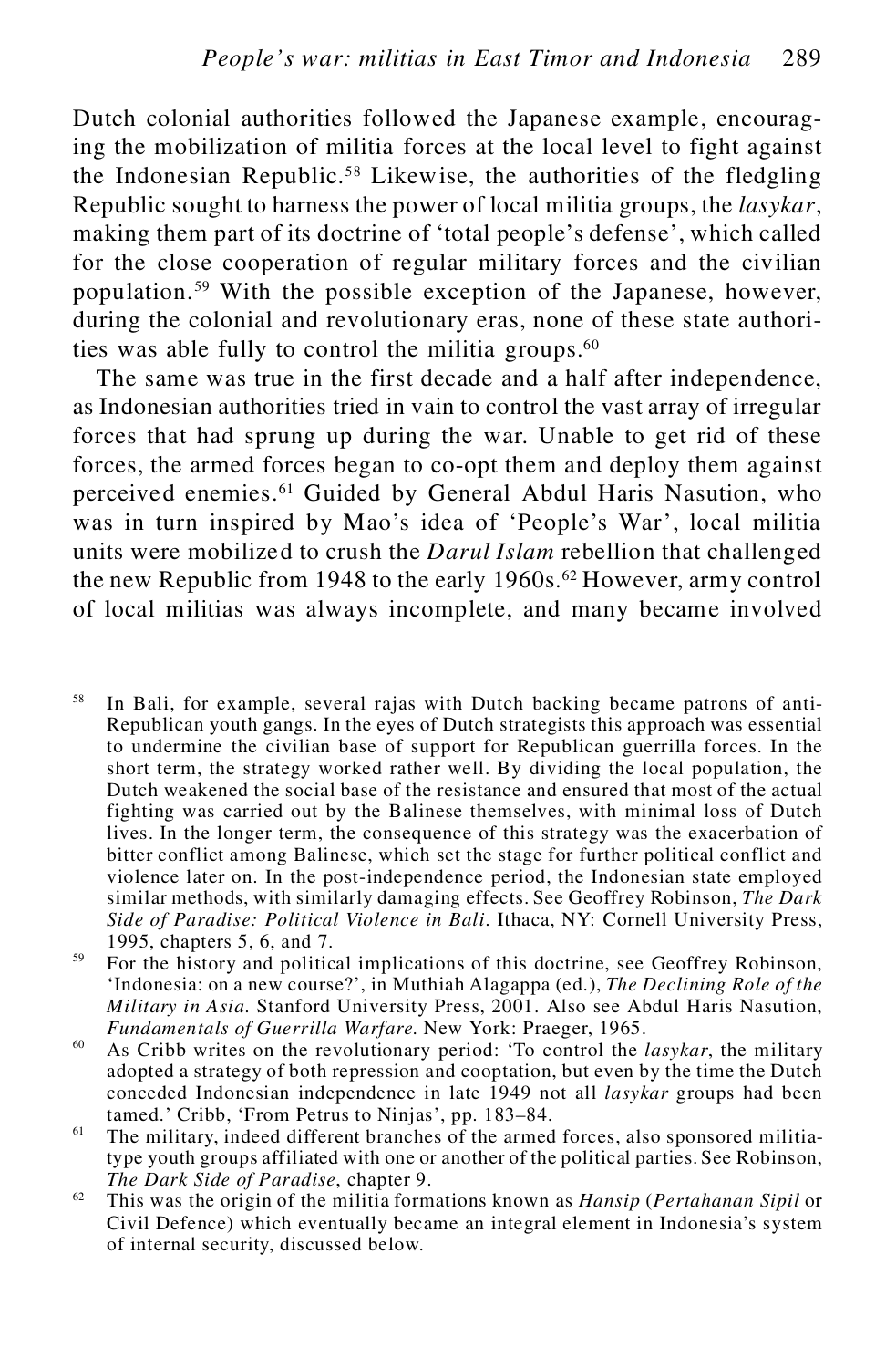in criminal rackets, including extortion, smuggling, and black marketeering. As the first national elections approached in 1955, moreover, they proliferated under different political party banners, engaging in campaigns of intimidation against political opponents.

Throughout this period, a variety of youth and militia groups existed and competed but, notwithstanding some military successes when deploying them to fight rebels, the state was unable to establish anything like a monopoly of control over them. That configuration changed fundamentally in 1965, when army forces under Major General Suharto seized power and set about annihilating his political enemies. Within hours of what has been dubbed the 'abortive coup' of 1 October 1965, Suharto's forces mobilized a network of militia groups and political organizations, and over the next several months encouraged them to kill as many as one million people, most of them members of the Indonesian Communist Party (PKI). The killing reached its greatest intensity in Central and East Java, Bali, and Aceh. In all of these places, the army provided essential political backing and logistical support to existing youth organizations, such as the NU-affiliated *Ansor* in East Java, the PNI's *Tameng Marhaenis* in Bali, and the *Pemuda Pancasila* in Aceh $63$ 

The manner in which Suharto, the army and their paramilitary allies destroyed the PKI shaped and prefigured a new style of governance characterized by military dominance, and an evolving institutional culture of violence. The coup and massacre also signalled a significant new departure in the character of militia groups, especially in their relation ship with state authorities, and in their repertoires of action.

Whereas before 1965 state authorities had had only limited success in harnessing the power of the militias, after the coup virtually all militia groups were drawn tightly under the army's authority. Once they had done what was required in 1965–66, most were disarmed and disbanded, while the rest were integrated into the state apparatus, ready to be deployed in a coordinated fashion under strict army control.<sup>64</sup> Drawing on the model of 1965, the deliberate mobilization of 'civilians' into

<sup>63</sup> On the logic of the killings see Robert Cribb, (ed.), *The Indonesian Killings, 1965– 1966: Studies from Java and Bali*. Clayton, Victoria: Monash University, Papers on Southeast Asia, 21, 1990; and Robinson, *The Dark Side of Paradise*, particularly chapter 12.

 $64$  Cribb correctly observes that the post-66 demobilization was 'a powerful indication of the control that the military kept over the vigilantes'. However, he understates the extent to which such militia mobilization was revived and replicated in other parts of the country in later years. Cribb, 'From Petrus to Ninjas', p. 184.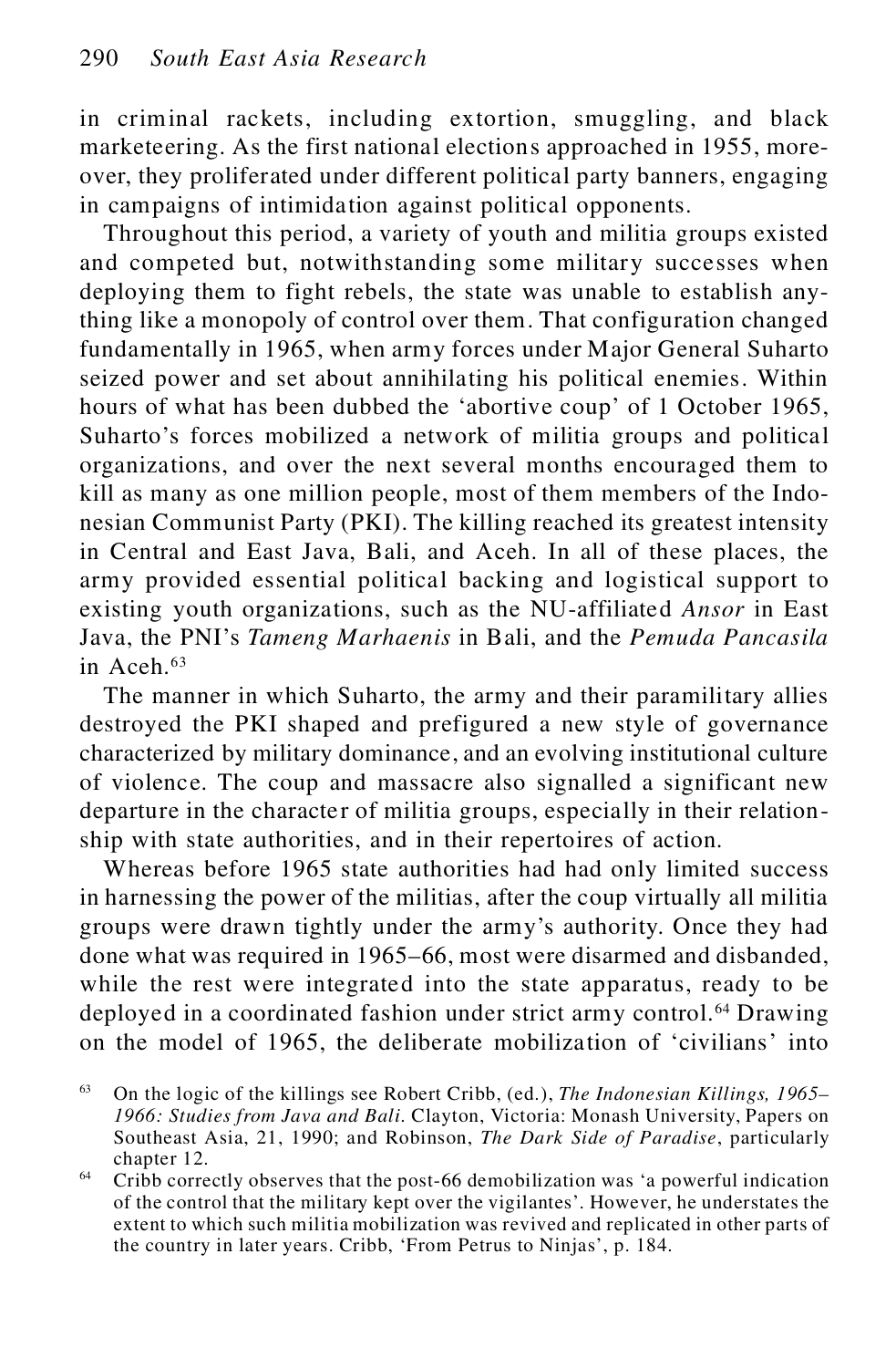armed militia groups thereafter became a central component of the government's strategy for dealing with real or imagined enemies, particularly in 'troubled' areas such as West Irian (West Papua), Aceh, and East Timor.

In the post-coup period, moreover, both the military and the militias adopted far more brutal repertoires of action. Many of these were modelled on actions taken during the pogrom of 1965–66, though these were themselves sometimes adaptations of methods learned under Japanese rule, or developed during the counter-insurgency campaign against *Darul Islam*. One of the clearest examples of this pattern of historical borrowing was the so-called 'fence of legs' (*pagar betis*) tactic, in which civilians were made to form a protective boundary behind which army troops could safely move into rebel territory. First used against *Darul Islam* in the early 1950s, it was used to more terrible effect in 1965, in East Timor after 1975, and later in Aceh.<sup>65</sup> Under army guidance, after 1965 militias and paramilitary forces were also increasingly deployed to carry out a range of 'dirty tricks' and covert operations, including assassination, torture, public execution, decapitation, and rape, as mechanisms of political control.<sup>66</sup>

I am suggesting, therefore, that the coup and massacres of 1965 marked a critical historical turning point after which, at least for a time, militias no longer operated at the margin of state power but rather were directly mobilized and controlled by the state, and to which end they developed and used a common repertoire of unusual brutality modelled, in large part, on the anti-communist purges of 1965–66. This arrangement did not wipe out all memory of past forms – indeed it drew upon them – nor would it last forever. As we shall see, the relationship between state authorities and militia groups would continue to change, especially during the final years of the New Order, as would militia organization and repertoires. Nevertheless, as Indonesian forces prepared to invade East Timor in 1975, the legacy of 1965 was still strong and, alongside

 $<sup>65</sup>$  I am grateful to Ruth McVey for drawing my attention to the importance of the fight</sup> against *Darul Islam* in the development of this and other aspects of Indonesian military doctrine.

<sup>&</sup>lt;sup>66</sup> The origins and evolution of these features of New Order military doctrine and practice have been analysed in some depth by Tanter, Van Langenberg, and others. See Richard Tanter, 'The totalitarian ambition: intelligence organisations and the Indonesian state', in Arief Budiman (ed.), *State and Civil Society in Indonesia.* Clayton, Victoria: Monash University, Papers on Southeast Asia, 22, 1990; and Michael van Langenberg, 'The New Order state: language, ideology, hegemony', in Arief Budiman (ed.), *State and Civil Society in Indonesia.*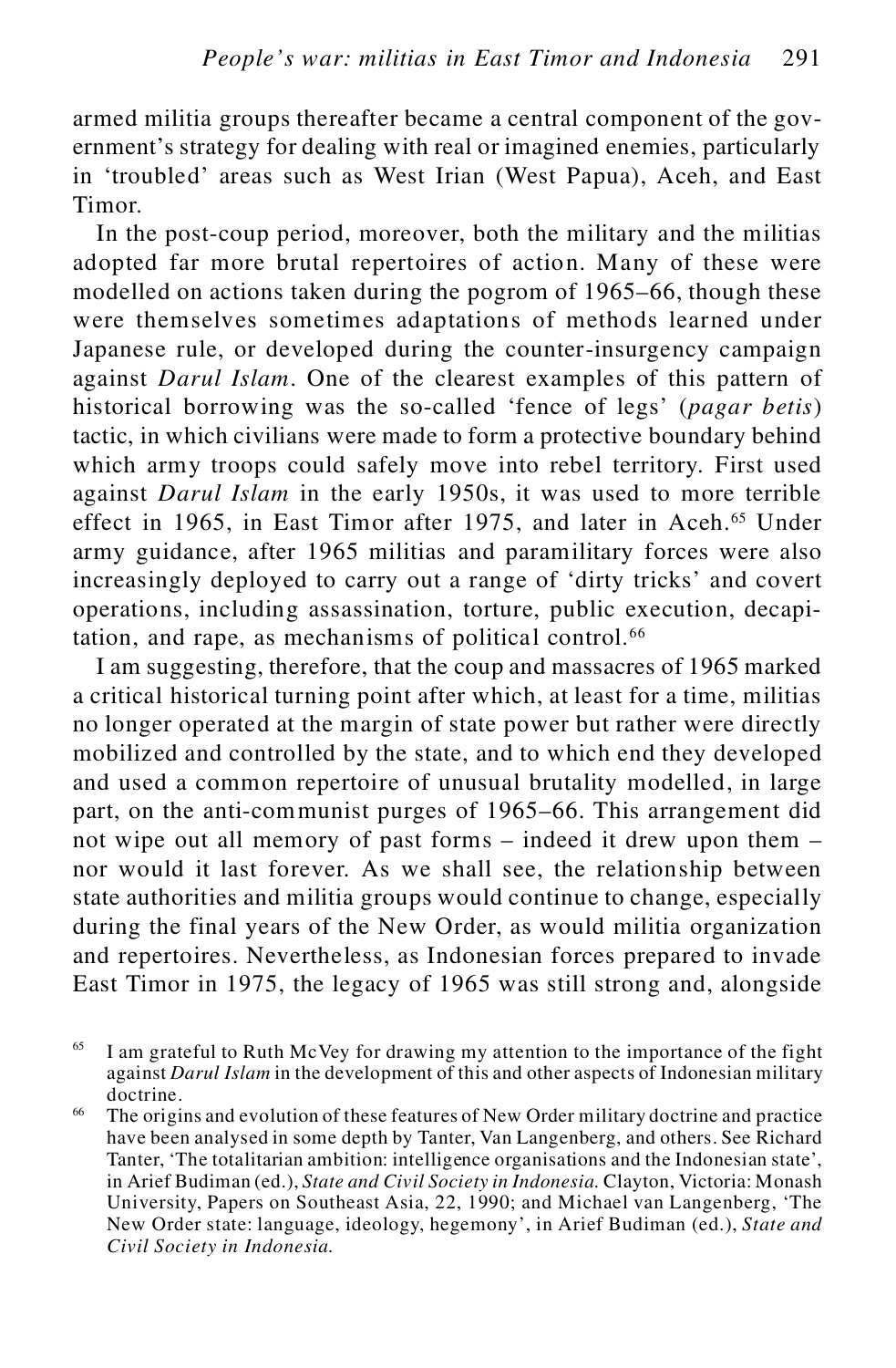East Timor's own surviving 'traditions' and models of violence, it profoundly affected the role and character of the militias that were formed there.

### **The legacy of 1965: East Timor's early militias**

Even before the December 1975 invasion, Indonesian strategy entailed the mobilization of East Timorese into rudimentary militia forces. Beginning in late 1974, several hundred young men were taken to sites near the town of Atambua on the west side of the border, where they received military training and supplies, before being infiltrated back into East Timor to fight against soldiers of the pro-independence party, Fretilin.<sup>67</sup> Recently declassified Australian government documents provide a glimpse of these training operations. One report on a visit by an embassy official to the border area in April 1975 describes what the Indonesians claimed was a refugee camp in which Timorese were ostensibly receiving training in agriculture and carpentry. Having noted that all those at the camp were men aged 18 to 30, and that there was little indication of any agricultural activity, the author observed:

It is difficult to avoid the conclusion that this camp is involved in other activities besides agriculture and carpentry in spite of adamant statements by the Indonesian officials . . . that Indonesia is not involved in any way . . . in the military training of Portuguese Timorese. <sup>68</sup>

In September 1975, a US State Department report noted more bluntly that 'Indonesian intelligence . . . has trained, organized and covertly committed 650 Timorese irregular troops into Portuguese Timor to stem the advance of Fretilin forces'.<sup>69</sup>

As in Portuguese times, the mobilization of these militia forces was facilitate d in 1974–75 by sympathetic *liurai*, who continued to exercise considerable authority within their localities. Especially helpful was the *liurai* of Atsabe, Guilherme Maria Gonçalves, and his son

 $67$  Roughly 300 young men and boys were deployed alongside Indonesian army regulars in an October 1975 cross-border attack. Dunn, *Timor*, pp. 128 and 164.

<sup>68</sup> Cablegram to Canberra, 15 April 1975, Document 126, in Wendy Way (ed.), *Documents on Australian Foreign Policy: Australia and the Indonesian Incorporation of Portuguese Timor, 1974–1976*. Canberra: Department of Foreign Affairs and Trade, 2000.

<sup>69</sup> US Department of State, cited in Dunn, *Timor*, p. 193.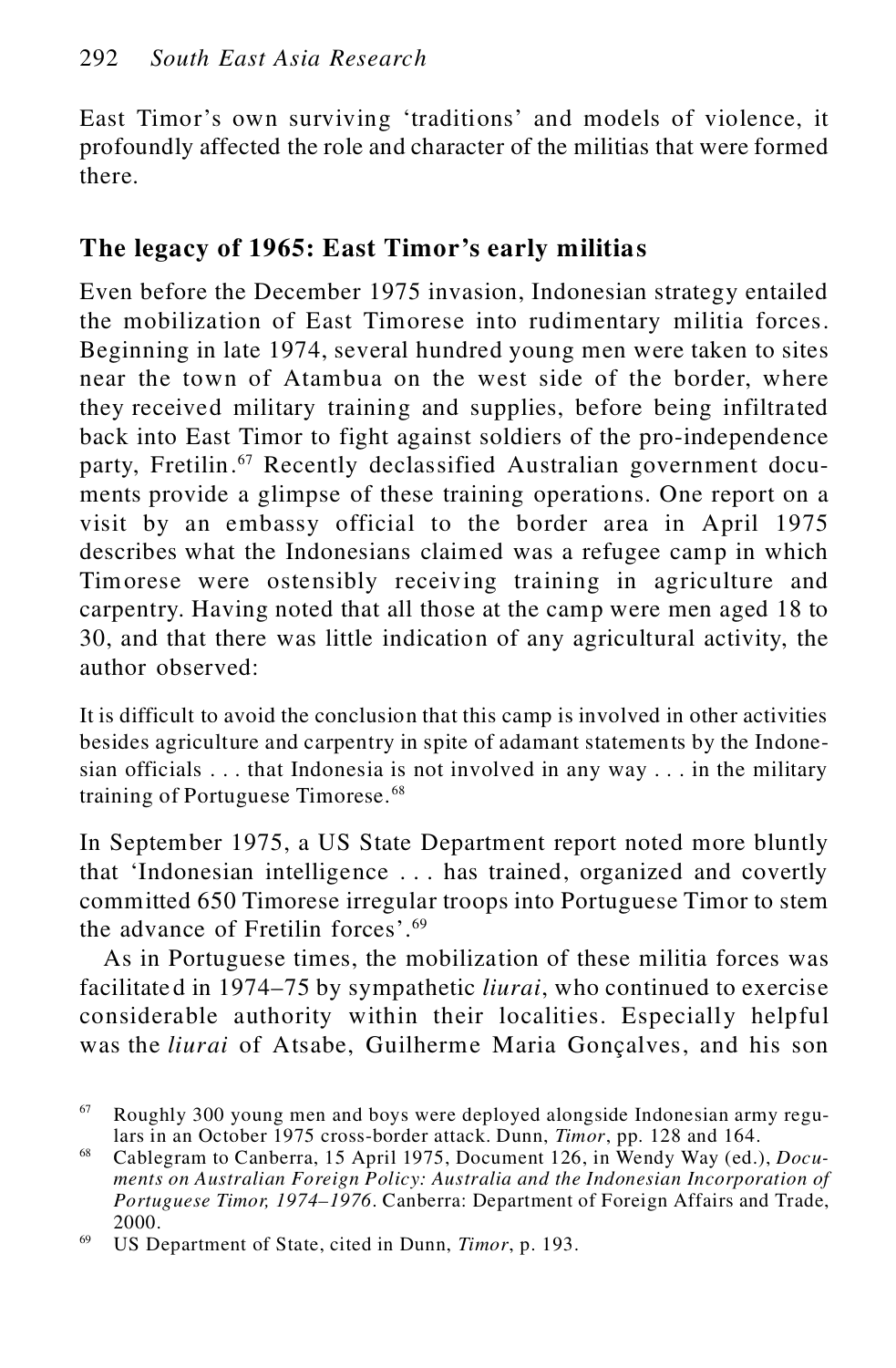Tomás.<sup>70</sup> Both men became active in the small pro-Indonesian political party, Apodeti; and the son served as a commander of the Apodeti forces that took part in the October 1975 attack on Balibo in which five foreign journalists were killed.<sup>71</sup>

But while Indonesian strategy relied on local power holders, as the Portuguese had done, there were important differences in the Indone sian approach, stemming mainly from distinctive features of its military and political strategy. Most importantly, the purpose of the militias at this stage was not so much military as political. The creation of local militias in 1974–75 was part of a covert operation called *Operasi Komodo*, designed to prepare the ground for an Indonesian takeover of East Timor. Within this operation, the role of the militias was primarily to provide political cover for a military intervention by regular Indone sian troops.<sup>72</sup> While some of the militias were in fact pro-integration Timorese from Apodeti and UDT, most were Indonesian soldiers dressed as Timorese, described as 'volunteers', and carrying letters to that effect.<sup>73</sup> The Timorese militia force was, in reality, nothing more than a deception.

The main purpose of the deception was to allow the Indonesian government to undertake military intervention in Portuguese Timor while maintaining the fiction that it was seriously pursuing a peaceful,

- $70$  Apart from the Gonçalves family, the key figures included Francisco Lopes da Cruz, a leader of the anti-communist UDT, who reappeared in the late 1990s as Indonesia's ambassador at large for East Timor.
- <sup>71</sup> Australian documents make clear how the *liurai* of Atsabe was being used by the Indonesian side. Reporting on a conversation with an Indonesian government contact (Harry Tjan) the embassy wrote: 'He said that up to 3800 Indonesian soldiers from Java would be put in Portuguese Timor gradually. Atsabe would be their base. The King [*liurai*] would be the figure-head for the anti-Fretilin side.' Cablegram to Canberra, 30 September 1975, Document 246 in Wendy Way (ed.), *Documents.*
- $72$  An Australian embassy report records that an Indonesian government contact (Harry Tjan) explained that 'They will replace some of the refugees forced across the border ... with well armed "volunteers" who will provide backbone for UDT and other anti-Fretilin troops.' Cablegram to Canberra, 6 September 1975, Document 217 in Wendy Way (ed.), *Documents*.
- $73$  As Australian Ambassador Woolcott reported to Canberra on the eve of the major military intervention in mid-October 1975: 'General Murdani added that all the Indonesians involved would be "volunteers". Each would have a signed document to this effect. Most would be ethnic Timorese.' Cablegram to Jakarta, 15 October 1975, Document 265 in Wendy Way (ed.), *Documents*. An earlier cable likewise confirmed that 'All Indonesian forces operating in Portuguese Timor will be dressed as members of the anti-Fretilin force.' Cablegram to Canberra, 15 October 1975, Document 262 in Wendy Way (ed.), *Documents.*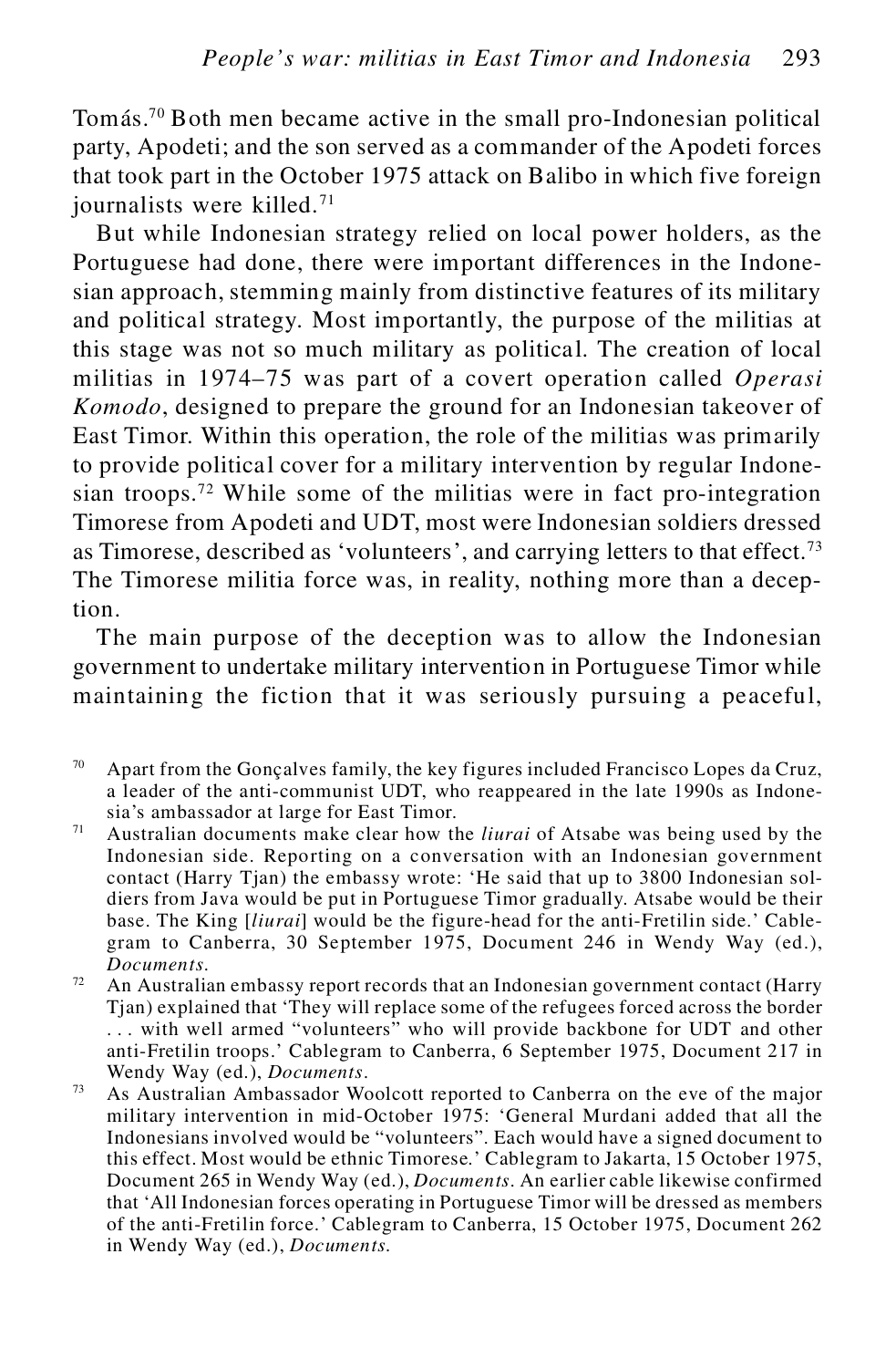diplomatic solution.<sup>74</sup> The Timorese militias and 'volunteers', it was hoped, would provide the government with plausible deniability for an act of military aggression.<sup>75</sup> As an Australian embassy report explained in September 1975: 'At this level Indonesia is seeking to keep the President "clean" and to ensure that Indonesia's international standing is threatened as little as possible.'<sup>76</sup>

The operation, set in motion in October 1974, was led by General Ali Murtopo, then deputy head of the intelligence agency, *Bakin*<sup>77</sup> but best known as a master of covert operations and dirty tricks under the auspices of the 'Special Operations' outfit known as *Opsus*.<sup>78</sup> By September 1975, the head of military intelligence, Benjamin Murdani, was also closely involved in the East Timor operation, but it was clear that this was still an *Opsus* plan.<sup>79</sup> It was probably no coincidence that the operation bore striking similarities to one Murtopo had orchestrated in 1968 to wrest West Irian from Dutch control. Known as the 'Act of Free Choice', that operation had involved the deployment of 'volunteers' to create the illusion that the local population was demanding integration with Indonesia. Summarizing what Indonesian contacts described in June 1975 as their 'elegant' plan to get Portuguese Timor to join Indonesia, Australian Ambassador Woolcott wrote:

- $74$  A report from the Australian embassy in Jakarta summarized the Indonesian strategy as follows: 'On one level a covert operation is under way to secure incorporation of Timor into Indonesia with which the President and Acting Foreign Minister will not be publicly associated . . . . On another level the semi-public, diplomatic approach for accommodation continues.' Cablegram to Canberra, 10 September 1975, Document 221 in Wendy Way (ed.), *Documents*.
- $75$  As the Australian embassy noted in a cable to Canberra: 'The President's policy will be to deny any reports of the presence of Indonesian forces in Portuguese Timor. . . . It is possible that they will be said to be "volunteers" or "Timorese deserters" acting in response to UDT/APODETI calls for assistance.' Cablegram to Canberra, 15 October 1975, Document 262 in Wendy Way (ed.), *Documents.*
- <sup>76</sup> Cablegram to Canberra, 10 September 1975, Document 221 in Wendy Way (ed.), *Documents.*
- <sup>77</sup> Bakin (*Badan Koordinasi Intelijen Nasional*, Strategic Intelligence Coordinating Body), an ostensibly civilian intelligence body, was set up in 1968. In 1975, it was headed by General Yoga Sugama. See Tanter, 'The totalitarian ambition', p. 229.
- <sup>78</sup> *Opsus* was set up in 1963, but it gained a reputation for the use of dirty tricks such as provocation, infiltration, and assassination – only during the New Order. See Hamish McDonald, *Suharto's Indonesia*. Blackburn, Victoria: Fontana, 1980, chapter 9. Among his achievements, Cribb writes, General Murtopo successfully 'managed' the national elections of 1977 and 1982, in part through the 'effective deployment of men of violence and agents provocateurs'. Cribb, 'From Petrus to Ninja', p. 189.
- <sup>79</sup> Murdani's role, and the fact that this was an *Opsus* plan, are both made clear in Australian embassy reporting. See, for example, Cablegram to Canberra, 6 September 1975, Document 217 in Wendy Way (ed.), *Documents*. In 1983 Murdani took Murtopo's place as Suharto's most trusted political manager.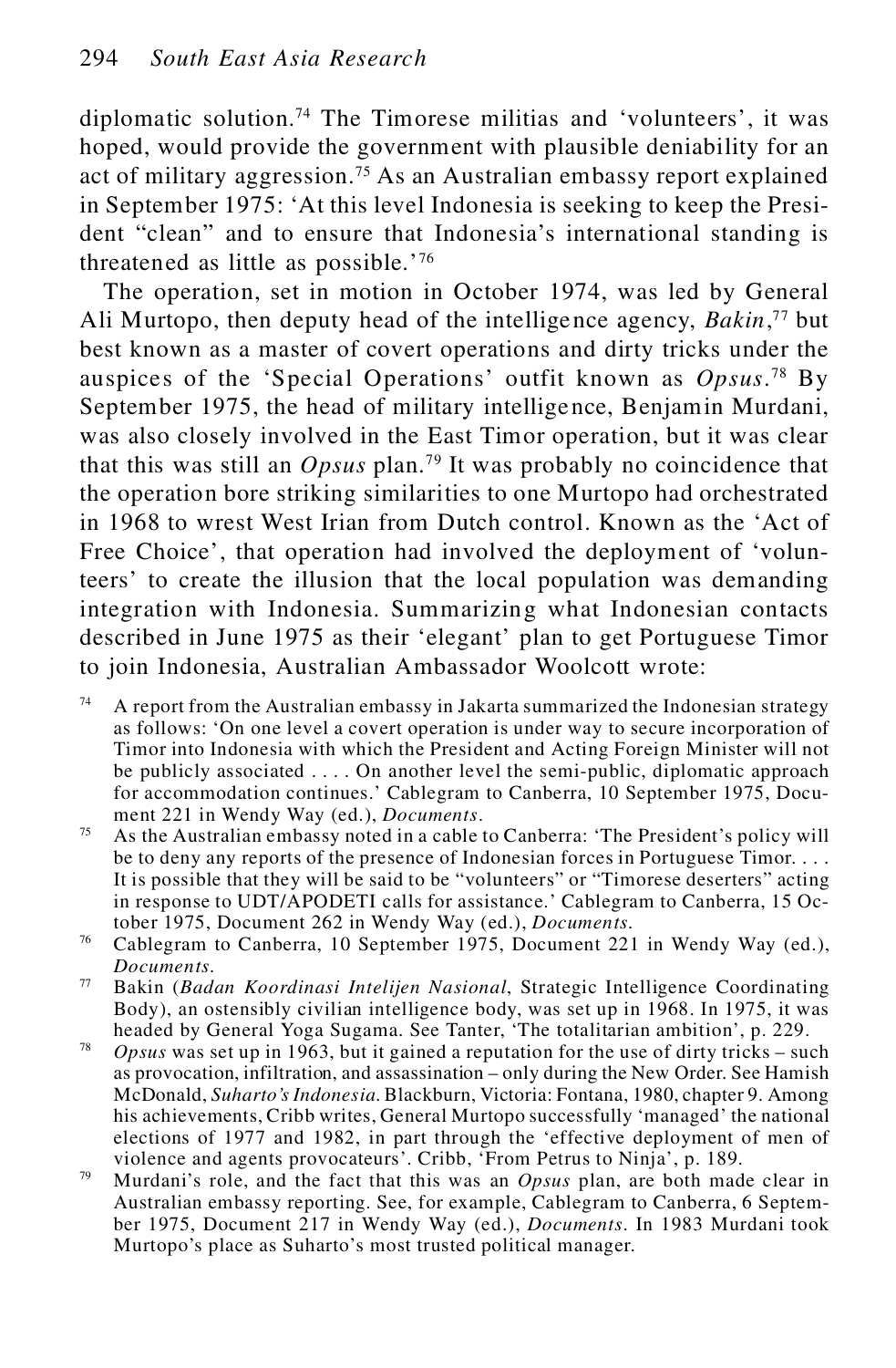Indonesia's covert activities in Portuguese Timor will be stepped up, as will the training of APODETI leaders. 'Refugees' are being prepared at Atambua to return to Portuguese Timor to play their part in persuading people to support integration. In short, Indonesia hopes to repeat the success achieved in the West Irian act of free choice.<sup>80</sup>

The similarities between the *Opsus* operation in Portuguese Timor and the earlier operation in West Irian highlight the role of the armed forces as an institutional channel along which military strategies – including the use of militias – travelled from one theatre of operations to another. It also draws attention to the role of particular officers as key agents or vectors of such transfers.

Even after the massive invasion of December 1975, Indonesian officials maintained the pretence that the forces involved were simply 'volunteers' and local 'anti-Fretilin' fighters. The acknowledgement that there were in fact thousands of regular Indonesian troops in the territory came only after East Timor had been formally declared an Indonesian province in July 1976. Once their essentially political purpose had been served, the militias began to be regrouped and organized to perform more conventional militia functions, as guards, auxiliaries, and so on. An Australian embassy official who visited East Timor in mid-1976, reported some of the first evidence of this militia mobilization:

Indonesian 'volunteers' in charge of these groups drilled them in military fashion. (A platoon of men in traditional costume in Viqueque drilled with some precision using wooden rifles capped with Indonesian flags.) Light blue uniformed 'partisans' – ex-Apodeti and UDT soldiers – acted as guards and controlled crowds. They formed a Timorese militia force.<sup>81</sup>

With the start of a major new military campaign in September 1977, the Indonesian army began even more energetically to recruit local people to fight on their side. Following the model of 1965, thousands of ordinary Timorese were now conscripted to join military operations against the pro-independence group Fretilin which, again evoking 1965, the Indonesian authorities portrayed as 'communists'.<sup>82</sup>

<sup>82</sup> George Aditjondro, one of the few Indonesian scholars to pay any serious attention to East Timor before the 1990s, writes: 'Even back in the 1970s, Indonesian troops already relied on East Timorese scouts, some of whom belonged to the anticommunist proindependence party UDT, or were former Portuguese soldiers, to track down the guerrillas in their hiding places in the mountains'. George J. Aditjondro, 'Ninjas, Nanggalas, monuments and Mossad manuals', in Jeffrey A. Sluka, (ed.), *Death squad: the Anthropology of State Terror.* Philadelphia: University of Pennsylvania Press, 2000, p. 165.

<sup>80</sup> Dispatch to Willesee, 2 June 1975, Document 137 in Wendy Way (ed.), *Documents.*

<sup>&</sup>lt;sup>81</sup> Report by Taylor, 21 May 1976, Document 450 in Wendy Way (ed.), *Documents*.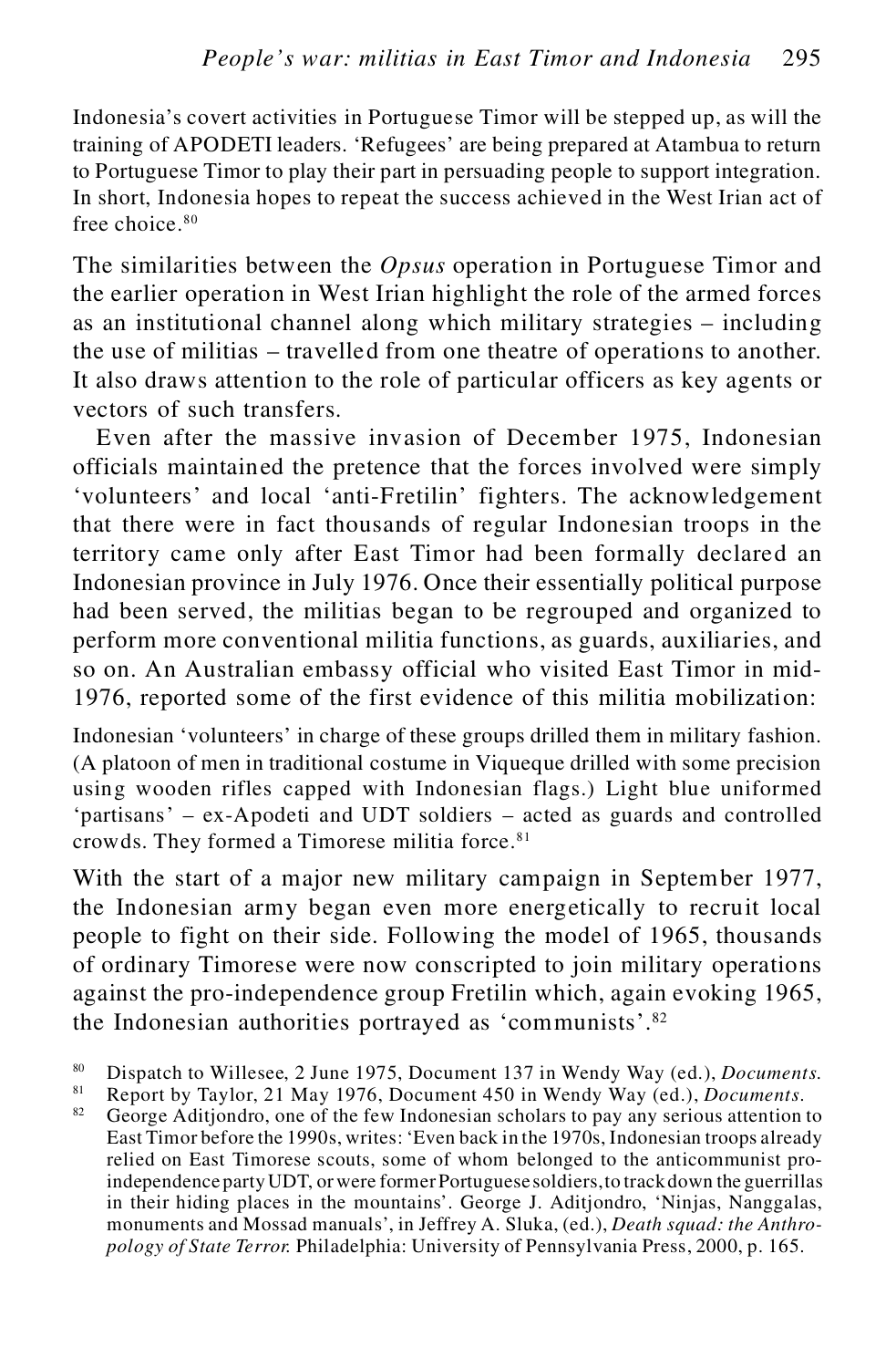Eyewitness accounts from this period describe villagers being forced at gunpoint to beat, or to kill, other members of their community.<sup>83</sup> In a letter sent in November 1977, a priest wrote that the Timorese 'are being recruited to fight their brothers in the jungle. It is they who march in front of the [Indonesian] battalions to intimidate their targets.' <sup>84</sup> He may well have been referring to the so-called 'fence of legs' tactic, in which hundreds of civilians were forced to form a line and march for days through forests and up mountains ahead of Indonesian soldiers, in order to flush out guerrilla fighters.<sup>85</sup> Others who witnessed such an operation described it as the 'mass mobilization of citizens to make war on each other'. 86

As noted above, the tactic had been used in the army's campaign against *Darul Islam* rebels in the early 1950s, but it was used more widely and with more devastating effect in the anti-communist purges of 1965. After its successful use in 1965 and in East Timor, moreover, the 'fence of legs' tactic was made an essential component of virtually every other counter-insurgency campaign in Indonesia, notably those in Aceh and in West Irian. Here again we see the legacy of the past, particularly of 1965, and also the geographical mobility of the militia model through the agency of the military.

So began the shift away from what may be called the 'traditional' pattern in East Timor – in which militias were mobilized primarily through *liurai*, and maintained a degree of local autonomy – in the direction of a more bureaucratized arrangement, shaped by modern Indonesian counter-insurgency doctrine and by the experience of 1965. Semi-permanent militia forces were now to be spread throughout the entire territory, a certain number in every village and town; and they were to be tightly controlled not by *liurai* but by Indonesian military officers and other government officials, with nominal support from village and district heads.<sup>87</sup>

<sup>84</sup> Cited in Dunn, *Timor*, p. 276.

The 'fence of legs' strategy is known to have been used in East Timor as early as 1981. But given this description from 1977 it seems likely that it was used even earlier. Use of this tactic is described, complete with diagrams, in one of the secret army documents discussed below. See, Korem 164/Wira Dharma, Seksi Intel, 'Prosedur Tetap Tentang Razia Daerah Pemukiman' *(Protap/01-A/VII/1982)* p. 3. For a detailed description of these operations in English, see John Taylor, *Indonesia's Forgotten War: The Hidden History of East Timor*. London: Zed Books, 1991, pp. 117–118 and 161.

<sup>&</sup>lt;sup>83</sup> See the testimonies in Turner, (ed.), *Telling East Timor*, especially part III.<br><sup>84</sup> Cited in Dunn, *Timor, p.* 276

<sup>86</sup> Cited in Taylor, *Indonesia's Forgotten War*, p.117.

The key military authorities were, in rank order: the Resort Military Commander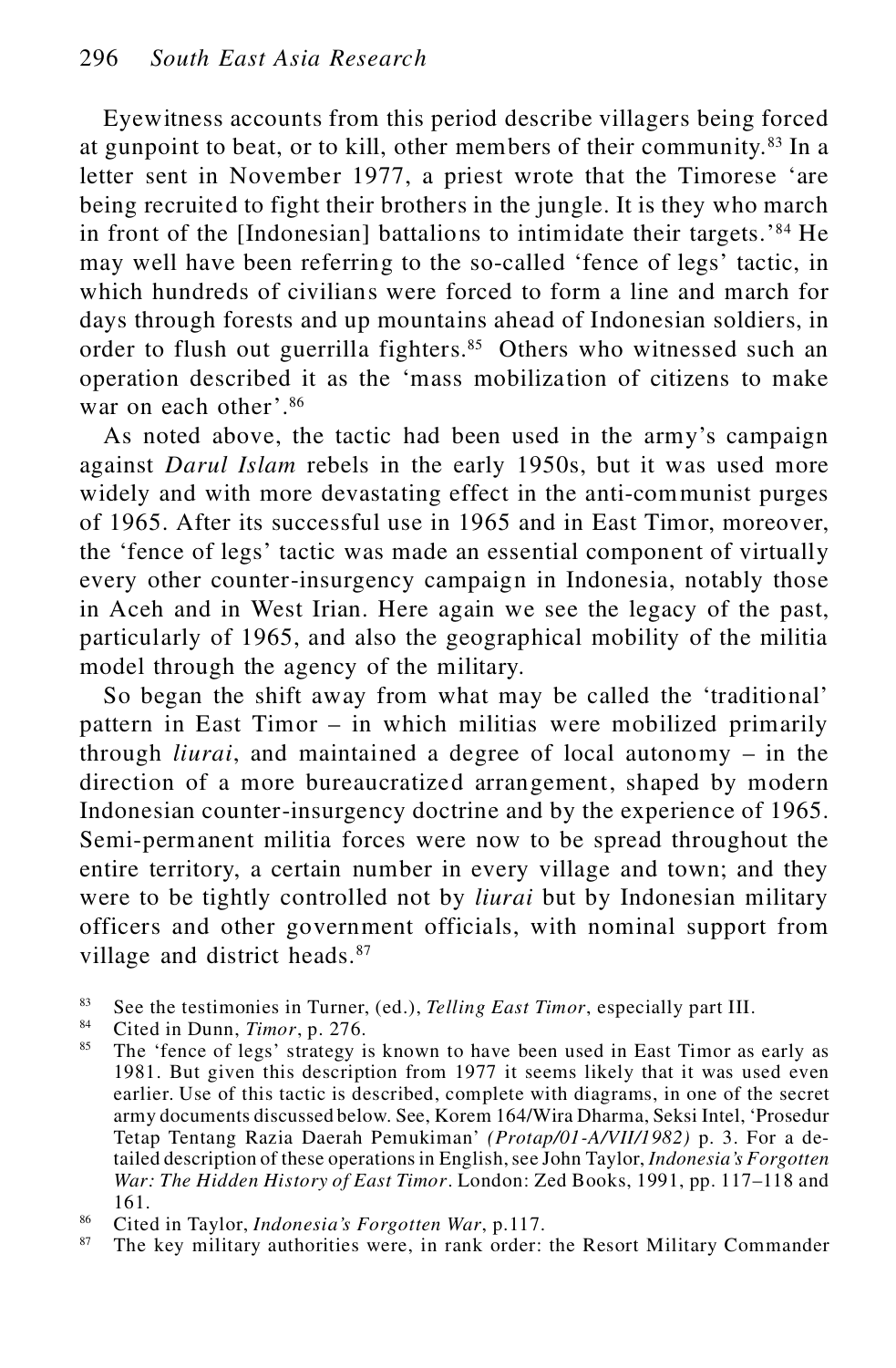Secret army documents from 1982 provide important details on the nature of these militia units and their role in the army's counterinsurgency strategy.<sup>88</sup> As the auxiliary formations continued to exist and to function for most of the next two decades, and were one of the bases or models on which the 1999 militias were formed, it is important to look in some detail at how they were organized, and what they were expected to do.

The 1982 documents make clear that an essential starting point for Indonesian military strategy in East Timor was the doctrine of 'total people's defence'.<sup>89</sup> They also show that, in practice, this meant that East Timorese could expect to be called upon to fight 'the enemy' at a moment's notice.<sup>90</sup> In addition to formally constituted auxiliaries, discussed below, most operational military plans indicated that, when necessary, ordinary people armed with knives, swords, and spears would also be called up. A document outlining security arrangements for the district of Baucau, for example, notes that 'in the event of danger, ordinary citizens armed with spears and swords will be gathered at a designated place in their respective villages'.<sup>91</sup>

While important in theory, the military paid less attention to these informal popular forces than to a variety of formal auxiliary forces. Most local conscripts and 'volunteers' were grouped into two distinct, but related, official bodies – *Hansip* and *Ratih –* and the role of each in eliminating the enemy was carefully spelt out. Both were village-based

- <sup>88</sup> The eight documents in question were prepared by the Intelligence Section of the Resort Military Command (*Korem*) for East Timor, and signed by the *Korem* com mander, Colonel Rajagukguk, or by the Chief of Intelligence for East Timor, Major Williem da Costa.
- <sup>89</sup> After referring explicitly to this doctrine, one document states grandly: 'Thus, at root, it is the whole populace that serves as resisters of the enemy.' See, Korem 164/ Wira Dharma, Seksi Intel, 'Rencana Penyusunan Kembali Rakyat Terlatih', 1982, p. 2.
- <sup>90</sup> One document provides a detailed profile of a village (Bualale), noting: 'Apart from the official auxiliary forces (*Hansip/Wanra* and *Ratih*) there are about 50 people who can be called up as needed.' See, Korem 164/Wira Dharma, Seksi Intel, 'Petunjuk Tehnis tentang Desa' (*Juknis/01-A/IV/1982*).
- <sup>91</sup> Korem 164/Wira Dharma, Seksi Intel, 'Petunjuk Tehnis tentang Sistem Keamanan Kota dan Daerah Pemukiman' (*Juknis/05/I/1982*), p. 5.

<sup>(</sup>*Danrem*), the District Military Commander (*Dandim*), the Sub-District Military Commander (*Danramil*), and the Village-Level NCO (*Babinsa*). In especially 'troubled' villages, the *Babinsa* was replaced by a 'Village Guidance Team' (*Team Pembina Desa*) dominated by military figures. See, Korem 164/Wira Dharma, Seksi Intel, 'Petunjuk Tehnis tentang Desa sebagai Titik Pusat Perhatian dan Cara Membinanya Secara Utuh' (*Juknis 01-A/IV/1982*).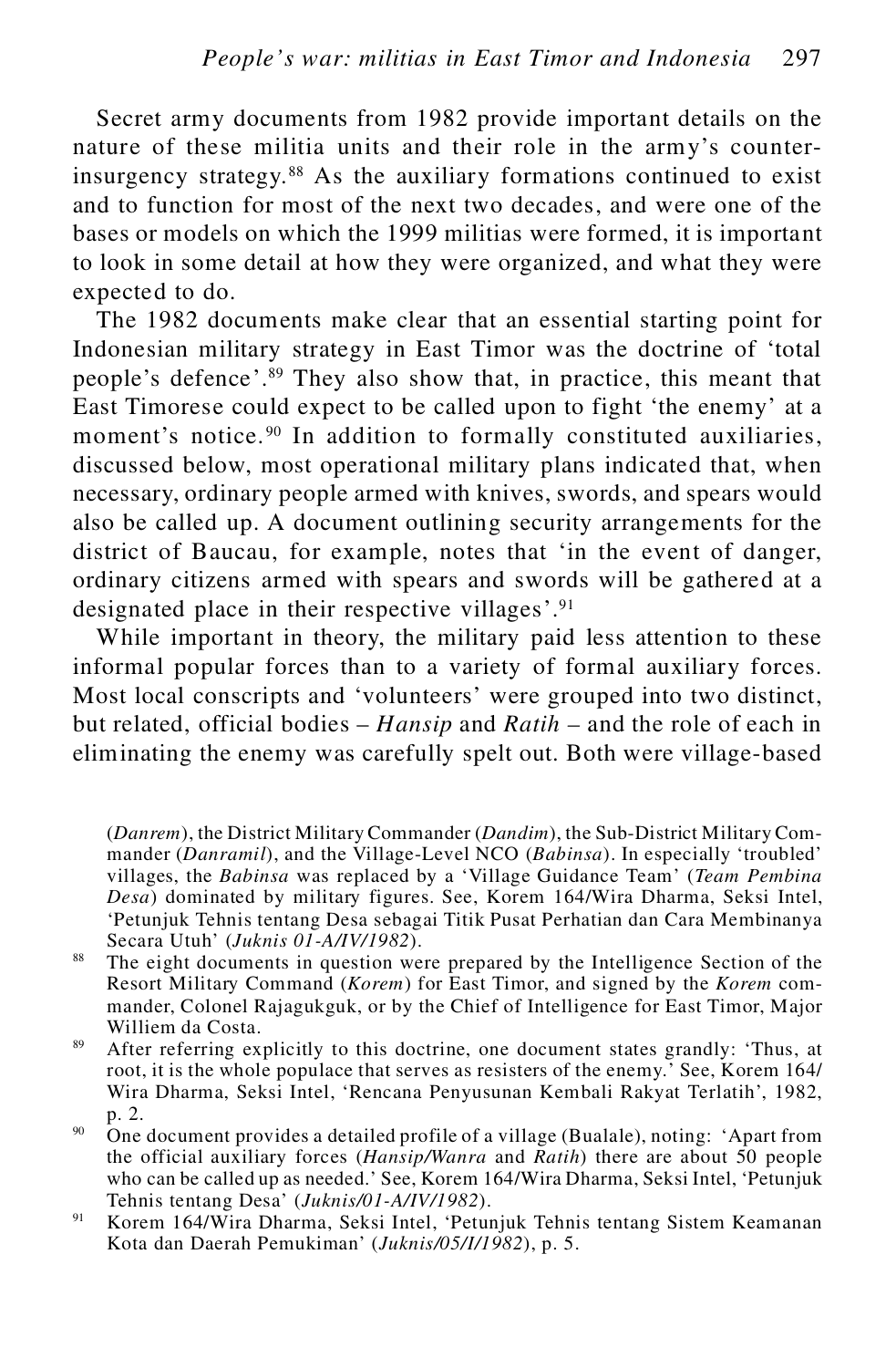auxiliary units, designed to assist the armed forces in detecting and combatting the enemy. Both were organized along military lines, divided into companies, platoons, and teams, and were 'guided' by an assortment of military figures, including the Sub-District Military Commander (*Danramil*), soldiers from the all-East Timorese Battalion 745, and representatives of the powerful intelligence outfit, SGI (*Satuan Tugas Intelijen, Intelligence Task Force*).<sup>92</sup> Members of both were to be stationed at military command posts, so that they would be ready for deployment at short notice.<sup>93</sup>

The most basic organized units were the *Ratih* (*Rakyat Terlatih*, Trained Populace). *Ratih* recruits received rudimentary military training, with an emphasis on discipline and ideology, and although the village head was usually their formal commander, they were in reality controlled by military officers.<sup>94</sup> Their prescribed role was 'to conduct patrols and reconnaissance outside the town, and to be ready to be deployed for combat on short notice'.<sup>95</sup> *Ratih* members did not receive compensation except when they went on patrol, and when they did receive something, it was seldom more than some poor quality corn.<sup>96</sup> Numbers varied, depending on the size of a village and on the army's assessment of the security situation there, but the army documents indicate that in 1982 most villages had one or two *Ratih* platoons. In the district of Baucau alone there were 2,392 *Ratih* members.<sup>97</sup> Multiplied by thirteen, the number of districts in East Timor, we can estimate that, in 1982, there were some 31,000 *Ratih* in the territory.<sup>98</sup>

- <sup>92</sup> The presence of SGI and of Battalion 745 soldiers is mentioned in: Korem 164/Wira Dharma, Seksi Intel, 'Petunjuk Tehnis tentang Desa' (*Juknis/01-A/IV/1982*), pp. 6–7.
- <sup>93</sup> Korem 164/Wira Dharma, Seksi Intel, 'Petunjuk Tehnis tentang Sistem Keamanan Kota dan Daerah Pemukiman' (*Juknis/05/I/1982*), p. 4.
- <sup>94</sup> Korem 164/Wira Dharma, Seksi Intel, 'Rencana Penyusunan Kembali Rakyat Terlatih' pp. 2 and 6.
- <sup>95</sup> Korem 164/Wira Dharma, Seksi Intel, 'Petunjuk Tehnis tentang Sistem Keamanan Kota dan Daerah Pemukiman' (*Juknis/05/I/1982*), p. 5.
- <sup>96</sup> Some funding for *Ratih* compensation came from the *Korem*, through the *Kodim*, but it was apparently nowhere near enough: therefore payment usually depended on the capacity of each local military commander. See Korem 164/Wira Dharma, Seksi Intel, 'Rencana Penyusunan Kembali Rakyat Terlatih', p. 4. Also see Korem 164/ Wira Dharma, Seksi Intel, 'Petunjuk Tehnis tentang Kegiatan Babinsa/Team Pembina Desa Dalam Rangka Penyembangan dan Penyusutan Kekuatan Perlawanan Rakyat Terlatih' (*Juknis/06/IV/1982*), pp. 1, 5.
- <sup>97</sup> Korem 164/Wira Dharma, Seksi Intel, 'Rencana Penyusunan Kembali Rakyat Terlatih', p. 3.
- <sup>98</sup> The village of Bualale, for example, had 'ten *Hansip/Wanra*, with seven guns, and one Platoon of *Ratih*, with ten guns'. See, Korem 164/Wira Dharma, Seksi Intel, 'Petunjuk Tehnis tentang Desa' (*Juknis/01-A/IV/1982*), p. 5.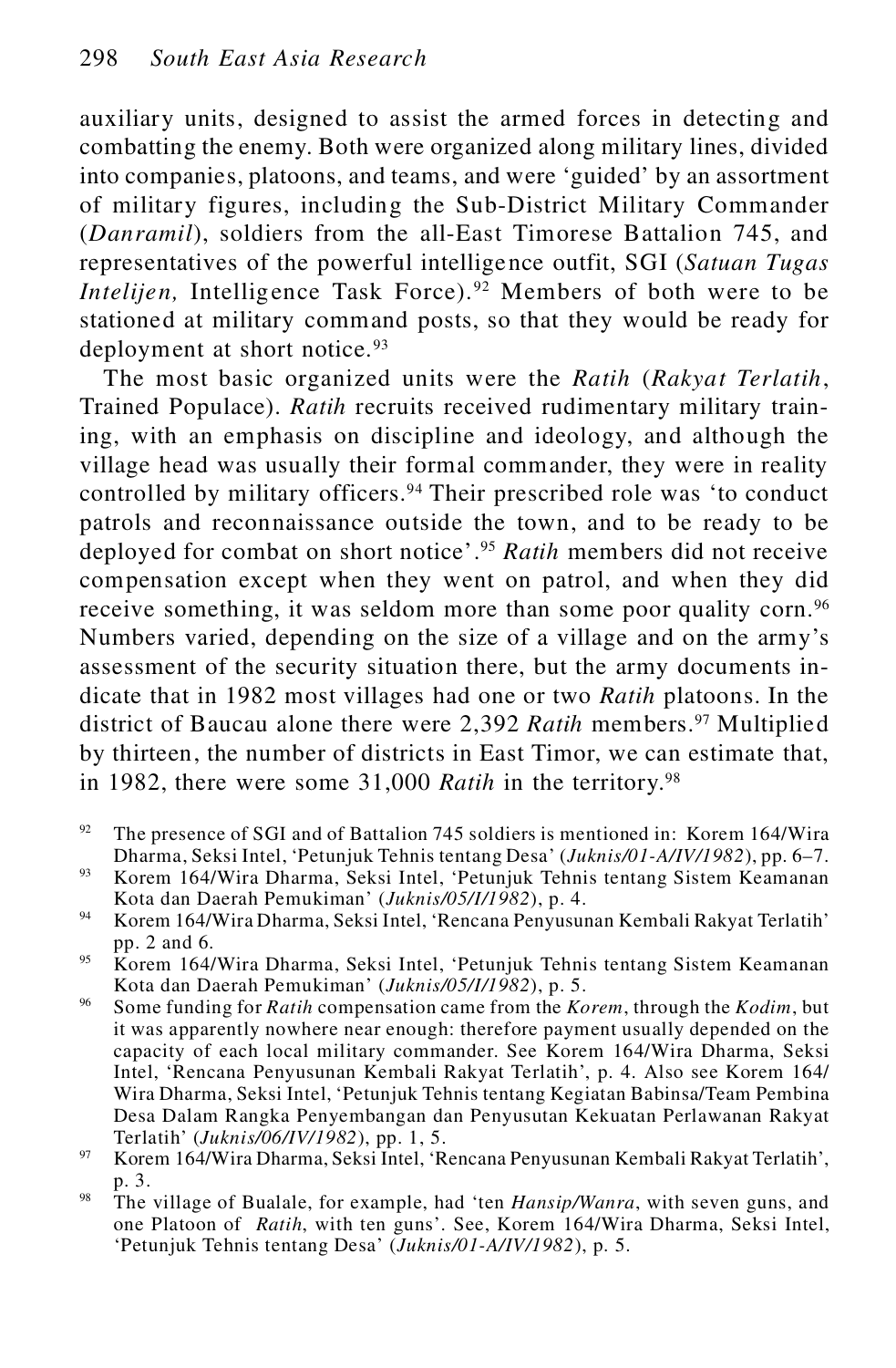One step up in the militia hierarchy were the *Hansip* (*Pertahanan Sipil,* Civil Defence).<sup>99</sup> Recruited from the more promising *Ratih* members, they received somewhat more intensive military training, typically carried firearms, and performed a variety of combat-related functions, including reconnaissance. Unlike the *Ratih*, they received regular compensation, in cash and kind. In 1982, the standard compensation for a *Hansip* member was 33 kilos of rice and Rp.11,500 per month, paid out by the armed forces.<sup>100</sup> By 1982, *Hansip* units had reportedly been established in every village, but there tended to be somewhat fewer of them than the *Ratih*. In the district of Baucau, for example, the total number of *Hansip* in 1982 was 520.<sup>101</sup> Thus, for the territory as a whole, a reasonable estimate would be roughly 6,700.

In addition to these basic auxiliary forces, the army also established a number of more highly trained paramilitary units, drawn from the most promising local recruits. These élite units performed important reconnaissance, intelligence, and combat roles, but they also took part in special operations, including assassinations. Formally coordinated at the level of the District Military Command, they had close ties with, and often operated alongside, the élite counter-insurgency force, *Kopassus* – and in particular the so-called *Nanggala*, a name that Timorese came to associate with the very worst experiences of the occupation.<sup>102</sup> Also sharing close ties with *Kopassus* and other army units were individual East Timorese, some of them boys as young as twelve years, who were brought along on combat missions at the request of a military unit. Officially dubbed *TBO (Tenaga Bantuan Operasi*), these young men provided the same sort of invaluable service as the boy 'guides' or *criados* who operated alongside Australian forces during the Second World War.<sup>103</sup>

The use of local people to assist in pacification had some obvious

- <sup>100</sup> Korem 164/Wira Dharma, Seksi Intel, 'Petunjuk Tehnis tentang Kegiatan Babinsa' (*Juknis/06/IV/1982*), p. 1.
- <sup>101</sup> Korem 164/Wira Dharma, Seksi Intel, 'Rencana Penyusunan Kembali Rakyat Terlatih', p. 6.
- <sup>102</sup> The *Nanggala* were special *Kopassus* units, set up in the late 1970s. A unit called *Nanggala 28*, commanded by a young Prabowo Subianto, was responsible for killing Fretilin commander, Nicolau Lobato, in December 1978.
- <sup>103</sup> On TBOs see, Korem 164/Wira Dharma, Seksi Intel, 'Petunjuk Tehnis tentang Kegiatan Babinsa' (*Juknis /06/IV/1982*), p. 9.

<sup>99</sup> *Hansip* was in fact further divided into two sections, one of which (*Kamra*) served as a police auxiliary, while the other (*Wanra*) served with the army, air force, and navy. In practice, *Wanra* were by far the most important, so that the terms *Wanra* and *Hansip* came to be used interchangeably.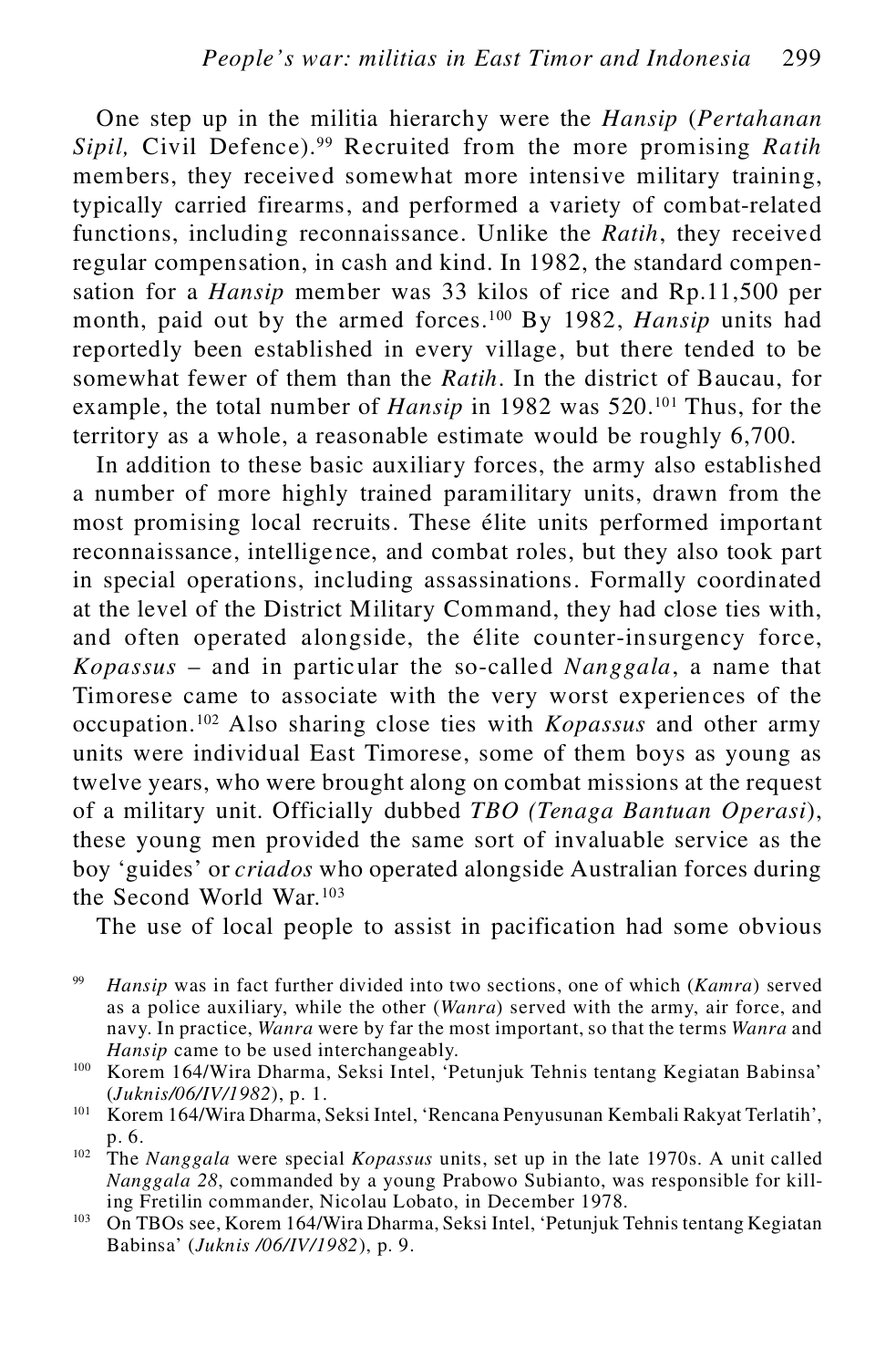military and political advantages. Unlike most Indonesian soldiers, they knew the terrain and the language, extremely important qualities in fighting a counter-insurgency war. Moreover, they cost little to maintain while alive, and did not require much in the way of compensation when they were killed or wounded.<sup>104</sup> Moreover, they allowed the Indonesian army to pretend that it was not, in fact, an invading or occupying army. But the strategy also had serious drawbacks, reminiscent of Portuguese problems with their *moradores*. Most pressing was the problem of disloyalty, a subject to which the 1982 army documents repeatedly return.105 One document states plainly that there was always a danger that the local auxiliaries might use their guns against Indonesians, and suggests strategies for minimizing that possibility.<sup>106</sup> Another speaks directly about the problem of desertion, and spells out plans for the reform of the militia forces in order to overcome it.<sup>107</sup>

Notwithstanding these problems, the network of militia organizations formed in the early 1980s – the village-based auxiliaries, the élite paramilitaries, and the TBOs – came to form an essential bulwark in the Indonesian occupation and counter-insurgency campaign for the next two decades. The *Hansip* and *Ratih* infrastructure continued to function throughout this period, and provided the model for the basic repertoire of training, marching, and patrolling that were common elements throughout the territory in 1999. Moreover, many of the militia

- $104$  The procedures to be followed in the event of the death of, or injury to an auxiliary member are spelt out in extraordinary detail in Korem 164/Wira Dharma, Seksi Intel, 'Petunjuk Tehnis tentang Kegiatan Babinsa' (*Juknis/06/IV/1982*). The procedures are eloquent testimony to the increasing bureaucratization of Indonesia's military and militia strategy in East Timor.
- <sup>105</sup> The danger was surely compounded by the army's practice of recruiting former Fretilin guerrillas and political detainees to serve in these auxiliaries. See Korem 164/Wira Dharma, Seksi Intel, 'Petunjuk Tehnis tentang Cara Mengamankan Masyarakat Dari Pengaruh Propaganda GPK' (*Juknis/04-B/IV/1982*), pp. 3–4.

<sup>106</sup> 'In general [the auxiliary forces] carry arms and so constitute a real armed force. In order to ensure that this force is truly directed at the intended target . . . constant guidance is essential. Without such guidance, the weapons in question could well be misused . . . [and] could even boomerang and be used against the People and ABRI.' Korem 164/Wira Dharma, Seksi Intel, 'Petunjuk Tehnis tentang Kegiatan Babinsa' (*Juknis/06/IV/1982*), pp. 7–8.

<sup>&</sup>lt;sup>107</sup> Among the strategies proposed were the designation of a network of informers (one for every 10–15 families); the establishment of inspection posts at the entrance of every village; and the requirement that anyone entering or leaving a village be in possession of a 'travel document' (*surat jalan*). See Korem 164/Wira Dharma, Seksi Intel, 'Petunjuk Tehnis tentang Cara Mengamankan Masyarakat' (*Juknis/04-B/IV/ 1982*).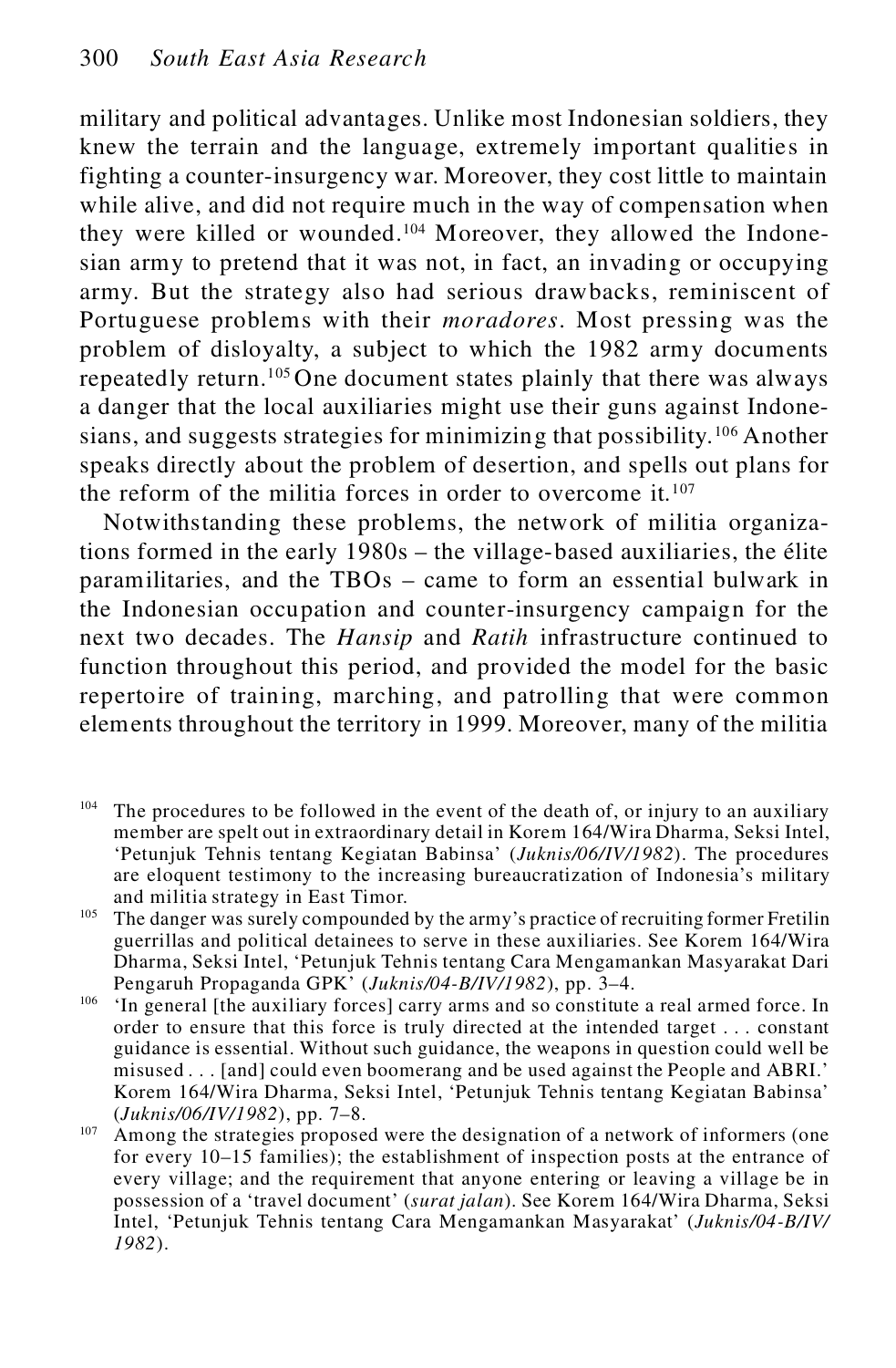units that seemed to appear out of nowhere in 1999 – including *Rajawali*, *Makikit, Saka, Sera*, *Partisan, Combat, 1959/75 Junior, Team Alfa,* and *Railakang* – were in fact the remnants of much older paramilitary outfits that had been set up from the late 1970s and had continued to function in the intervening years. Likewise, at least some of the militia members and leaders in 1999 were former TBOs with long and close attachments to Indonesian army officers and units.

The importance of such historical and personal links was epitomized by the career path of Joanico Cesario, one of the four main militia commanders in 1999.<sup>108</sup> Cesario had been involved with the Indone sian armed forces for at least two decades when the militia mobilization began in late 1998. As a boy he had lost his father in the war, and was attracted very early on to the impressive soldiers who clearly ran the show in his village. Before long he had volunteered to serve in an auxiliary force organized by *Kopassus*. By his own account, the *Kopassus* soldiers were good to him, took him on helicopter rides, allowed him to join them on patrol, and so on. Eventually he was rewarded by being made commander of a *Kopassus* auxiliary force called *Saka*, based in Baucau. And when the militias were reorganized in early 1999, he was designated as commander of all militia forces in the entire eastern sector, giving him command over some of the oldest militia groups in the territory, such as *Saka, Sera*, *Rajawali, Makikit*, and *Team Alpha*.<sup>109</sup>

The history of the Indonesian invasion and occupation may also provide clues to the uneven pattern of militia activity and violence in 1999 noted earlier. One explanation is that, as a result of the strategy adopted in 1974–75, the western districts had a reliable network of pro-Indonesian power brokers in place long before 1999, who could be relied upon to mobilize substantial forces at relatively short notice. A case in point was João Tavares, the man designated in 1999 as the overall commander of the Pro-Integration Struggle Forces (*Pasukan Pejuan Integrasi* or PPI). Tavares had earned his stripes by fighting alongside Indonesian troops as early as 1975: in fact he had commanded UDT troops in the attack on Balibo in mid-October 1975. He was rewarded for his loyalty and service by being appointed for two terms as District

<sup>&</sup>lt;sup>108</sup> The information in the following paragraph is based on several conversations with Joanico Cesario between June and August 1999.

<sup>109</sup> In 1999 Joanico's business card bore the *Kopassus* emblem, and identified him as '*Dan Ki Sus Pusaka*', which probably stands for 'Commander of Kopassus Company Pusaka'.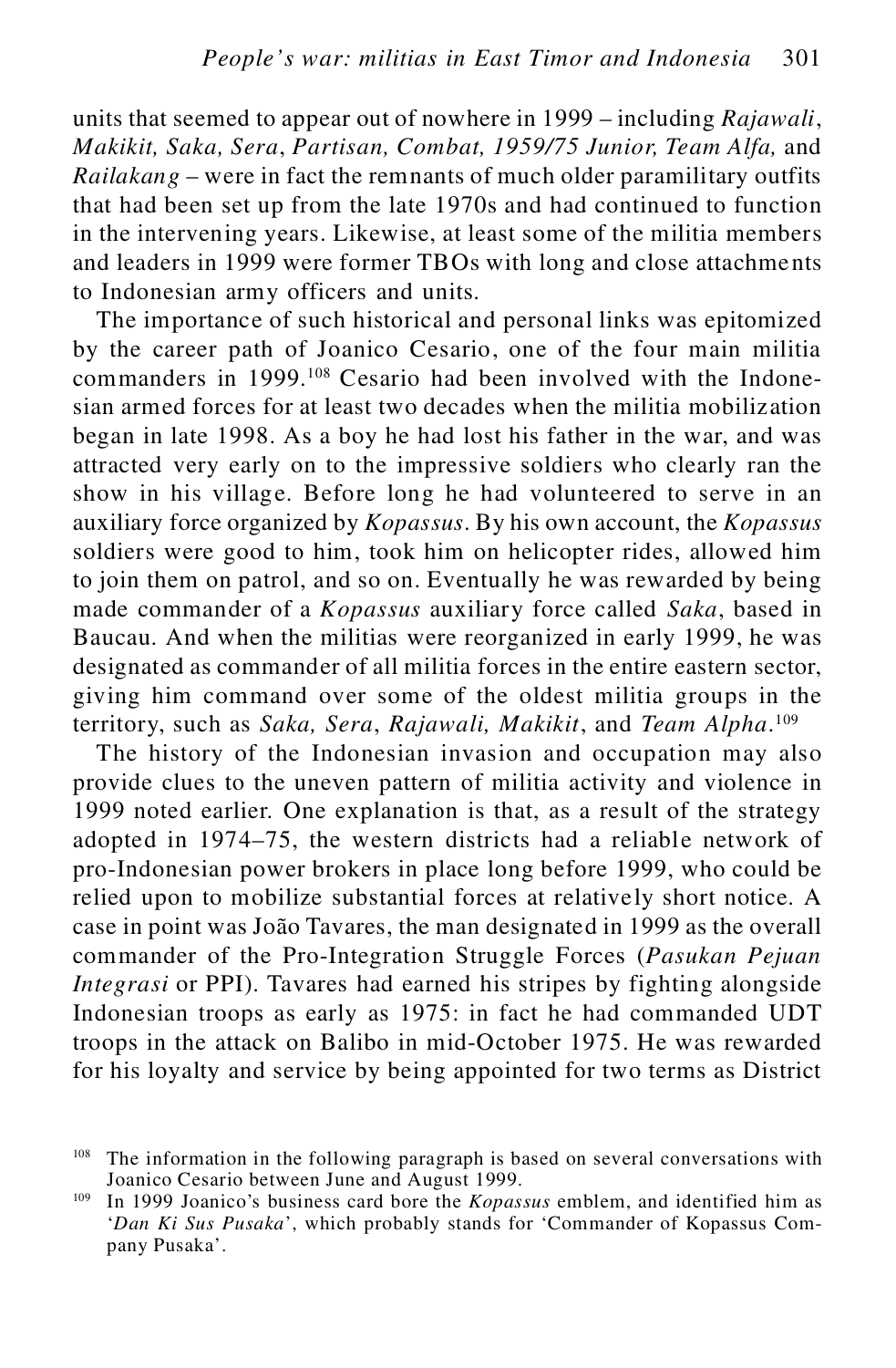Head of Bobonaro.<sup>110</sup> He was also able to amass substantial landholdings, making him one of the largest landlords in the territory, after President Suharto and his cronies. By 1999, then, Tavares had long been a very powerful local operator, and he was only one of several in the western districts who could be relied upon to organize pro-integration militias and activities.

Thus, just as the Portuguese period left a legacy of practices and norms that reappeared in 1999, so the Indonesian occupation introduced models that powerfully influenced the style and organization of the later militia formations. Most of those models appear to have been introduced by Indonesian military officers, particularly those with experience in crushing the PKI in 1965, and in conducting dirty-tricks campaigns in other parts of the country. As in Portuguese times, there was a discernible political logic to the Indonesian deployment of militias. They were cheap, they were useful, they provided plausible deniability for acts of violence committed by soldiers, and they helped to establish bonds of loyalty with the occupying forces.

Nevertheless, these were not the only models for the militias that emerged in 1999, nor would the political logic of these early years remain unchanged. Indeed, in their organization, their rhetoric, and their repertoire, some of the militias in East Timor in 1999 were closer to those that arose elsewhere in Indonesia, notably in Aceh in the early 1990s. The similarities with Aceh's militias are so striking that it is tempting to see the latter as a model for some of the groups that emerged in East Timor a decade later. But the similarities also suggest that, apart from the possibility of borrowing, there may have been similar political forces at work in both places. An examination of the militia phenomenon in Aceh, then, may provide some additional clues to the emergence of modern militias in East Timor, and at the same time shed light on the general political conditions in which militias emerge and take the forms that they do.

#### **Militias in Aceh, 1989–93**

We do not have anything like the level of detail about Aceh as we have for East Timor in 1999, but the available evidence suggests that the relationships between the militias and the authorities were similar in

<sup>110</sup> Dunn writes that, after the formal 'integration' of East Timor in 1976, 'trusted Timorese, such as João Tavares and Tomás Gonçalves were appointed bupatis'. Dunn, *Timor*, p. 266.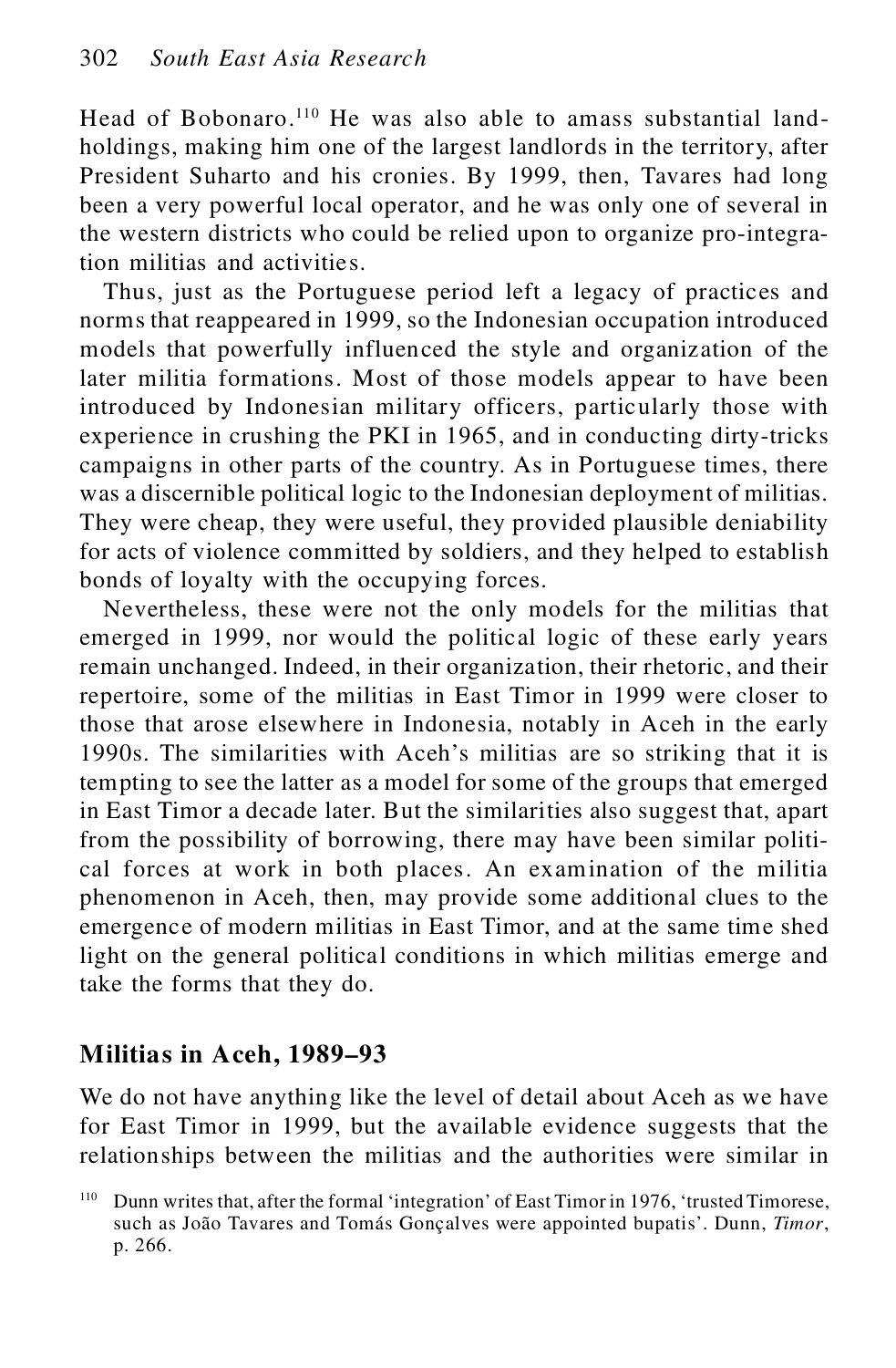both places. Like the militias in East Timor in 1999, those in Aceh were ostensibly spontaneous groups established by concerned civilians, but it was clear that they were deliberately organized, trained, and supplied by military authorities, with assistance from civilian authorities. The evidence of official backing came in a variety of forms.

First, there was the matter of timing. Militia units began to appear in a serious way only after the Indonesian armed forces began counterinsurgency operations there in mid-1989. Whereas there had been perhaps one or two militia groups in 1989, by 1991, authorities estimated that tens of thousands of men had joined such units.<sup>111</sup> Second, there were clues in the militia names, and in the rhetoric they used. Like those in East Timor, the Acehnese militias bore names reflecting the ideological preoccupations of the armed forces, and were reminiscent of the *lasykar* units of the National Revolution.<sup>112</sup> They included groups such as the *Unit Ksatria Penegak Pancasila* (Noble Warriors for Upholding Pancasila), *Bela Negara* (Defend the Nation), *Pemuda Keamanan Desa* (Village Security Youth), and *Lasykar Rakyat* (People's Militia).

The activities of the militias in Aceh – their repertoires of violence – also reflected the nature of their relationship with military authorities. Recruits received basic military training and, after being armed with knives, spears, machetes, and sometimes firearms, they were urged to 'hunt' *Aceh Merdeka* supporters. As in East Timor, the forms of violence used by the militias included house burning, rock throwing, the public display of corpses, the parading of heads on stakes, and rape.

It is noteworthy that the militias in Aceh were also compelled to take part in the same 'fence of legs' operations that had been used in East Timor, in which 'ordinary villagers were compelled to sweep through an area ahead of armed troops, in order both to flush out rebels and to inhibit them from returning fire'.<sup>113</sup> The idea behind the strategy was succinctly stated by Colonel Syarwan Hamid in 1991, then head of the Military Operations Command for Aceh: 'The youths are the front line. They know best who the [terrorists] are. We then settle the matter.<sup>'114</sup>

<sup>111</sup> In mid-1991, the Governor of Aceh, Ibrahim Hasan, estimated that some 60,000 people had been mobilized into militia groups. Timothy Kell, *Roots of Acehnese Rebellion*. Ithaca, NY: Cornell University, Southeast Asia Program, 1995, p. 75.

<sup>112</sup> On the Japanese and revolutionary periods in Aceh, see Anthony Reid, *Blood of the People: Revolution and the End of Traditional Rule in North Sumatra*. Kuala Lumpur: Oxford University Press, 1979.

<sup>113</sup> Amnesty International, *Shock Therapy: Restoring Order in Aceh, 1989–1993*. London, 1993, p. 12. The 'fence of legs' tactic was reported again in 1997, with the start of a new military offensive in Aceh. See *Tapol*, 143, October 1997, p. 17.

<sup>114</sup> *Kompas*, 11 July 1991.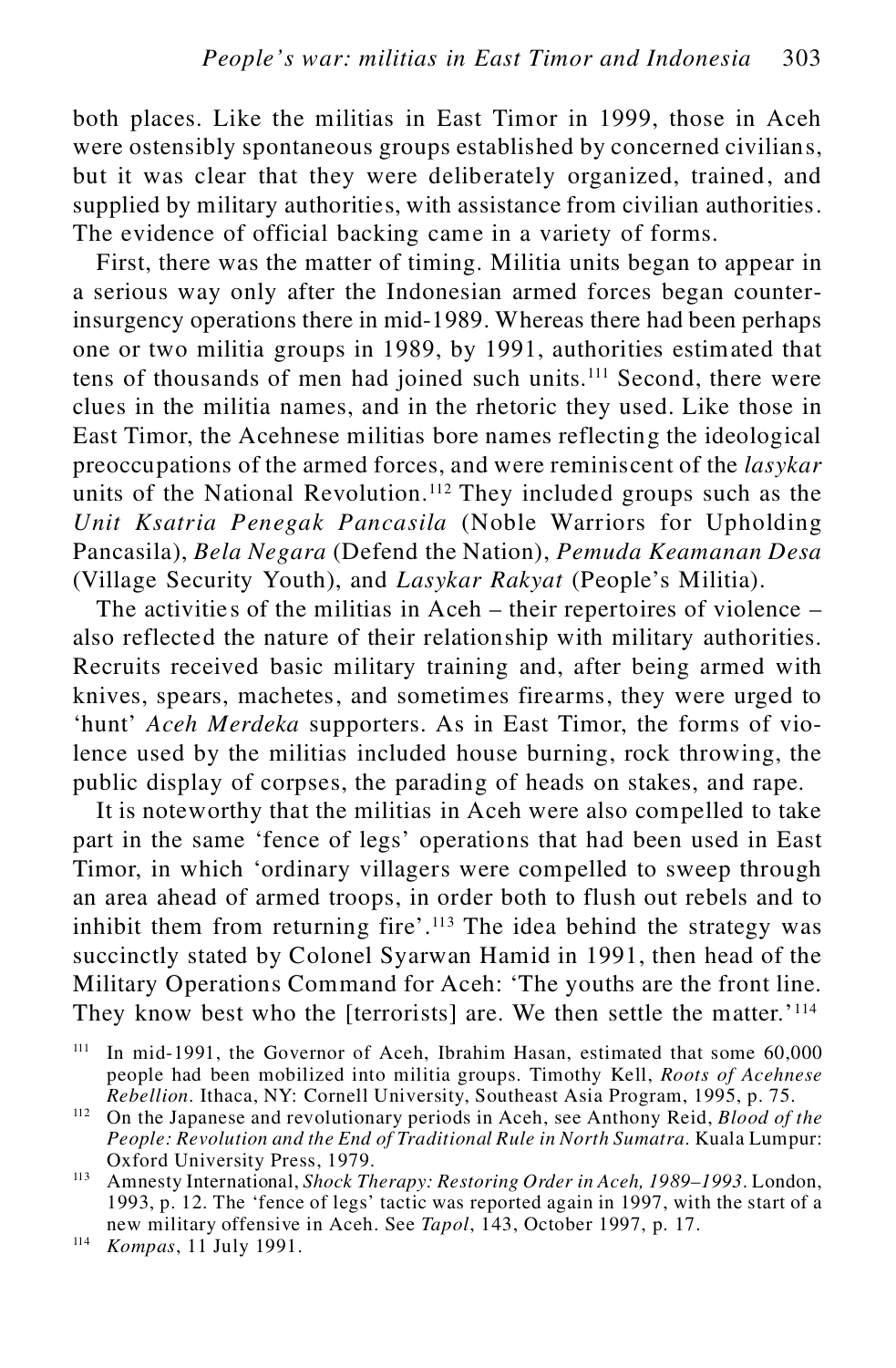The mobilization of militias was part of a familiar Indonesian military strategy of mobilizing the entire civilian population against the 'enemy'. As they had done in East Timor, and during the anti-communist campaign in 1965–66, military authorities in Aceh organized mass rallies at which civilians were exhorted to swear an oath that they would 'crush the terrorists until there is nothing left of them'.<sup>115</sup> The failure to participate in such campaigns – or to demonstrate a sufficient commitment to crushing the enemy by identifying, capturing, or killing alleged rebels – could result in punishment, and sometimes public torture and execution $116$ 

Also widely used in Aceh, and with similar consequences for local communities, were military-led campaigns encouraging all civilians to spy upon, turn in, or kill any suspected member of an alleged enemy group. In November 1990, for example, the Regional Military Commander, Major General R. Pramono, said:

I have told the community, if you find a terrorist, kill him. There's no need to investigate him. Don't let people be the victims. If they don't do as you order them, shoot them on the spot, or butcher them. I tell members of the community to carry sharp weapons, a machete or whatever. If you meet a terrorist, kill him.<sup>117</sup>

These familiar repertoires of militia violence in Aceh, and their association with the equally familiar strategy of civil-military cooperation, serve to highlight the fact that the practices employed in one operational theatre are often modelled on those previously tried in other parts of the country. While some of the methods used in Aceh date back to the Revolutionary period, and perhaps further, many may be traced directly to the massacres of 1965, to the early military campaigns in East Timor, and to the *Petrus '*anti-crime campaign' of the mid-1980s, described in greater detail below.

And yet the more intriguing, and difficult, question is why the militias that arose in Aceh in 1989 bore such striking similarities to those that appeared ten years later in East Timor. Was this simply a matter of the replication of a model that had proved successful in a different operational theatre? Or were there some deeper similarities in the political or military context in each case that may help to explain the parallels?

<sup>115</sup> Amnesty International, *Shock Therapy*, pp. 13–14.

<sup>116</sup> Confidential interviews with Acehnese refugees in Malaysia, October 1991; and Amnesty International, *Shock Therapy*, p. 13.

<sup>117</sup> From an interview with Major General R. Pramono, *Tempo*, 17 November 1990; translation as cited in Joint Publications Research Service, 16 December 1990.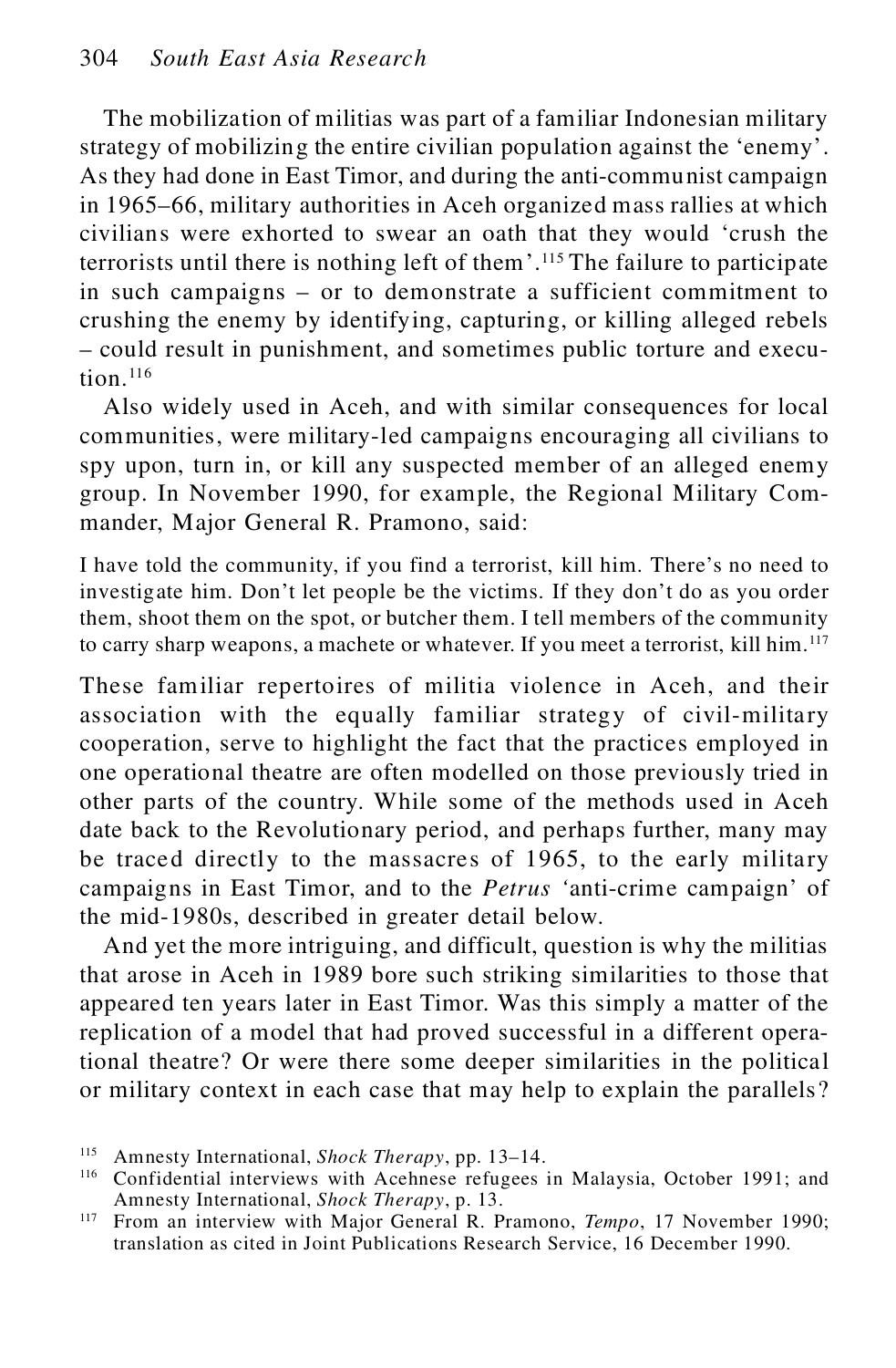The most obvious similarity between Aceh in 1989 and East Timor in 1999 is that the armed forces faced in each situation what they believed or claimed to be a serious threat to the integrity of the state. The mobilization of militia forces arguably represents a standard military response to such threats, shaped by military doctrine. In view of the growing international and domestic criticism of human rights abuses by the Indonesian armed forces at this time, the use of militias would also have provided a useful cover for the anticipated violence and inevitable human rights violations – that is, a basis for plausible deniabilty.

This is undoubtedly part of the story: but there is another part that has less to do with formal doctrine, or with political calculations of deniability, and more to do with the military's relationship with local power brokers. Writing in 1992, the editors of the journal *Indonesia* provided a hint of what that relationship entailed. They postulated that lower- and middle-ranking military men of middle age might be involved in 'local mafias' in various parts of the country. Such mafias, they said, also included local civilian power brokers, businessmen, and an assortment of criminals. The interests of these local mafias, they suggested, were at odds with those of power brokers at the 'centre', and the tension between the two groups explained much of the violence and political conflict in places like Aceh and East Timor.<sup>118</sup>

There is undoubtedly some truth in this analysis, but by identifying the mafias as 'local' and counter-posing them to a homogenous 'centre', the editors may have misled us slightly. With the benefit of hindsight, it seems clear that there was probably more than one 'mafia' in Aceh – a local one perhaps, as the editors surmised, and another that was not really local at all. On the contrary, the second mafia seems to have had very powerful patrons at the centre, including the president and key military officers. And it was arguably because of that powerful patronage that such extraordinary military resources were deployed to the area in 1989, and remained there for more than a decade.<sup>119</sup>

If this analysis is correct, then the counter-insurgency campaign that began in Aceh in 1989 may be understood as an attempt by this 'central' mafia to assert its control in the face of a local challenge. In this context,

<sup>&</sup>lt;sup>118</sup> The Editors, 'Current data on the Indonesia military elite: July 1, 1989–January 1, 1992', *Indonesia*, 53, April 1992.

<sup>119</sup> Indeed, as Ruth McVey has suggested, this group was so powerful and so closely tied to formal centres of power, that 'mafia' may not be the right term. Unable to think of a better term, however, I have decided to stick with mafia here.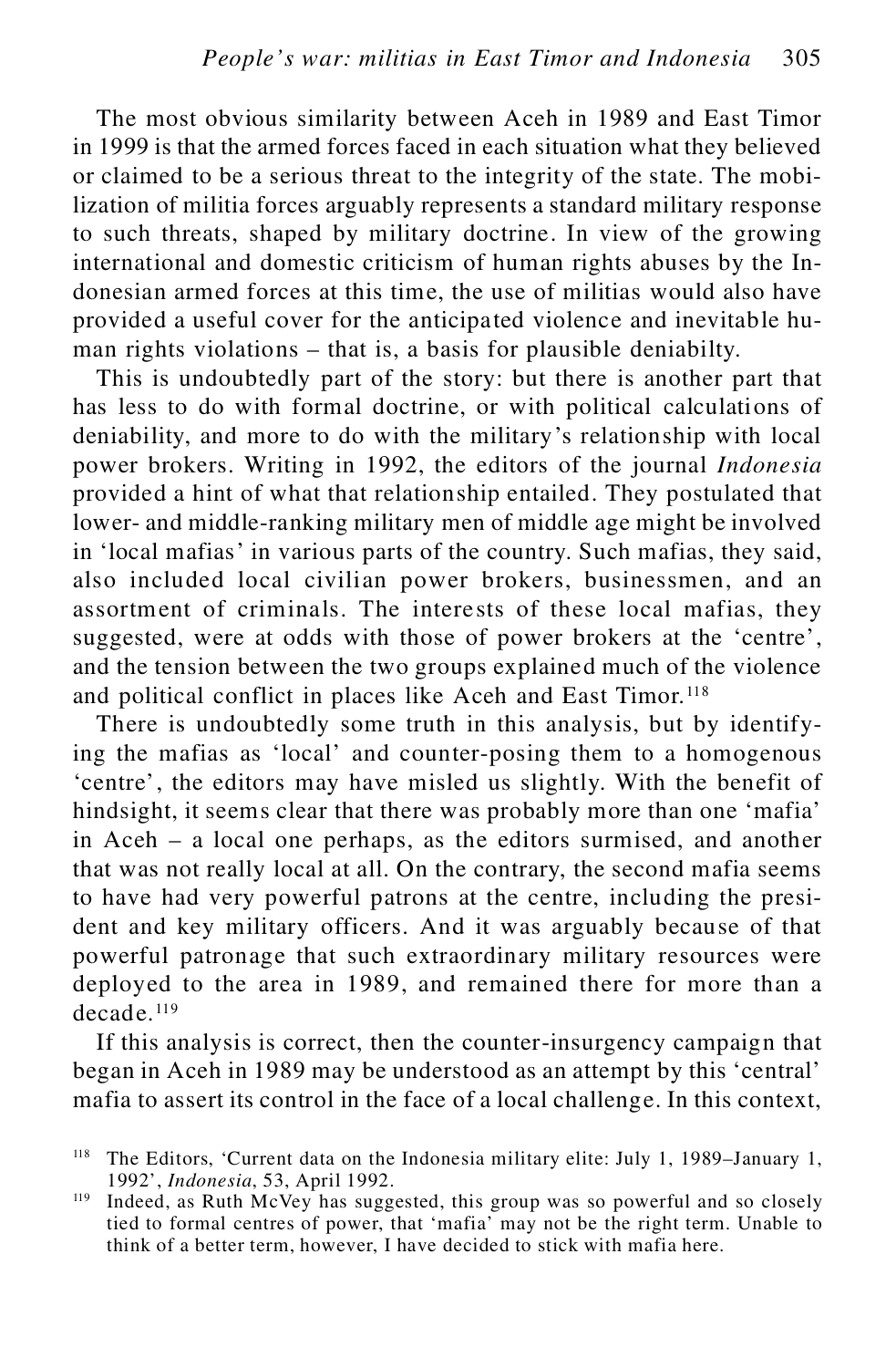the mobilization of militias, such as those just described, might be seen as a way to ensure that the young men who were potential recruits for, or were already members of, local gangs would be safely brought under central control and patronage. In other words, whatever else it may have achieved, the mobilization of militias was arguably a mechanism to ensure and maintain control of young men, not just to keep them out of the rebel movement (which at that stage was still very small) but to keep them out of the hands of a local mafia.

Far from bringing an end to criminality, the decade-long military campaign in Aceh actually created a perfect opportunity for the emergence, through the 1990s, of a new and improved 'central' mafia, dominated by *Kopassus.* Ten years on, that mafia made use of locallyrecruited militias not so much for the purpose of fighting the insurgency but to preserve its political and economic dominance in the area. Thus, when *Kopassus* was ordered to leave the area in 1998, it was a local militia group – *Pemuda Keamanan Desa –* that came to its assistance, by staging a violent demonstration that provided the pretext for a continued *Kopassus* presence.<sup>120</sup>

In short, in addition to showing that militia organization and repertoire were transferred between theatres of operation, the case of Aceh points to the more general conditions in which militias may emerge. The most obvious condition is the existence of a national security doctrine that stipulates the deployment of such local auxiliary forces where there is a real or claimed threat to the integrity of the state. A second is the need for deniability in the face of domestic and international scrutiny. A less obvious, but perhaps equally important, condition is the existence of links between the military and criminal networks, which provide both the manpower essential for the formation of a militia force and a variety of motivations for mobilizing them. It remains to be seen whether evidence from East Timor in the final years of the New Order supports these propositions, or suggests new ones.

#### **East Timor's militias in the late New Order**

It would be another ten years before militias like those which arose in Aceh in 1989 would appear in East Timor. In the interim, a rather different sort of group – more like death squads than citizens' auxiliaries – began

<sup>120</sup> Geoffrey Robinson, '*Rawan* is as *Rawan* does: the origins of disorder in New Order Aceh', *Indonesia*, 66, October 1998, pp. 137, 151.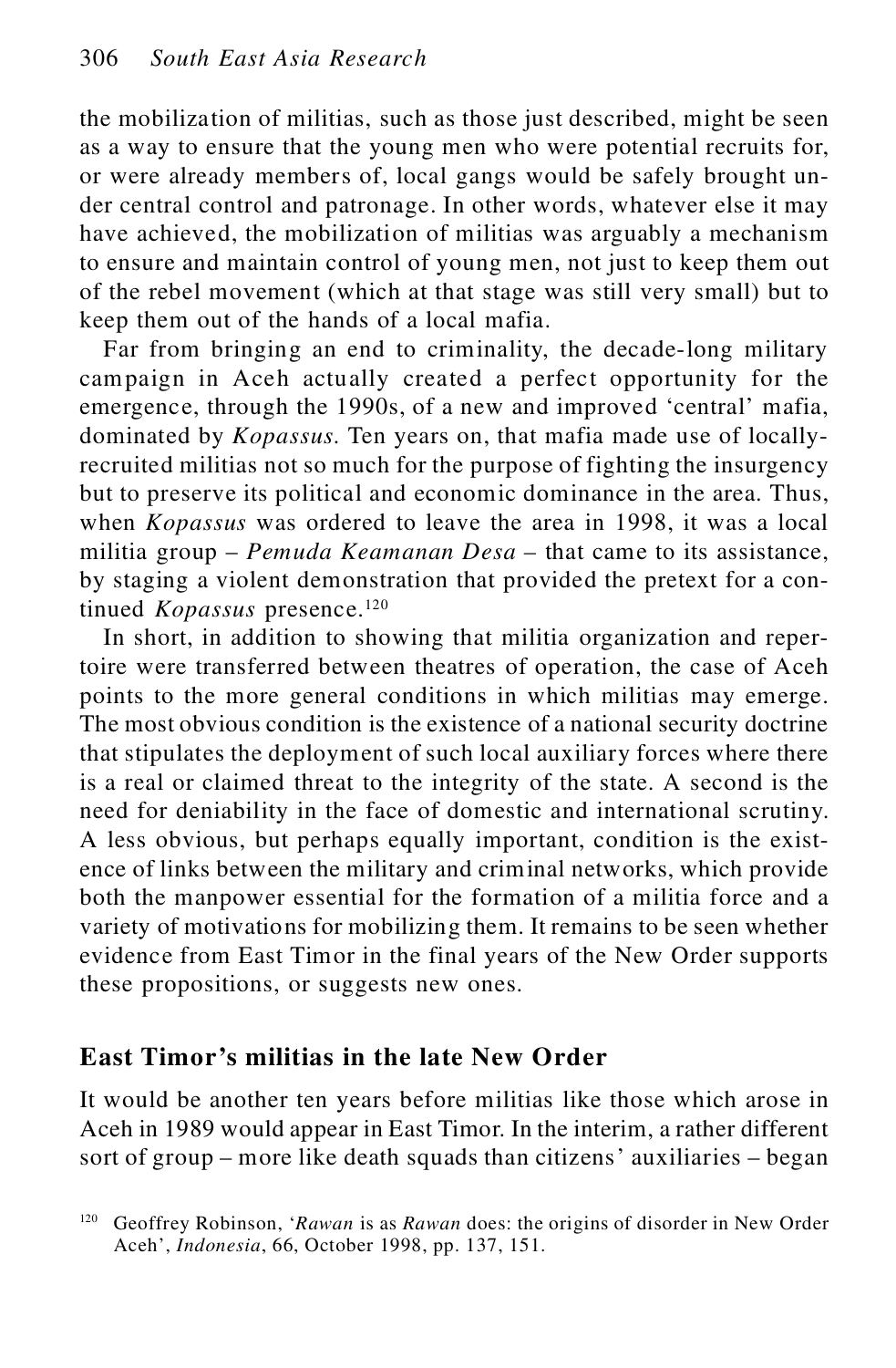to make its presence felt in East Timor. Despite the differences, how ever, these new groups and their successors would come to constitute an important basis for the militias of 1999. They also bore remarkable similarities to the death squads and agents provocateurs that appeared in parts of Java in 1998–99.<sup>121</sup> Their history therefore helps to elucidate further the historical origins of East Timor's modern militias, and perhaps also the conditions for the growth of militias more generally.

The best known manifestations of the new type in East Timor were the so-called *Ninja* gangs, first reported abroad in 1991, but very likely in existence a year or two before that.<sup>122</sup> Also known locally as *Buffo* (the Portuguese word for 'clown'), these gangs roamed the streets at night, dressed in black, their heads covered with dark balaclavas, harassing, kidnapping, and sometimes killing supporters of independence, leaving their dead bodies in public places. For Indonesians, and probably for East Timorese, the *Ninja*s evoked memories of the terrifying state-sponsored killing of at least 5,000 alleged petty criminals in the mid-1980s in Indonesia, known by the acronym *Petrus* (*penembakan misterius*, or 'mysterious shootings').<sup>123</sup> Those executions were often carried out by men in plain clothes and balaclavas, and the victims' bodies were usually left in full public view. At the time, officials denied government responsibility. Yet in 1989 President Suharto boasted in his memoirs that the killings had been deliberate government policy – a form of 'shock therapy' to bring crime under control.

A document from the East Timorese resistance, dated October 1991, makes it clear that the similarities between the *Ninja* squads and *Petrus* were no coincidence. It refers to the existence of three separate vigilante groups, all of them made up of East Timorese but organized by Indonesian military intelligence. These were: the *Regu Gelap* (Black Squad), the *Regu Railakan* (Flash Squad), and the *Regu Ninja/Petrus* (*Ninja/Petrus* Squad).<sup>124</sup>

<sup>124</sup> The document is entitled 'Planos do IN [Intelligence] Para Contrabalançar ou Manobrar a Situaçao Politica Durante a Vinda do Parlamento Português a Timor Leste'.

<sup>&</sup>lt;sup>121</sup> On the death squads of the late 1990s, see Cribb, 'From Petrus to Ninjas'.

 $122$  Circumstantial evidence suggests that they emerged in the late 1980s, when Abilio Osorio Soares, the Apodeti leader and future governor with close links to Prabowo, was the Mayor of Dili.

<sup>&</sup>lt;sup>123</sup> On the *Petrus* killings, see David Bourchier, 'Crime, law and authority in Indonesia', in Arief Budiman (ed.), *State and Civil Society in Indonesia*. Clayton, Victoria: Monash University, Papers on Southeast Asia, 22, 1990, pp. 177–211. The exact number of victims has been impossible to ascertain, but Cribb writes that 'it certainly seems safe to suggest that the figure lies between 5,000 and 10,000'. 'From Petrus to Ninja', p. 191.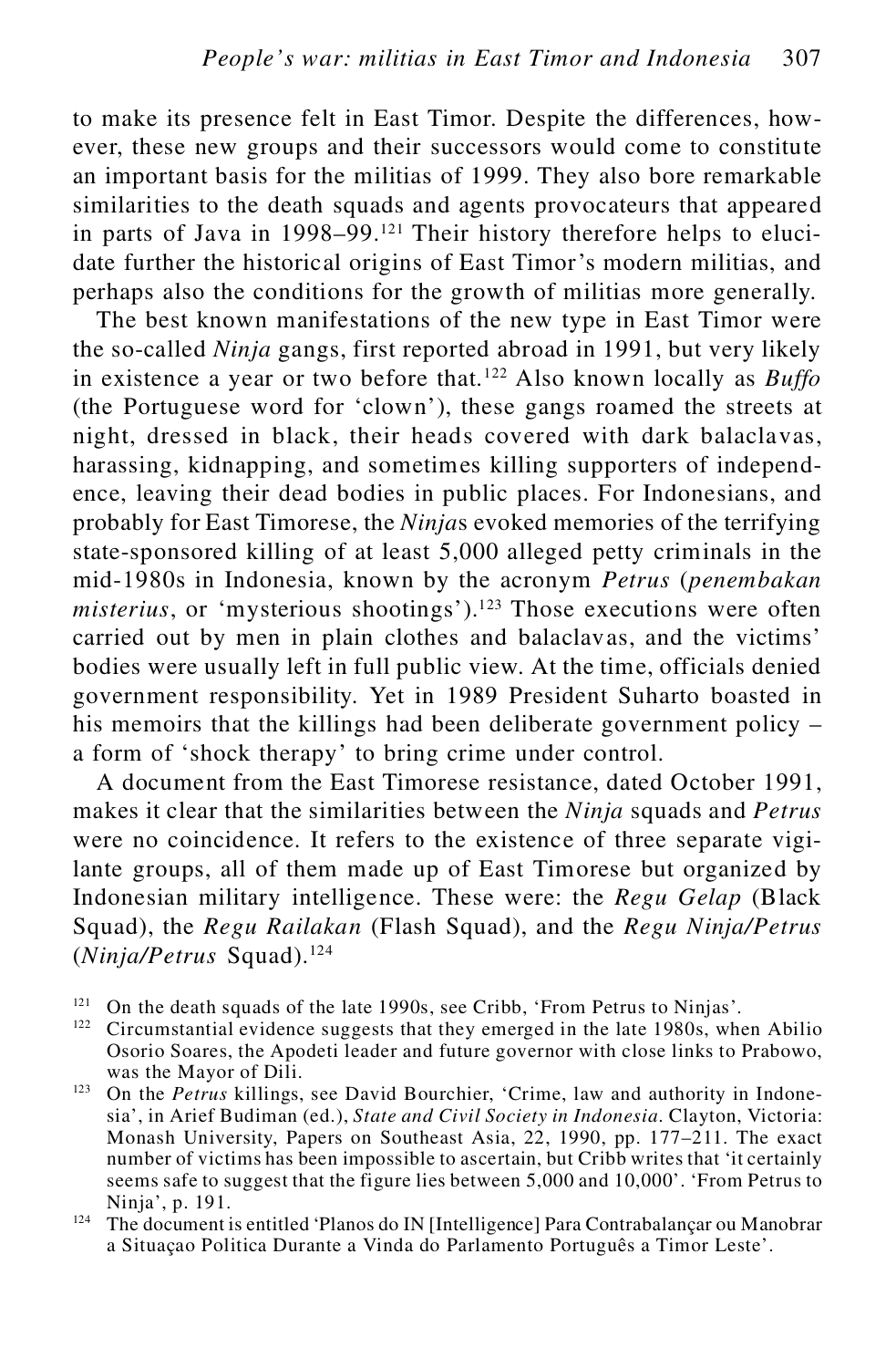According to this document, which described Indonesian intelligence plans for the aborted Portuguese visit of late October 1991, each group had a slightly different composition and was designed to perform a distinct function. The Black Squad was composed of surrendered or captured ex-guerillas, and its objective was 'to capture or execute Xanana Gusmão', the leader of the armed resistance. Members of the Flash Squad were 'usually illiterate young people . . . trained to threaten and terrify people as well as provoke riots'. Finally, the *Ninja*/*Petrus* Squad was described as a group of masked East Timorese whose job was to 'threaten, terrify and torture people without being recognised . . . [and to] carry out mysterious executions'. The *Ninja/Petrus* Squad was said to be well supplied 'with automatic pistols, broadcast and receiver equipment, night binoculars, hidden tape-recorders and cameras with automatic lenses . . . as well as knives, axes and other sharp and cutting instruments which they use to break into East Timorese houses during the night'.

Despite official claims that the *Ninjas* and *Buffos* were nothing more than disgruntled local youths engaged in random acts of criminality, this evidence – together with the clear similarities with the *Petrus* squads of the mid-1980s – indicates that something more systematic was at work. Likewise, the appearance of death squads, also called *Ninjas*, in parts of Java in 1998–99 seems more than coincidental.<sup>125</sup> At the very least, the emergence of these death squad formations at different times and in different locales, and the remarkable similarities among them, attests to the mobility of certain models of militia violence.

But the appearance of *Ninjas* in East Timor in the early 1990s also seems to have been part of a strategic response, evidently developed by *Kopassus*, to two important political developments in East Timor in the late 1980s. The first was the emergence of a well-organized, proindependence clandestine front, comprised mostly of students and operating mainly in the towns, but with close ties both to the armed resistance and to the outside world. <sup>126</sup> The second was Suharto's decision in 1988 to 'open' East Timor to foreign visitors for the first time since

<sup>125</sup> Cribb has correctly noted the strong similarities between the *Petrus* killings of the early 1980s and the *Ninja* killings of 1998–99 in East Java. Curiously, however, he fails to mention the clear parallels with the *Ninjas* and other death squads in East Timor and Aceh. See Cribb, 'From Petrus to Ninja', p. 193–194.

<sup>&</sup>lt;sup>126</sup> For a glimpse of the underground resistance at this time, see Constancio Pinto and Matthew Jardine, *Inside the Timorese Resistance: East Timor's Unfinished Struggle.* Boston: South End Press, 1997. On the armed resistance, see Xanana Gusmão, *To Resist is to Win! The Autobiography of Xanana Gusmão*. Richmond, Victoria: Aurora Books, 2000.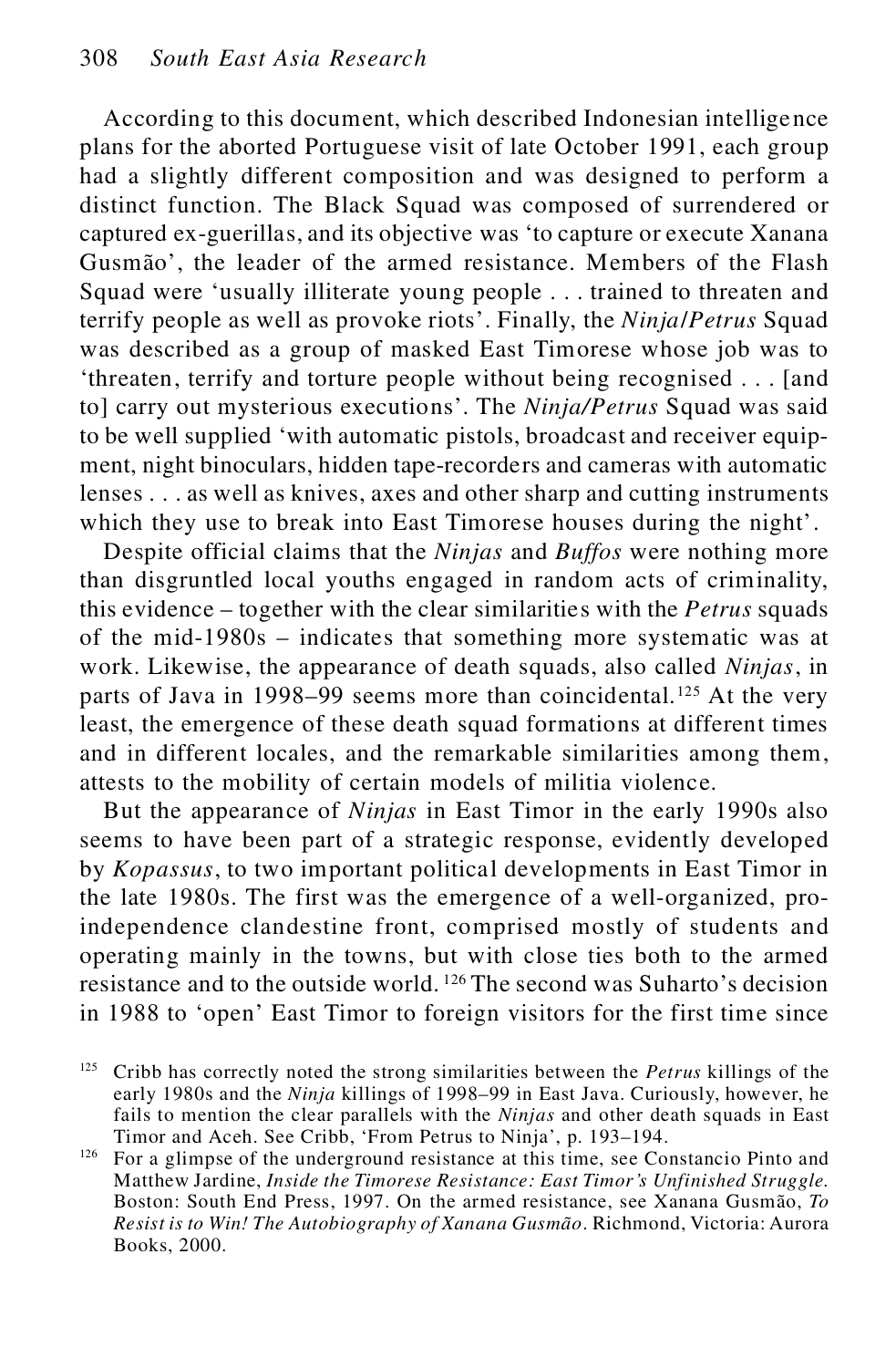1975, in order to prove that there was no problem there. The first of these developments suggested the need for a covert strategy designed to penetrate and disrupt the clandestine front, while the second dictated an approach that avoided open, or unprovoked, displays of force by regular troops.

A related explanation, offered by the editors of the journal *Indonesia* in 1992, is that the *Ninjas* and *Buffos* were the brainchild of a 'local mafia' of military and civilian officials with criminal connections, similar to the one described in Aceh.<sup>127</sup> According to this interpretation, the East Timor mafia created these vigilante groups on the basis of existing criminal networks, and used them to terrorize the pro-independence resistance, and as agents provocateurs. Among other things, the mafia was said to have infiltrated its vigilantes into a November 1991 procession to the Santa Cruz cemetery, in order to provoke an incident that could be used to justify a 'firm' military response.<sup>128</sup> In this regard, the previously cited description of Indonesian intelligence plans is revealing. It refers to two groups who were supposed to 'cause disorder, riots as well as threaten and terrify locals'. 'During a disorder or a riot', the document continues, 'it will be easy to identify and execute those who are against integration'.<sup>129</sup>

Whether it was the work of provocateurs or not, the Santa Cruz massacre of 11 November 1991 did deal a terrible, if temporary, blow to the pro-independence movement. Apart from the estimated 270 who were killed, many young leaders of the underground resistance were jailed while others were compelled, sometimes under torture, to provide information to their captors. The massacre also led to some highly

<sup>&</sup>lt;sup>127</sup> This local mafia included, among others, members of the old pro-integrationist political party, Apodeti, and its local military allies. To complicate matters, the mafia also established relations with their erstwhile enemies. Members of the East Timorese resistance claimed in 1989, for example, that much Fretilin military materiel had actually been bought from the Indonesian army; and that, over the years, army field commanders had worked out unofficial cease-fires with Fretilin in order to facilitate various kinds of economic transactions. Confidential interview with former Fretilin guerrilla, Lisbon, June 1989.

 $128$  This evidence includes the testimony of at least one East Timorese youth who claims to have been hired by the military to carry a grenade into the procession and to provoke just such an incident. Confidential communication from East Timor clandestine movement, January 1993. Also see The Editors, 'Current data on the Indonesia military elite', *Indonesia*, 53, April 1992, p. 99.

<sup>129</sup> 'Planos do IN [Intelligence] Para Contrabalançar ou Manobrar a Situaçao Politica Durante a Vinda do Parlamento Português a Timor Leste'.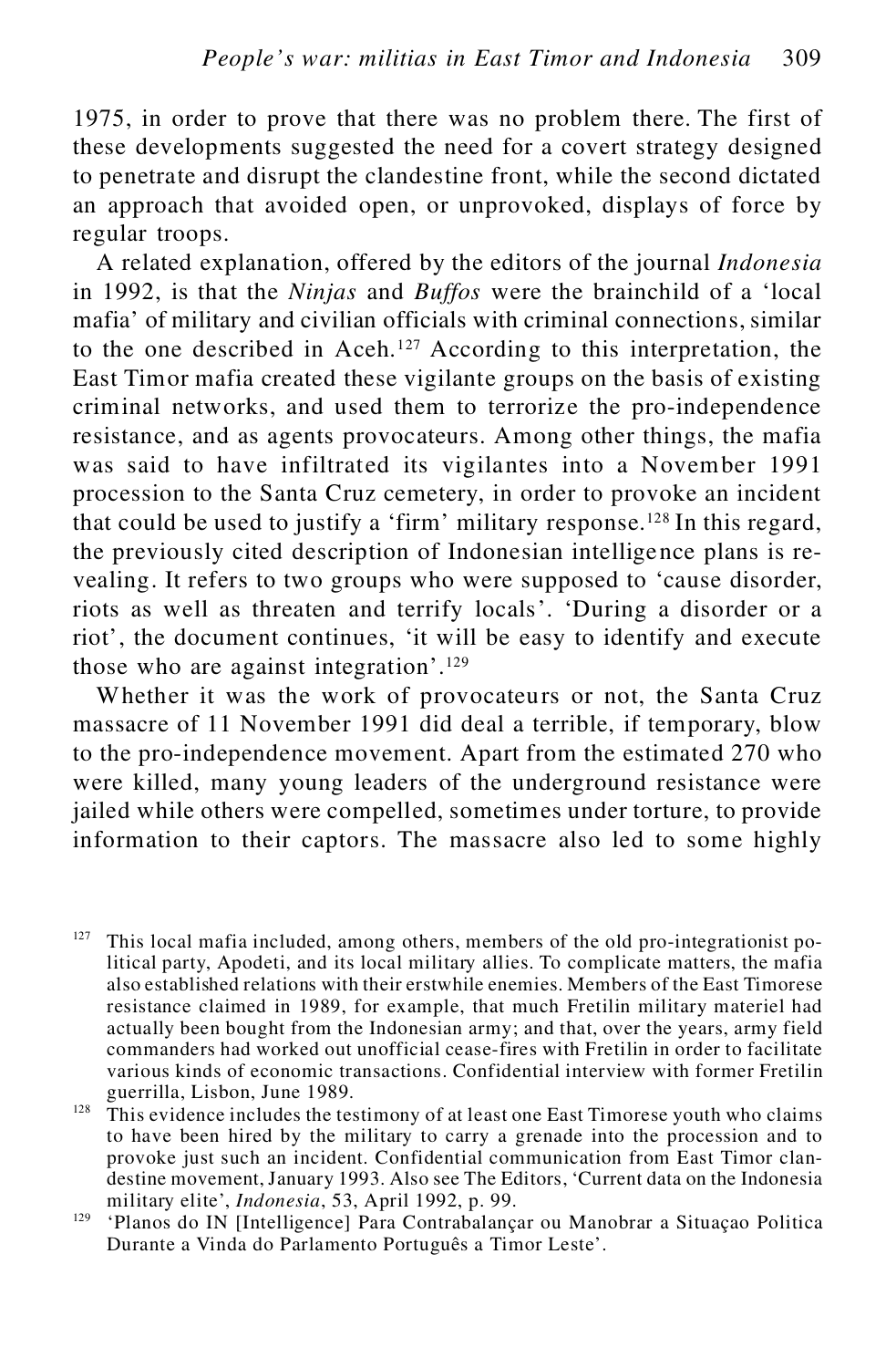unusual disciplinary actions against military officers and soldiers.<sup>130</sup> Once the dust had cleared, this shake-up looked like a victory for the 'local mafia' that was believed to be behind the *Ninjas* and the *Buffos*.<sup>131</sup> It is perhaps not surprising, therefore, that after a brief lull there was a resumption in the activities of the vigilante groups and other militias, though they now began to operate under different names and to revert to ostensibly 'traditional' forms.

In the countryside, for example, the military set about reactivating and recasting its militia forces. In October 1993, an army spokesman announced that some 3,844 young East Timorese men had recently been sworn in as auxiliaries. Rather than calling them *Ratih* and *Hansip*, however, the spokesman referred to them as 'Traditional Forces' (*Pasukan Adat)*.<sup>132</sup> The decision to mobilize these auxiliaries, and the odd choice of name, may have been related to the fact that Indonesia was at the time under unusual international pressure to reduce its troop presence in East Timor, and also to show progress on the human rights front. No doubt some military strategist, or public relations expert, believed that the invocation of 'tradition' would provide a veneer of deniability, and cause less trouble in those circumstances.<sup>133</sup>

But the real action was in the towns, and especially in Dili, where the underground resistance was regrouping. In early 1995, for example, there were reports that *Ninja* gangs were operating again. Amnesty International reported in February that groups 'referred to as "Ninja" gangs . . . have been roaming the streets at night, stoning and burning houses and attacking residents of Dili. Their primary objective seems to be to target pro-independence activists and to create an intensified atmosphere of fear for those opposed to Indonesian rule.' <sup>134</sup>

- Following the recommendations of a Military Honour Council, a number of highranking officers were removed from their posts, while ten low-ranking soldiers and police were eventually tried for disciplinary offences. For details of the charges and sentencing, see Amnesty International, *Indonesia/East Timor: The Suppression of Dissent*, London, 1992.
- <sup>131</sup> For example, Governor Mario Carrascalão, who had been openly critical of the *Ninja*, was replaced in October 1992 by Abilio Osorio Soares, who had been Mayor of Dili in the late 1980s when the *Ninjas* first appeared in the city. A leader of Apodeti, and a long time ally of the Indonesian military, with especially close links to Prabowo Subianto, Soares may have been a member of the 'local mafia' but it was a mafia with very good connections at the centre. On Soares's family background and his early dealings with the Indonesians, see Cardoso, *The Crossing*, pp. 102–103.

- <sup>133</sup> A few months after the official announcement, Associated Press adopted the new line, identifying the victim of a Fretilin attack as an East Timorese who had 'led a local spear platoon against pro-independence fighters', *AP*, 24 January 1994.
- 134 Amnesty International, Urgent Action 33/95, 13 February 1995.

<sup>132</sup> *Tapol*, 120, December 1993, p. 20.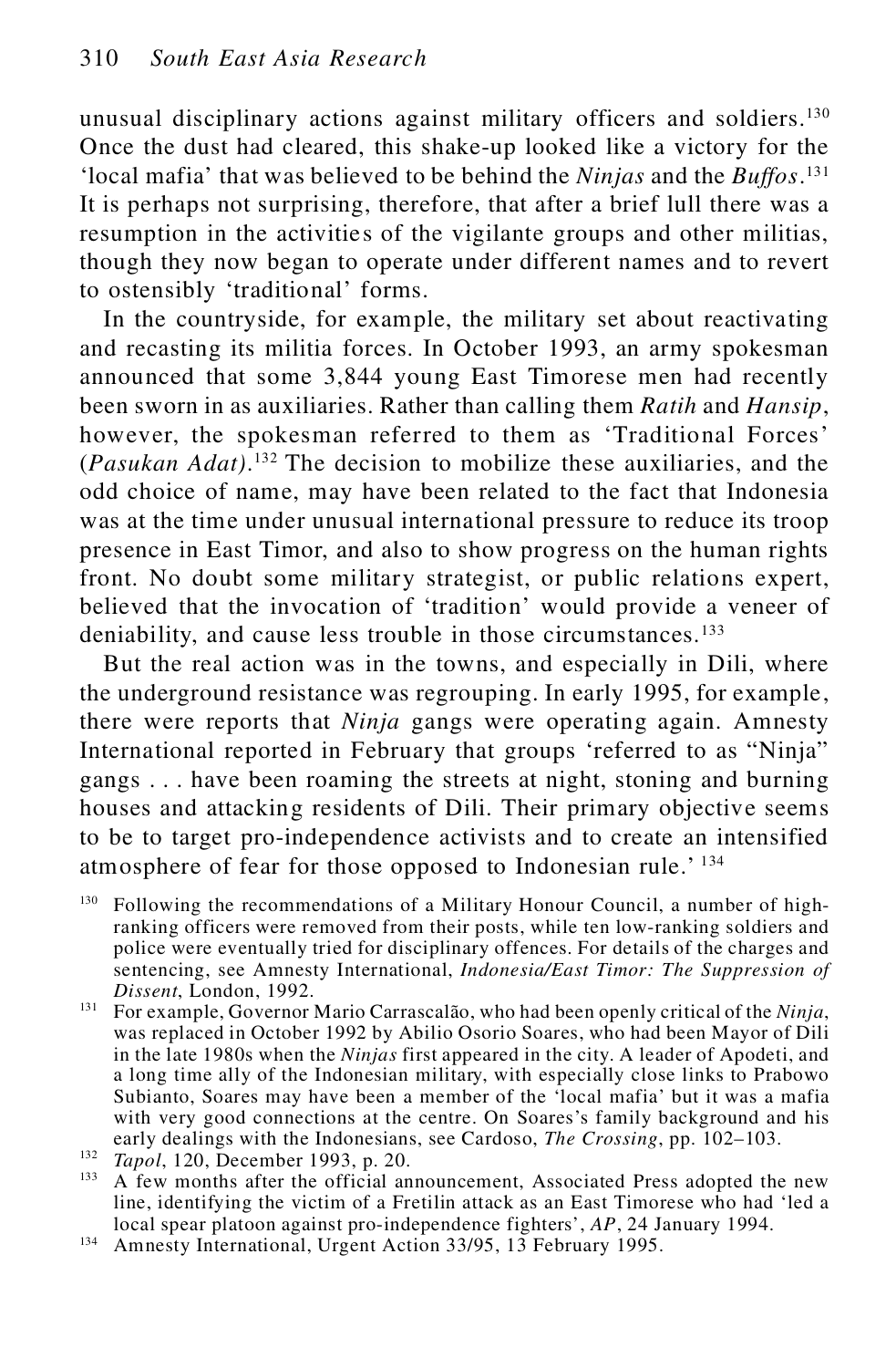Later the same year, a new pro-Indonesian group had emerged with many of the hall-marks of the earlier *Ninjas* – but now mixed with characteristics of the *preman* of Java and Sumatra. The new group was called *Garda Paksi* (*Garda Pemuda Penegak Integrasi*) or Youth Guard for Upholding Integration.<sup>135</sup> Like the *Ninjas*, members of *Garda Paksi* appeared to be drawn largely from unemployed East Timorese youth. Indeed, the pretext for their formation was that they would be given job training and assistance in finding employment, not only in East Timor but in Java.<sup>136</sup> Like the *Ninja*, and like the militias of Aceh and the *preman* of Java, *Garda Paksi* members and leaders also appear to have had links to criminal networks and to *Kopassus*.<sup>137</sup>

Judging from its activitie s, *Garda Paksi's* assigned role appears to have been to infiltrate the underground resistance and to provoke disturbances among East Timorese. Dressed in black and armed with knives, its members terrorized Dili, throwing rocks, burning houses, setting up road-blocks, abducting and occasionally killing independence

<sup>137</sup> *Garda Paksi* is usually described as the brainchild of Prabowo. Aditiondro writes, for example: 'Major-General Prabowo Subianto . . . and his Red Berets [*Kopassus*] were seen as the protectors of these thugs, who operated openly in East Timor and Indonesia under the label of 'pro-integration' youth'. Aditjondro, 'Ninjas, Nanggalas, monuments and Mossad manuals', p. 172. However, the group could have been set up (or supported) by any number of powerful military officers. One candidate is Kiki Syahnakri, who became East Timor Military Commander in late 1994, just a few months before *Garda Paksi* appeared on the scene. His tour of duty was noted for a serious deterioration in the human rights situation. In response to a series of protests in Dili in November 1994, he reportedly said: 'We will not tolerate any more disturbances or demonstrations in East Timor. . . . If it happens again, the armed forces will not hesitate to cut them down, because we have pleaded with them enough and our patience has run out.' *Jawa Pos*, 1 December 1994. Syahnakri returned briefly to East Timor in early September 1999, as martial law commander.

<sup>135</sup> Aditjondro writes: 'East Timorese military-trained vigilante groups, initially known as ninjas but lately renamed and restructured as Garda Paksi.' George J. Aditjondro, 'Ninjas, Nanggalas, monuments and Mossad manuals', in Jeffrey A. Sluka, (ed.), *Death Squad: the Anthropology of State Terror*, p. 171.

<sup>&</sup>lt;sup>136</sup> As early as 1992 dozens of unemployed East Timorese youth had been sent to Java for 'job training' programmes. Some were then forced to undergo military training at the Kopassus-run training complex in Cijantung, West Java, while others were simply left to their own devices. Many were followers, or fell under the influence of the prominent East Timorese underworld figure, Hercules, and became *preman* Jakarta. See Loren Ryter, 'Pemuda Pancasila; the last loyalists of Suharto's New Order?', *Indonesia*, 66, October 1998, p. 69; and Asia Watch, 'Deception and harassment of East Timorese workers', 15 May 1992.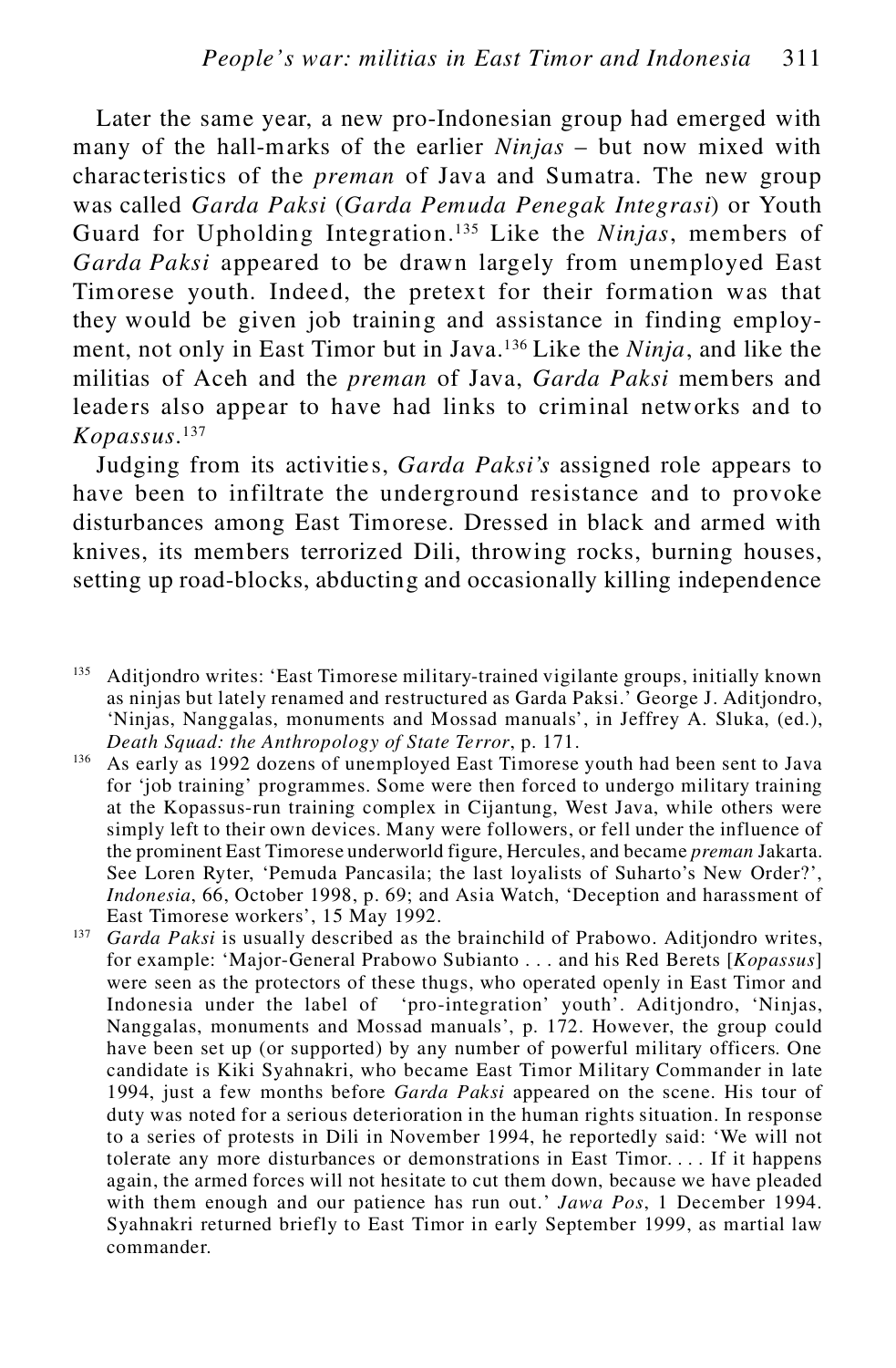activists.<sup>138</sup> *Garda Paksi* was in essence a gang of toughs similar to the *preman* of major towns and cities of Java and Sumatra. And, like the *preman*, its purposes were not by any stretch strictly criminal. As East Timor's Bishop, Carlos Ximenes Belo, remarked in 1996: 'The Governor has said [*Garda Paksi*] is for training purposes . . . but they are the ones who are always causing disturbances. . . . They are *Intel* agents.' 139 In this sense, *Garda Paksi* was simply one manifestation of a model that was characteristic of the final years of the New Order. Whether in Jakarta, Medan, or Dili, the presence of easily mobilized thugs had become an integral element of political life.

In fact, and perhaps not coincidentally, *Garda Paksi* was also the father of one of the most violent militia groups of 1999, *Aitarak*. Almost overnight, *Garda Paksi* disappeared and *Aitarak* emerged in its stead. The link between the two was personified by the career path of one of the most prominent of East Timor's militia leaders, Eurico Guterres. Between 1995 and 1998, he was leader of *Garda Paksi*. When the militias were mobilized in early 1999, he was rewarded for his loyalty by being made commander of *Aitarak*, and overall com mander for all militias in the central sector. Guterres was without question one of the most obnoxious and volatile militia leaders around, and his style seems to have reflected his *preman* roots. These links were further emphasized by the fact that, after being flushed out of East Timor in 1999, Guterres moved to Java where he became a key figure in the *preman*-style youth movement of President Megawati's political party, the PDI-P.

But if the *Buffos*, *Ninjas*, and *Garda Paksi* were the closest ancestors of the new militias, they were hardly the only ones. As we have seen, the powerful military–civilian mafia of East Timor was able to draw on a long tradition of militia-type organizations, in order to organize an extensive mobilization at very short notice. In some areas, the militias were formed on the basis of older auxiliary units, such as the *Hansip*, the *Ratih*, and later the *Pasukan Adat*. In others, paramilitary outfits such as *Saka*, *Sera, Rajawali*, and *Partsian,* were ready-made for the purpose. Individuals who had served as TBOs with the Indonesian army

<sup>138</sup> See *Tapol*, 128, April 1995, p. 3.

<sup>139</sup> Cited in *Tapol*, 136, August 1996, p. 13. Later that year there were allegations that *Garda Paksi* was implicated in various plots against the Bishop, including one apparent assassination attempt in December 1996, shortly after the Bishop had been awarded the Nobel Prize for Peace. For an account of that incident, see Amnesty International, Urgent Action 06/97, 8 January 1997.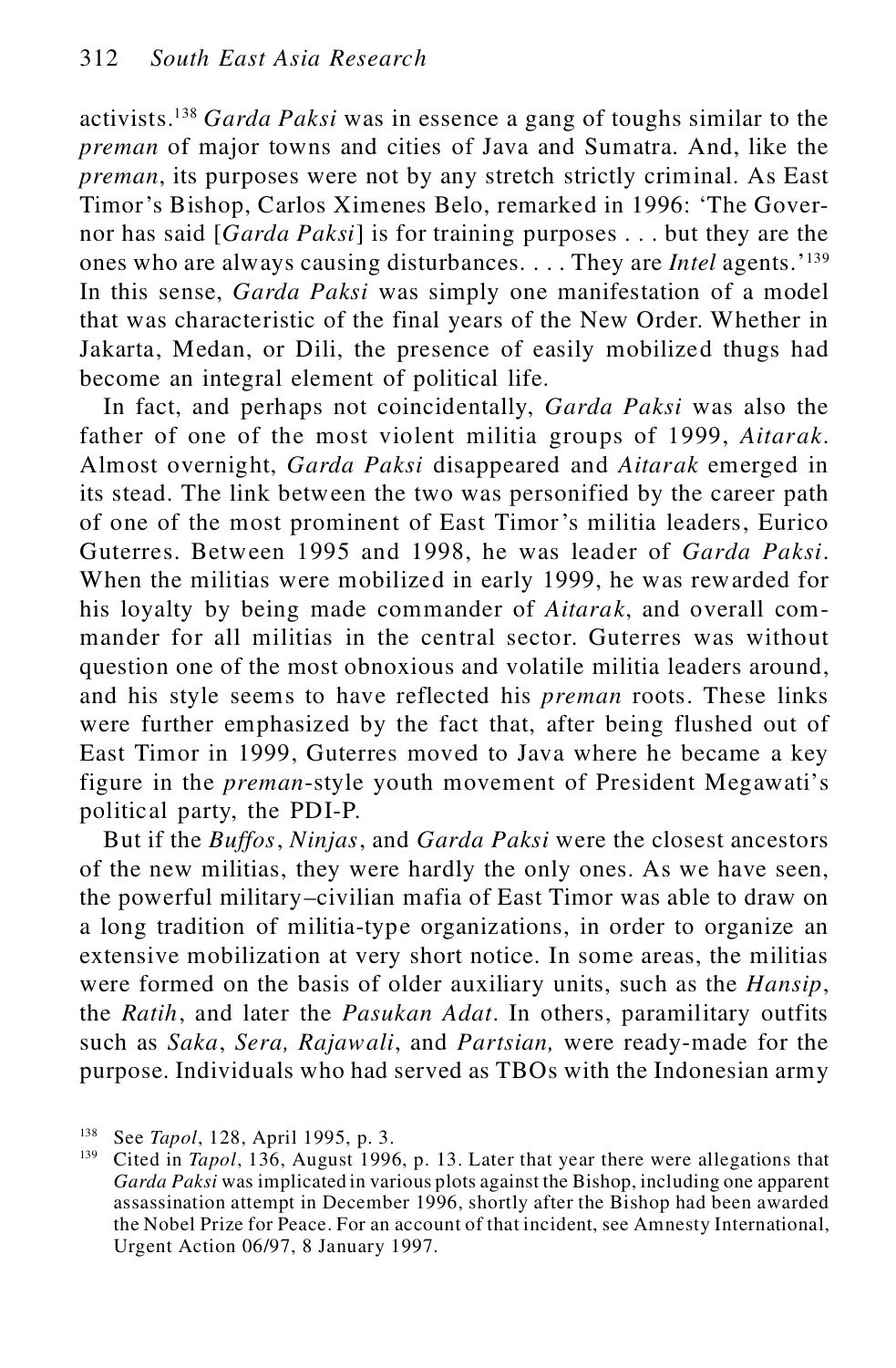were also a ready source of potential militia leaders and members. The result was a militia movement that in fact represented a mixture of 'traditional' armed forces, peoples' *lasykar*, vigilantes, and *preman* – an amalgam of influences dating in their origins from colonial times to the desperate, thug-filled final days of the New Order.

#### **Some final thoughts**

The militias that seemed to sprout like mushrooms in 1999 were neither spontaneous expressions of a timeless traditional pattern, as Indonesian officials have claimed, nor simply a modern-day fabrication of the Indonesian army, as critics have suggested. While it is certainly true that the militias received support from Indonesian authorities in 1999, their repertoires, technologies, and modes of organization borrowed heavily from models and antecedents deeply rooted in East Timorese and Indonesian history. They were shaped, moreover, by the political calculations, doctrines, and institutional make-up of a variety of states, and by evolving legal and normative systems.

Even a quick look at the historical record makes it clear that the militias of 1999 in East Timor drew upon antecedents dating from colonial, and even pre-colonial, times. Such borrowing was evident in their choice of weapons, such as swords, spears, and machetes; in their repertoires of violence, including house-burning, rock-throwing and rape; and in elements of their organization, especially the reliance on relatively small units grouped around local power-holders. That did not mean, however, that East Timor's modern militias were simply reenacting an immutable tradition. On the contrary, the 'traditional' model on which they seemed to draw was, in important respects, a product of long interaction with Portuguese and Dutch colonial authorities. That was especially true of the custom of using local power-holders (*liurai*) to mobilize followers against other Timorese. It was also evident in the fetish for the flint-lock gun, introduced by Europeans in the  $17<sup>th</sup>$  century; and in the revitalized 'tradition' of head-taking, a practice which seems to have surged in frequency, and brutality, during the Portuguese 'pacification' campaigns of the late 19<sup>th</sup> and early 20<sup>th</sup> centuries.

The militias of 1999 were also influenced by cultural models and historical antecedents imported from Indonesia, including: ideas of sexual potency commonly associated with the *jago*, the local enforcers of ancient and colonial Java; notions of patriotism associated with the *lasykar*, the freedom fighters of Indonesia's National Revolution; and the boorish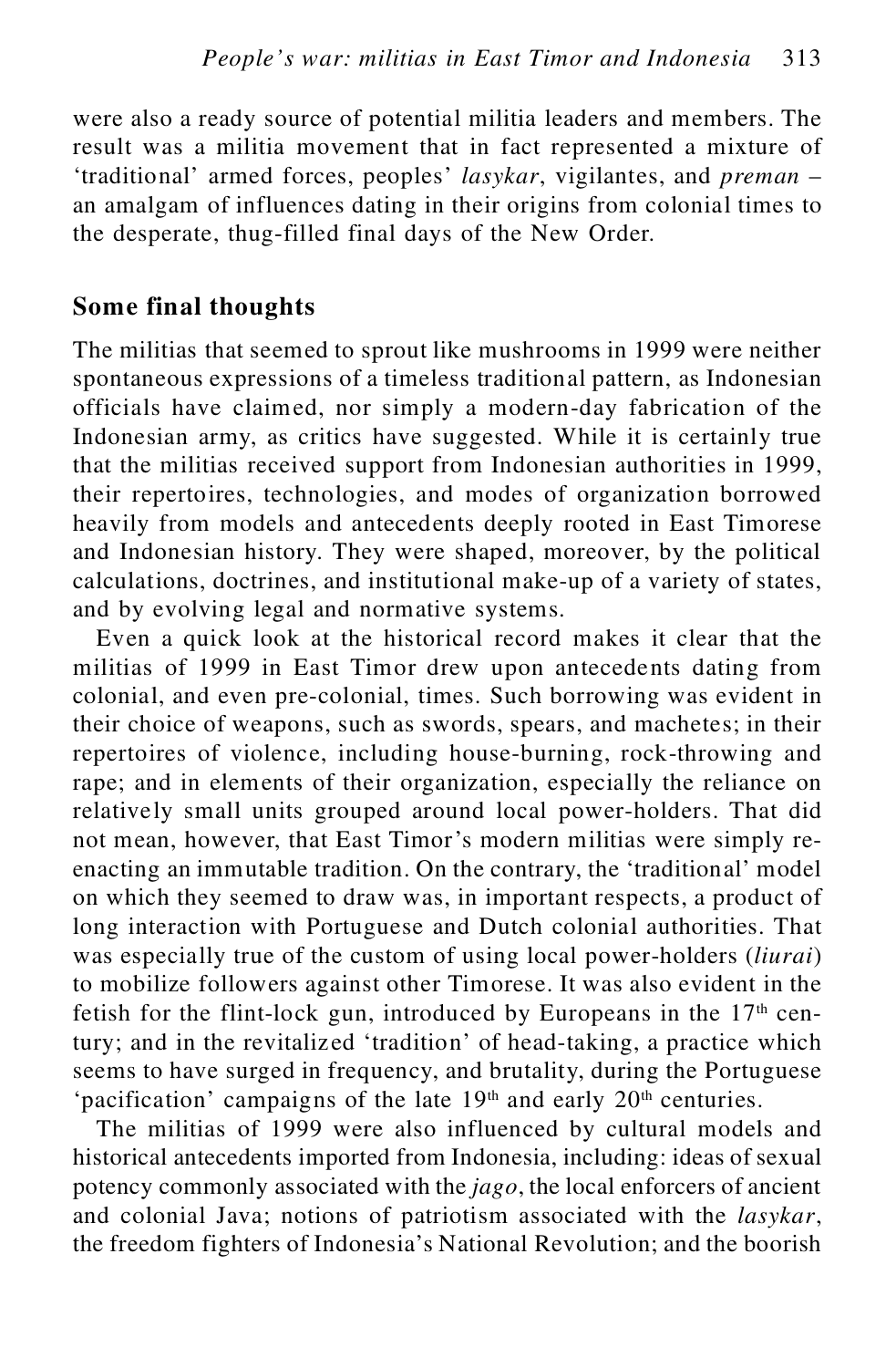arrogance of the *preman*, the politically connected thugs whose influence became so pronounced in the late New Order. Probably more important, and not unrelated, were models rooted in modern Indonesian military doctrine and practice. The doctrine of 'total people's defence', for example, laid the foundation upon which militia groups became part of the army's standard counter-insurgency strategy, and were mobilized to make war on their fellow citizens. Likewise, the habits and norms of extreme brutality that spread and became institutionalized after the massacres of 1965–66 shaped military and militia behaviour everywhere. Finally, the militias in East Timor seem to have been modelled on the behaviour of criminal gangs, and the military-dominated mafias with which they were often linked. As the similarities between the militias of Aceh and East Timor made clear, the Indonesian armed forces – especially *Opsus* and later *Kopassus* – were crucial vectors in the dissemination of all these elements.

Thus the militias in East Timor were an amalgam of various influences and models forged over the course of at least three centuries, though especially during the 24 years of Indonesian rule. The richness and depth of that history – and the importance of Indonesian military doctrine and practice in shaping it – helps to explain some of the more notable and puzzling features of the modern militias in East Timor, as well as their similarities with militias in Aceh and other parts of Indonesia. It helps to explain, for example, how the militias were able to organize and mobilize so swiftly in 1999. Although they appeared to come from nowhere – and are often described as having been created at a stroke by the army – few of these groups were actually new at all. Most had been around for years, though usually under a different name. Had this not been the case, it is very unlikely that the militias would have formed as quickly and widely as they did.

The depth and complexity of the militia tradition also helps to explain why militia groups in different parts of the territory seemed to know precisely what to do – and why they did more or less the same things wherever they were. As I have argued elsewhere, $140$  notwithstanding evidence of high-level official support, the similarities in militia technology and repertoire across the territory cannot simply be attributed to tightly coordinated military planning. It is more likely, I think, that they were the product of a well-established tradition, or what might be

<sup>&</sup>lt;sup>140</sup> See Robinson, 'The fruitless search for a smoking gun: tracing the origins of violence in East Timor'.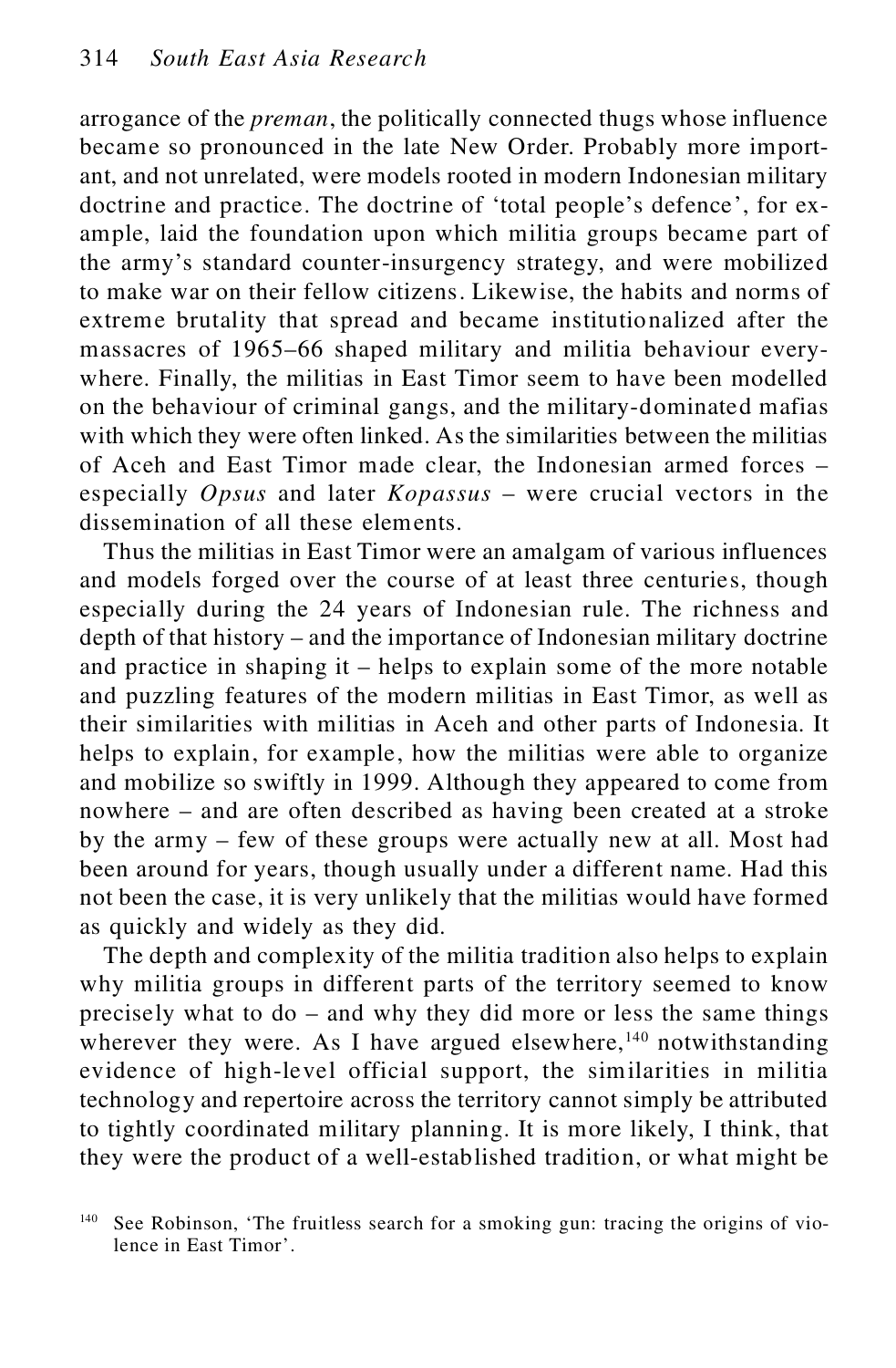called shared historical memory. Most militia leaders and members hardly needed to be given detailed instructions; they had been doing this sort of thing for years and knew very well what was required. The same dynamic – shared historical memory – may also help to explain the remarkable similarities in the behaviour of militias in places as distant, and culturally distinct, as Catholic East Timor and Muslim Aceh.

Finally, the long and complex history of militias in East Timor and Indonesia may explain some of the variations in style and repertoire among the different militias. For example, East Timor's most powerful and violent militias were in the western districts, an area that had been the focus of Portuguese pacification campaigns, and had a much longer association with Indonesian military power brokers. It also appears that the most violent and bellicose of the militias were not those associated with the civil defence groups of the 1970s (*Hansip* and *Ratih*), nor even with the paramilitary units of the 1980s (*Saka, Rajawali* and others) but rather with *preman*-type thugs of the 1990s. Why this was so is a subject that deserves further study.

As this evidence clearly suggests, the militias of East Timor and Indonesia have been encouraged by a succession of states, notably the Portuguese and the Indonesian, and more especially by their armed forces. Apart from the obvious fact that local people knew the terrain and the language, there have been a number of obvious advantages to state authorities in mobilizing them into militia units. First, like all semi-official forces, locally-recruited militias afforded Portuguese, Dutch, and Indonesian authorities a measure of deniability for acts of extreme violence that violated legal and moral norms. This is unlikely to have been a major preoccupation of the Portuguese and Dutch during colonial times. But for the Dutch in 1945–49, and for Indonesia in 1974– 75, and in the 1990s, as international attention focused increasingly on Indonesia's poor human rights record, such plausible deniability was vitally important. Second, compared to regular troops, local militia units were relatively inexpensive to maintain and, as far as Portuguese, Dutch, and Indonesian military commanders were concerned, they were more expendable. Third, militias offered an important political advantage. They helped to create the illusion, and to an extent the reality, that local people were fighting each other. Against that backdrop, Portuguese, Dutch, or Indonesian states could more easily be portrayed as neutral arbiters, as the powers required to maintain peace and order in a fractious and troubled territory.

But while these points may be generally true, they conceal some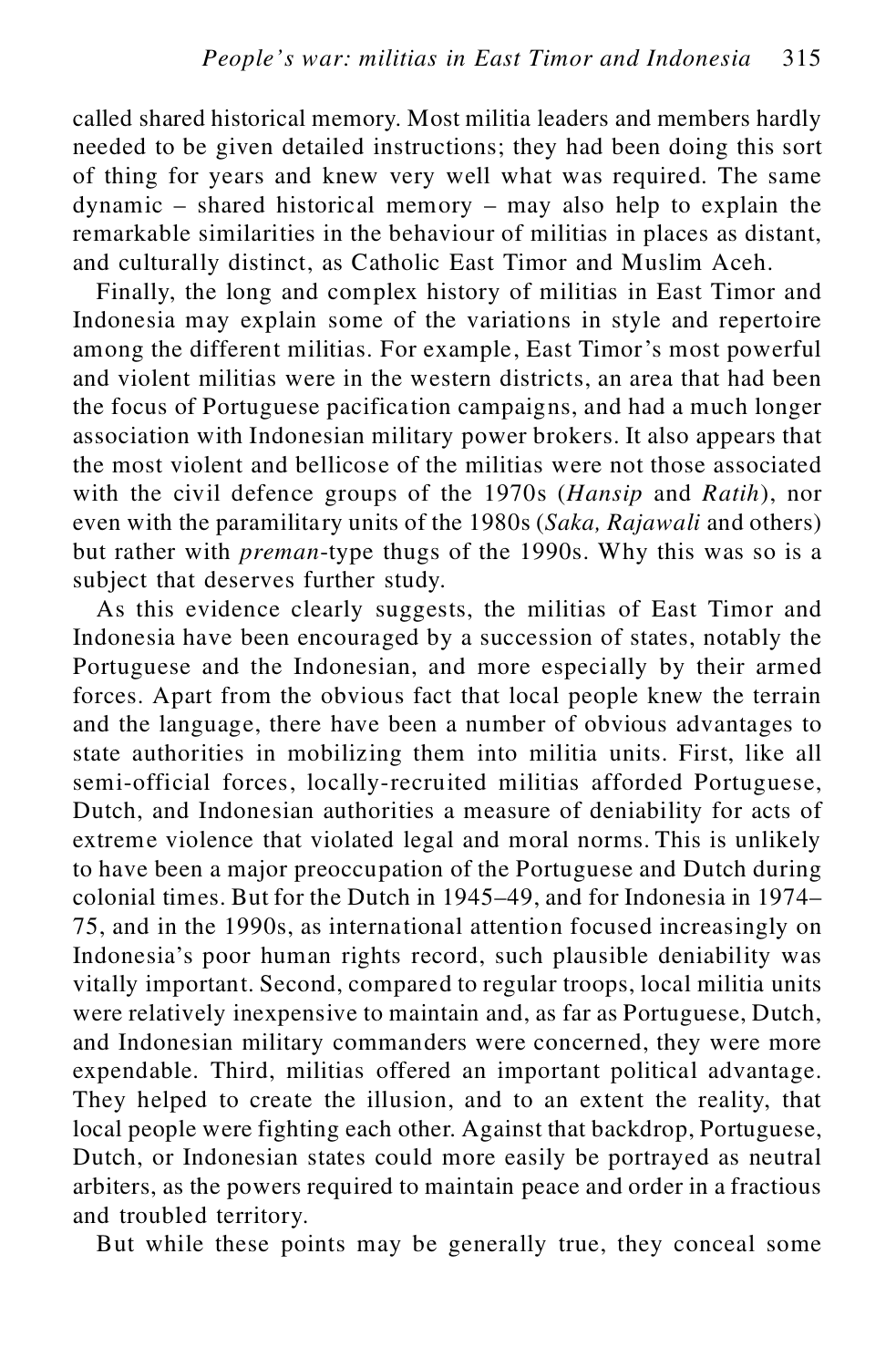important historical variations in the relationship between states and militias in Indonesia and East Timor. We have seen, for example, that in the late colonial and early post-independence period in Indonesia – and under Portuguese rule in East Timor – militias arose in contexts of weak or contested political power, and remained beyond the capacity of the state fully to control. That is to say, state authorities relied upon, and more or less consciously acquiesced in, the authority of local power brokers in mobilizing armed militia forces. By contrast, we have seen that, after 1965, militias were drawn very tightly under Indonesian state control, and became an essential component of the projection of state power in East Timor, Aceh and elsewhere.

In other words, at least on the evidence from East Timor and Indonesia, there is no simple correlation between the strength of a state and the emergence of militias. It is not even true to say that militias tend to arise where political power is dispersed or contested, because that does not account for the phenomenal growth and spread of militias under the New Order. What the evidence from East Timor and Indonesia does suggest, however, is that different configurations of state power may facilitate the emergence of different kinds of militia formation. Where state power was centralized, as in the early New Order, the militias spread broadly across the area of state control. Moreover, they were durable, and employed common names, rhetoric, and repertoires. By contrast, militias that emerged in contexts of diffuse political power, as during the Indonesian National Revolution, tended to be more localized, were less durable, and employed a more diverse range of repertoires and styles.

The evidence from East Timor and Indonesia also suggests a number of more general conclusions about the historical conditions under which militias emerge, and take the forms that they do. These propositions may be summarized as follows.

First, while militias are likely to reflect, and even embrace, elements of the tradition and culture of a given society, explanations for the rise of militia groups are unlikely to be found in such traditions or cultural traits. Most cultures arguably contain elements that might facilitate the emergence of militias – such as historical traditions of warfare, a fetish for particular sorts of weapons, associations between weapons and sexual potency, and so on – but the reality is that militias emerge only in certain places and at certain times. Clearly something else is at work. And, if the historical evidence from East Timor and Indonesia is any indication, that other thing is the relationship with the state, or elements of it.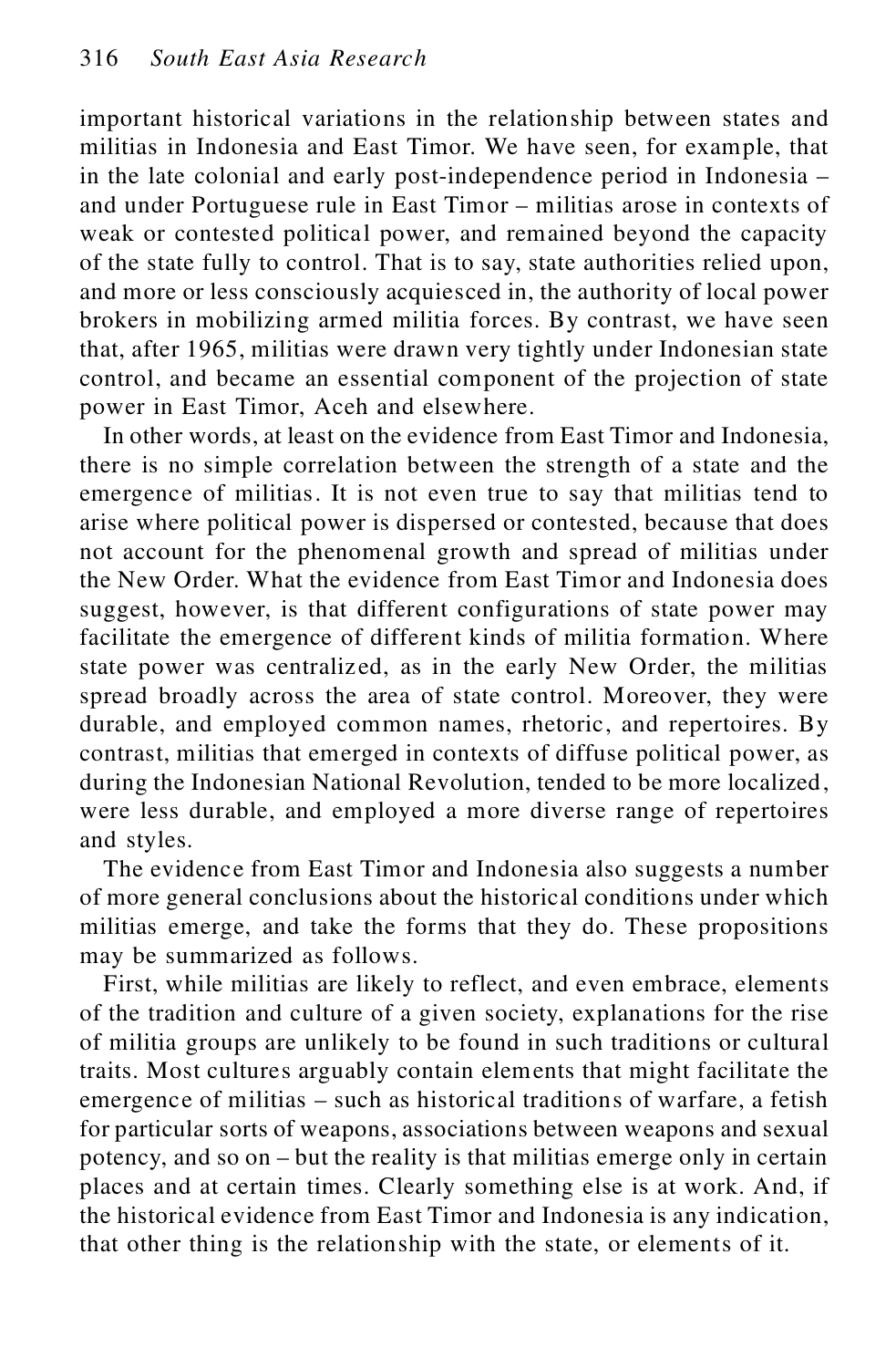Second, notwithstanding the evidence from the colonial period, it would seem *not* to be the case that militias arise only, or even primarily, where state power is weak or contested. Rather they tend to emerge where state actors or agencies decide that they are militarily or politically useful. Militias arise and flourish, for example, where state agencies seek to 'sub-contract' violence that they are unable or unwilling to entrust to their normal security forces – either because of normative and legal constraints, or because of resource limitations.<sup>141</sup> Militias are also encouraged by state agencies because they allow them to distance themselves from such violence, creating a veneer of 'plausible deniability' that is deemed important for all of these reasons. Finally, state agencies often encourage the activities of violent militia groups because there is a clear political advantage in creating the illusion of internecine conflict, or even of anarchy, into which the armed forces or some other agent may step to restore order.

Third, beyond the political calculations of states or state agents, the prevailing norms and institutions in a given society also appear to have a significant effect on the formation and behaviour of militia groups. Where a regime is dominated by the military and its norms, for example, one tends to find militias assisting in matters of internal security. That is especially likely to be the case where, as in Indonesia, the military has developed a doctrine that explicitly justifies and encourages the mobilization of civilians for such purposes. Those militias are arguably more likely to resort to extreme forms of violence where, over a period of time, little or no action is taken to punish state agents or militia members who commit such acts, leading to a cycle of impunity. That is to say, a state's failure to take violence seriously can help to set in motion, or to fix in place, new norms and moral standards, which make worse violence – including militia violence – much more likely to occur in the future.

Fourth, militias do not simply emerge independently and naturally in each context. Rather, the idea of the militia – including aspects of their repertoire, rhetoric, and organization – is modular, in the sense that it can be learned or borrowed and transported across time and locale. The evidence from East Timor and Indonesia suggests, for example,

In a recent contribution to this debate, Bruce Campbell has argued that the proliferation of death squads in the twentieth century may best be understood as part of a more general tendency toward 'sub-contacting' by modern states. See Bruce Campbell, 'Death squads: definition, problems, and historical context', in Campbell and Brenner, (ed.), *Death Squads*, pp. 16–18.